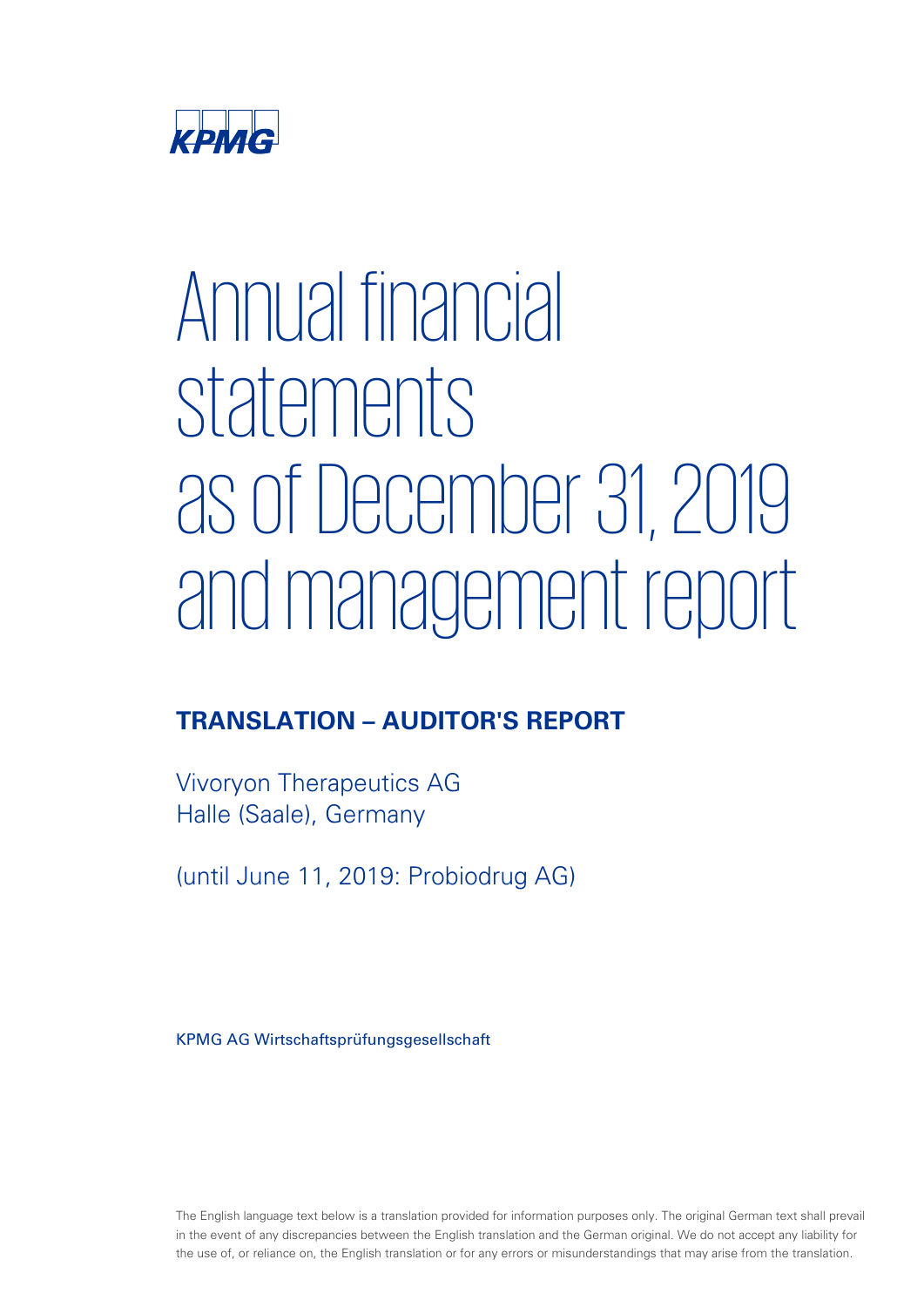## Balance sheet as of December 31, 2019

#### A s s e t s

|                                          | Dec 31, 2019 |               | Dec 31, 2018 |              |
|------------------------------------------|--------------|---------------|--------------|--------------|
|                                          | <b>EUR</b>   | <b>EUR</b>    | <b>EUR</b>   | <b>EUR</b>   |
| A. Fixed assets                          |              |               |              |              |
| ı.<br>Intangible assets                  |              |               |              |              |
| Rights, licences and software            |              |               |              |              |
| acquired for consideration               |              | 15,798.99     |              | 6,657.76     |
| II. Property, plant and equipment        |              |               |              |              |
| 1. Buildings on third-party land         | 162.74       |               | 980.82       |              |
| 2. Other equipment, operating and        |              |               |              |              |
| office equipment                         | 61,332.74    |               | 54,453.44    |              |
| 3. Advance payments                      | 0.00         | 61,495.48     | 2,925.02     | 58,359.28    |
| III. Financial assets                    |              |               |              |              |
| Investments                              |              | 3,450.00      |              | 3,450.00     |
|                                          |              | 80,744.47     |              | 68,467.04    |
| <b>B.</b> Current assets                 |              |               |              |              |
| Receivables and other assets<br>L.       |              |               |              |              |
| 1. Receivables from affiliated companies | 104,470.58   |               | 103,125.12   |              |
| Other assets<br>2 <sup>1</sup>           | 623,045.15   |               | 97.826.35    |              |
| 3. Advance payments                      | 233.280.42   | 960,796.15    | 0,00         | 200,951.47   |
| II. Cash and cash equivalents            |              | 41,419,504.08 |              | 3,680,017.08 |
|                                          |              | 42,380,300.23 |              | 3,880,968.55 |
| C. Prepaid expenses                      |              | 2,996,200.92  |              | 98,439.78    |
|                                          |              | 45,457,245.62 |              | 4,047,875.37 |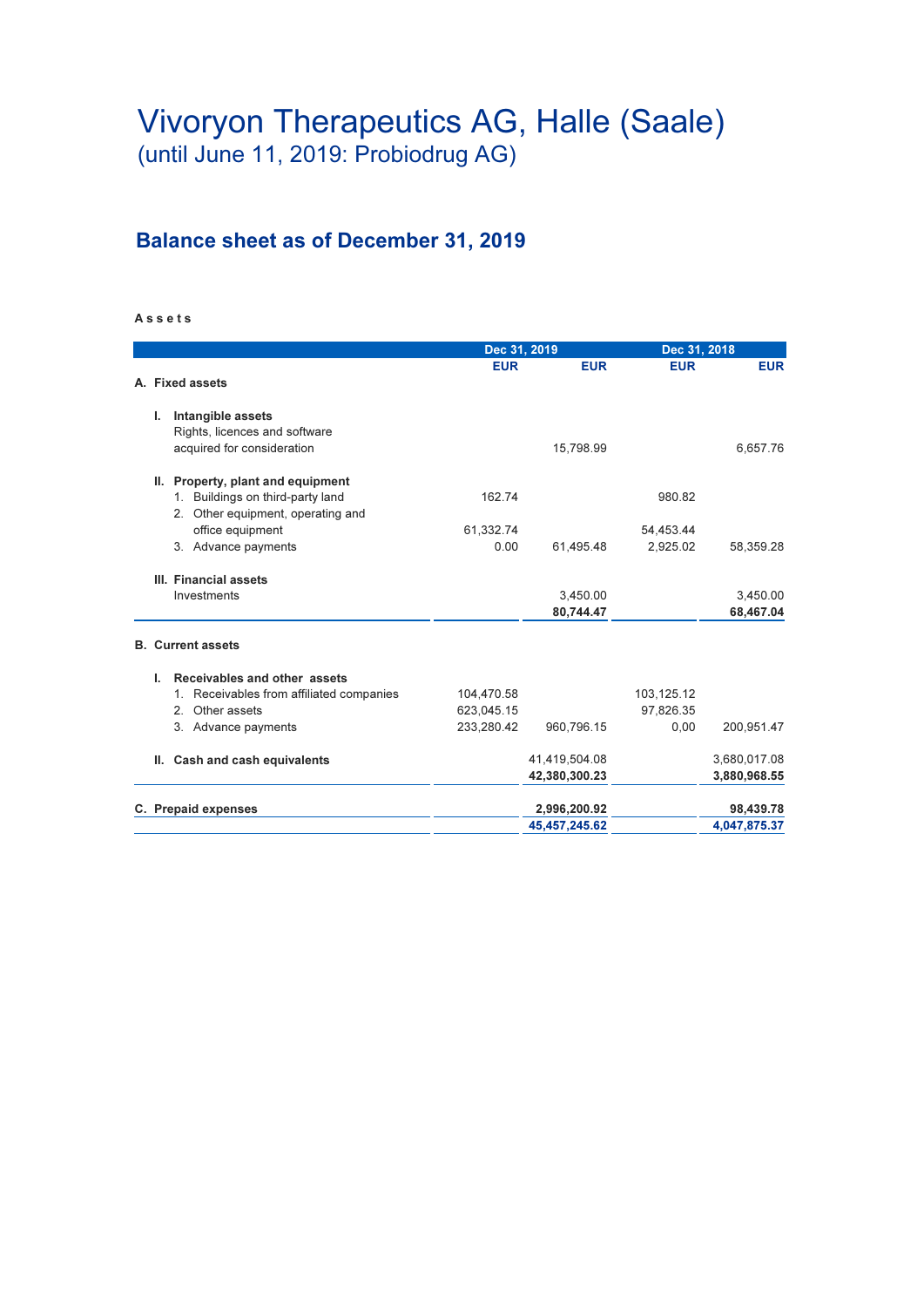#### Equity and liabilities

|    |                                                                                 | Dec 31, 2019  | Dec 31, 2018                  |
|----|---------------------------------------------------------------------------------|---------------|-------------------------------|
|    |                                                                                 | <b>EUR</b>    | <b>EUR</b>                    |
|    | A. Equity                                                                       |               |                               |
| L. | Share capital<br>- Contingent capital EUR 3,808,975.00 (PY: EUR 4,002,527.00) - | 19,975,482.00 | 8,208,009.00                  |
|    |                                                                                 |               |                               |
| Ш. | <b>Capital reserve</b>                                                          |               | 88,589,734.21 49,118,738.55   |
|    | III. Revenue reserves                                                           |               |                               |
|    | Statutory reserve                                                               | 227,625.00    | 227,625.00                    |
|    | <b>IV. Accumulated deficit</b>                                                  |               | -65,757,218.10 -56,011,748.65 |
|    |                                                                                 | 43,035,623.11 | 1,542,623.90                  |
|    | <b>B.</b> Provisions                                                            |               |                               |
|    | 1. Pension provisions                                                           | 1,582,929.16  | 1,540,634.00                  |
|    | 2. Other provisions                                                             | 312,929.76    | 382,605.04                    |
|    |                                                                                 | 1,895,858.92  | 1,923,239.04                  |
|    | C. Liabilities                                                                  |               |                               |
|    | 1. Trade payables                                                               | 387,741.42    | 507,353.33                    |
|    | 2. Other liabilities                                                            | 138,022.17    | 74,659.10                     |
|    | $-$ thereof for taxes EUR 126,422.98                                            |               |                               |
|    | (PY: EUR 43,544.92) -                                                           |               |                               |
|    |                                                                                 | 525,763.59    | 582,012.43                    |
|    |                                                                                 | 45,457,245.62 | 4,047,875.37                  |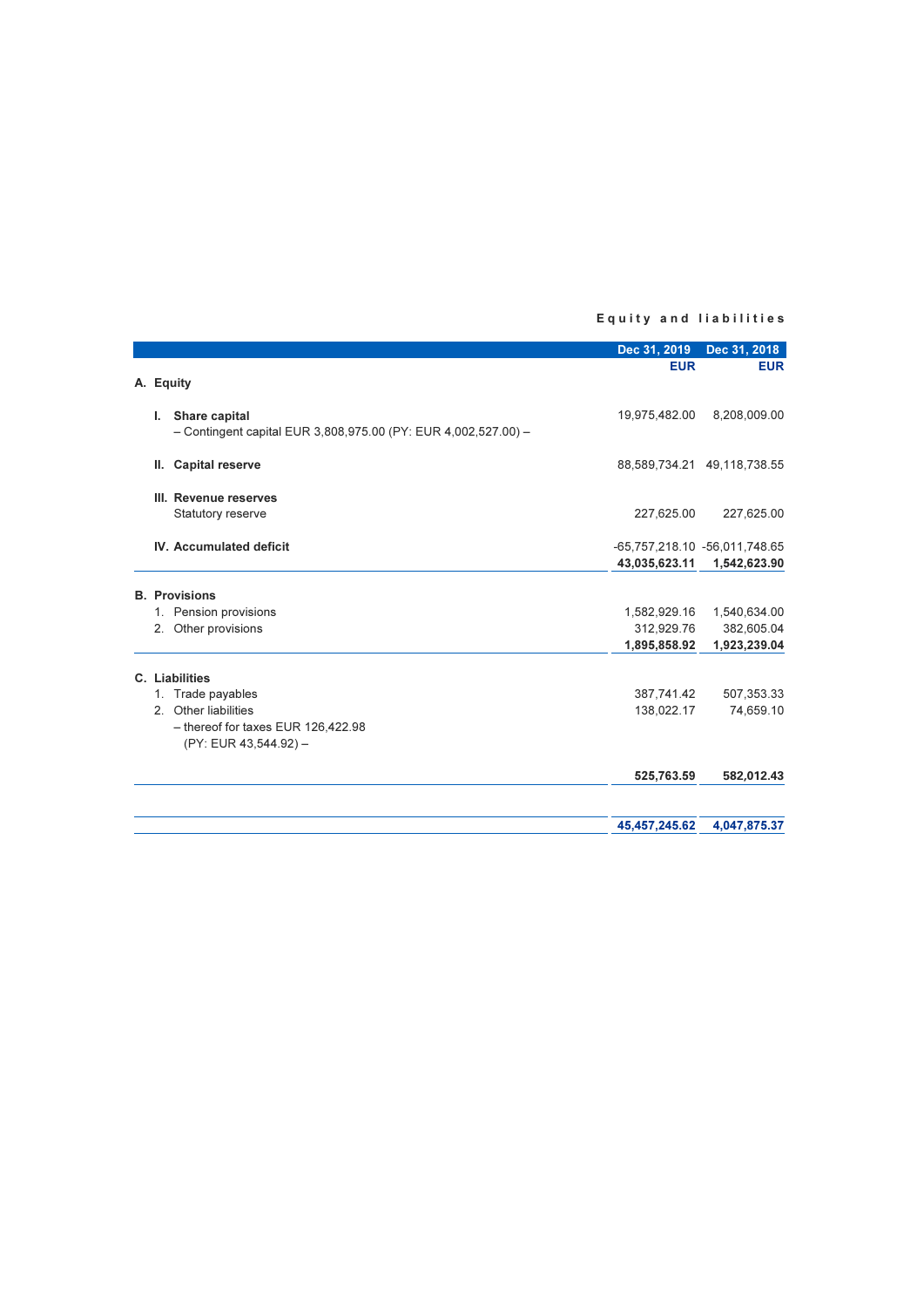## Income statement for the period from January 1 to December 31, 2019

- 1. Other operating income
- 2. Cost of materials
	- a) Cost of supplies and purchased goods
	- b) Cost of purchased services
- 3. Personnel expenses
	- a) Wages and salaries
	- b) Social security, pensions
	- thereof for pensions: EUR 100,624.20 (PY: EUR 217,240.16) –
- 4. Amortization of intangible assets and depreciation of property, plant and equipment
- 5. Other operating expenses
- 6. Other interest and similar income
- 7. Interest and similar expenses
- 8. Earnings after taxes
- 9. Net loss for the year
- 10. Accumulated deficit brought forward
- 11. Accumulated deficit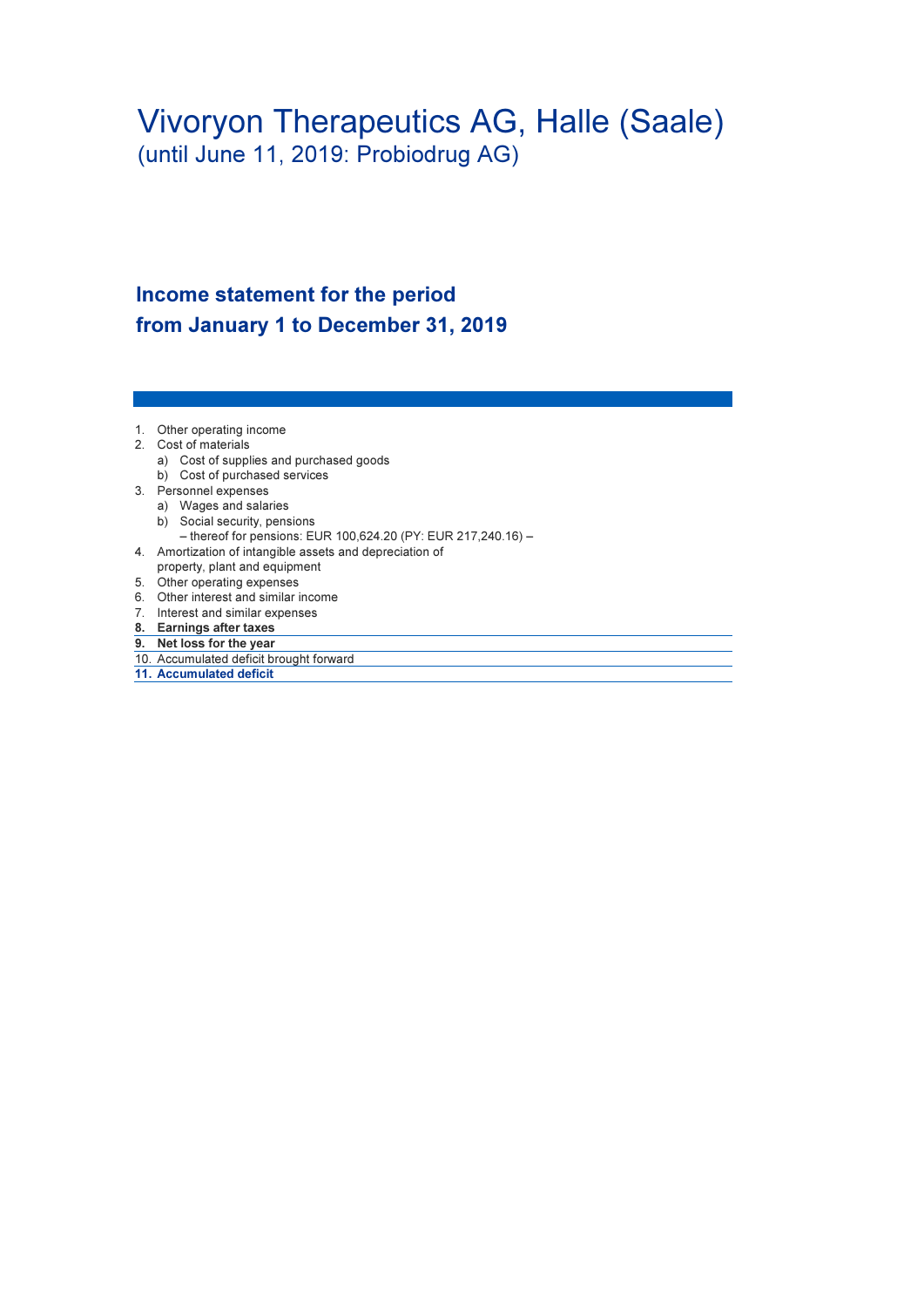|                 | Jan 1 - Dec 31, 2019 |                 | Jan 1 - Dec 31, 2018 |
|-----------------|----------------------|-----------------|----------------------|
| <b>EUR</b>      | <b>EUR</b>           | <b>EUR</b>      | <b>EUR</b>           |
|                 | 91,581.18            |                 | 56,074.20            |
| $-6,207.68$     |                      | $-19,219.10$    |                      |
| $-2,739,932.87$ | $-2,746,140.55$      | $-2,105,606.47$ | $-2,124,825.57$      |
| $-1,787,815.86$ |                      | $-2,042,520.00$ |                      |
| $-181,428.35$   | $-1,969,244.21$      | $-353,165.98$   | $-2,395,685.98$      |
|                 |                      |                 |                      |
|                 | $-34,862.84$         |                 | $-23,284.34$         |
|                 | -4,972,618.03        |                 | $-3.125.593.37$      |
|                 | 0.00                 |                 | 25,380.02            |
|                 | $-114, 185.00$       |                 | -115,538.24          |
|                 | $-9,745,469.45$      |                 | -7,703,473.28        |
|                 | $-9,745,469.45$      |                 | -7,703,473.28        |
|                 | -56,011,748.65       |                 | -48,308,275.37       |
|                 | $-65,757,218.10$     |                 | $-56,011,748.65$     |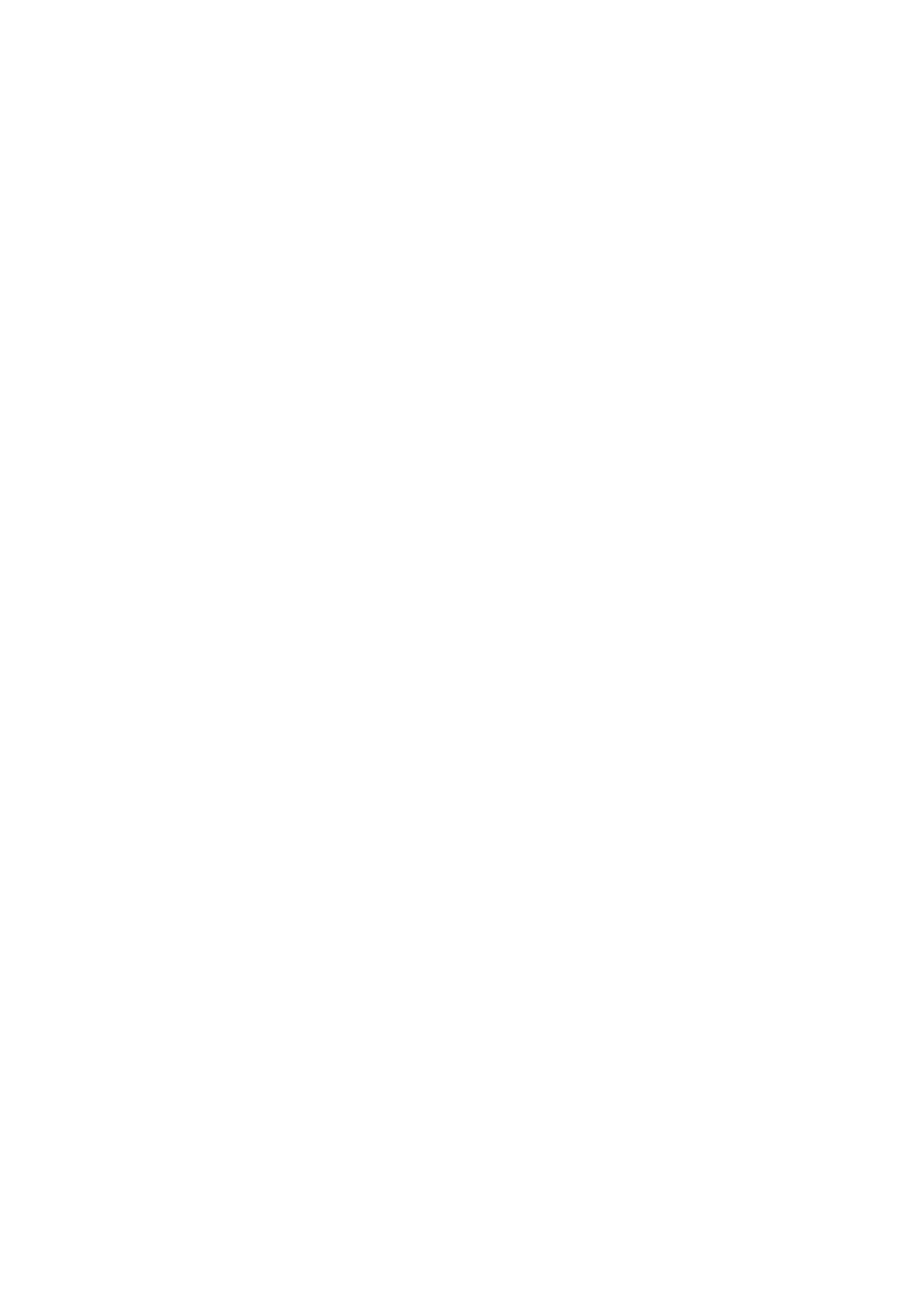## Statement of cash flows for the period from January 1 to December 31, 2019

|                                                                       | Jan 1 - Dec 31, | Jan $1 - Dec$   |
|-----------------------------------------------------------------------|-----------------|-----------------|
|                                                                       | 2019            | 31, 2018        |
|                                                                       | <b>EUR</b>      | <b>EUR</b>      |
| Loss for the period                                                   | $-9,745,469.45$ | $-7,703,473.28$ |
| <b>Transaction costs</b>                                              | 1,827,853.52    | 0.00            |
| Amortization, depreciation and write-downs of fixed assets            | 34,862.84       | 23,284.34       |
| Interest income                                                       | 0.00            | $-25,380.02$    |
| Interest expense                                                      | 114.185.00      | 115,538.24      |
| Other non-cash income                                                 | $-41,051.38$    | $-25,796.44$    |
| Increase of pension provisions                                        | $-71,889.84$    | 126,090.60      |
| Decrease in other provisions                                          | $-69,675.28$    | $-32,704.09$    |
| Increase of receivables and other assets                              | $-759,844.68$   | $-46,344.68$    |
| Increase (PY: decrease) of prepaid expenses                           | $-2,897,761.14$ | 247,993.23      |
| Decrease (PY: increase) of trade payables                             | $-119,611.91$   | 293,005.75      |
| Increase of other liabilities                                         | 63,363.07       | 31,294.01       |
| Cash flows from operating activities                                  | $-11,665,040$   | $-6,996,492$    |
| Acquisition of property, plant and equipment                          | $-47,140.27$    | $-16,333.70$    |
| Proceeds from reinsurance policies relating to the pension provisions | 0.00            | 475,792.18      |
| Cash flows from investing activities                                  |                 |                 |
|                                                                       | $-47,140$       | 459,458.48      |
| Proceeds from share issuance                                          | 51,238,468.66   | 0.00            |
| Disbursements for transaction costs                                   | $-1,827,853.52$ | 0.00            |
| Cash flows from financing activities                                  | 49,410,615.14   | 0.00            |
| Cash effective changes of cash and cash equivalents                   | 37,698,435.62   | $-6,537,033.86$ |
| Effect of changes in exchange rates on cash and cash equivalents      | 41,051.38       | 25,796.44       |
| Cash and cash equivalents at the beginning of the financial year      | 3,680,017.08    | 10,191,254.50   |
| Cash and cash equivalents at the end of the period                    | 41,419,504.08   | 3,680,017.08    |
|                                                                       |                 |                 |
|                                                                       | Dec 31, 2019    | Dec 31, 2018    |
|                                                                       | <b>EUR</b>      | <b>EUR</b>      |
| Composition of cash and cash equivalents                              |                 |                 |
| Cash on hand                                                          | 107.18          | 255.05          |
| Cash at bank                                                          | 41,419,396.90   | 3,679,762.03    |
|                                                                       | 41,419,504.08   | 3,680,017.08    |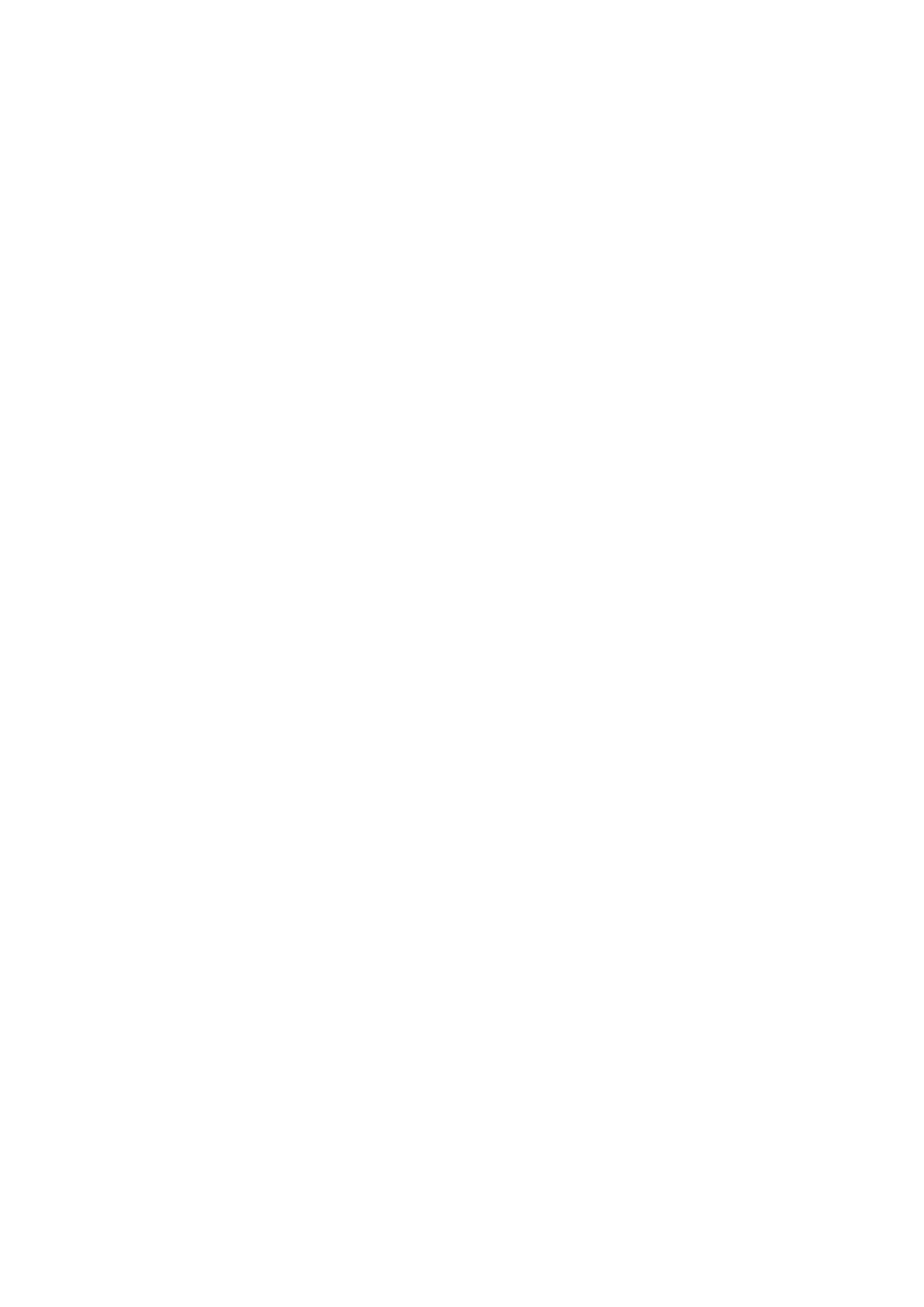## Statement of changes in equity as of December 31, 2019

|                                        | <b>Subscribed</b><br>capital<br><b>Common</b><br>shares | <b>Capital</b><br>reserve   | <b>Statutory</b><br>reserve | <b>Accumulated</b><br>deficit | <b>Equity</b>   |
|----------------------------------------|---------------------------------------------------------|-----------------------------|-----------------------------|-------------------------------|-----------------|
|                                        | <b>EUR</b>                                              | <b>EUR</b>                  | <b>EUR</b>                  | <b>EUR</b>                    | <b>EUR</b>      |
| as of January 1, 2018                  |                                                         | 8.208.009.00 49.118.738.55  | 227.625.00                  | -48.308.275.37                | 9.246.097.18    |
| Loss for the period                    |                                                         |                             |                             | -7.703.473.28                 | $-7.703.473.28$ |
| as of December 31, 2018                |                                                         | 8.208.009.00 49.118.738.55  | 227.625.00                  | $-56,011,748.65$              | 1.542.623.90    |
| as of January 1, 2019                  |                                                         | 8.208.009.00 49.118.738.55  | 227.625.00                  | -56,011,748.65                | 1.542.623.90    |
| Capital increase via cash contribution |                                                         | 11.767.473.00 39.470.995.66 |                             |                               | 51.238.469.66   |
| Loss for the period                    |                                                         |                             |                             | $-9.745.469.45$               | $-9.745.469.45$ |
| as of December 31, 2019                | 19.975.482.00                                           | 88.589.734.21               | 227.625.00                  | $-65.757.217.10$              | 43.035.623.11   |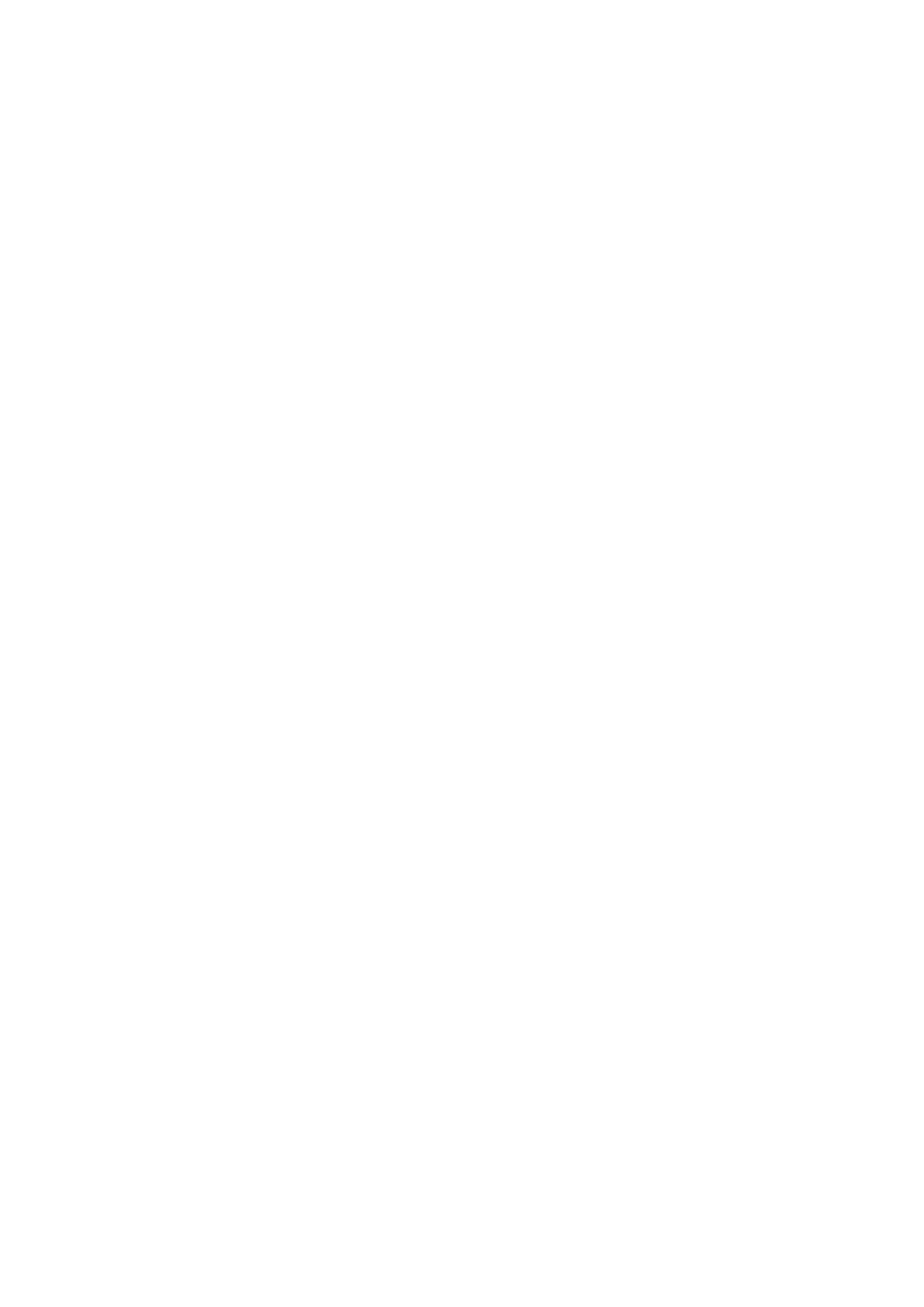# NOTES to the annual financial statements for the financial year from January 1 to December 31, 2019

#### I. General disclosures

The annual financial statements of Vivoryon Therapeutics AG (Vivoryon) for the period from January 1 to December 31, 2019 were prepared using the accounting policies and measurement methods prescribed by the German Commercial Code [HGB] as well as the complementary regulations of the German Stock Corporation Act [AktG].

Vivoryon Therapeutics AG, which traded under Probiodrug AG until June 11, 2019, has its headquarters in Halle (Saale) and is registered in the commercial register of the Stendal District Court (commercial register file number 213719). The Company's shares have been listed on the Euronext/Amsterdam since October 2014. Vivoryon is therefore a publicly traded company as defined in Section 264d HGB and is thereby considered a large corporation as defined by Section 267 (3) sentence 2 HGB.

The Company was officially renamed Vivoryon Therapeutics AG with effect from June 11, 2019, when this was entered in the commercial register Stendal. The name change was resolved in the Company's Annual General Meeting on May 29, 2019. The new name stands for the enhanced corporate strategy under the claim "Healthy Aging - Pioneering Innovation".

There was no change in the presentation form compared to the prior year.

#### Going concern

In terms of assessing the Company's ability to continue as a going concern, Vivoryon – as a biopharmaceutical company that focuses on Alzheimer care – is dependent on research and development programs. The pharmaceutical development process is characterized by long development cycles as well as high investment requirements for preclinical and clinical research and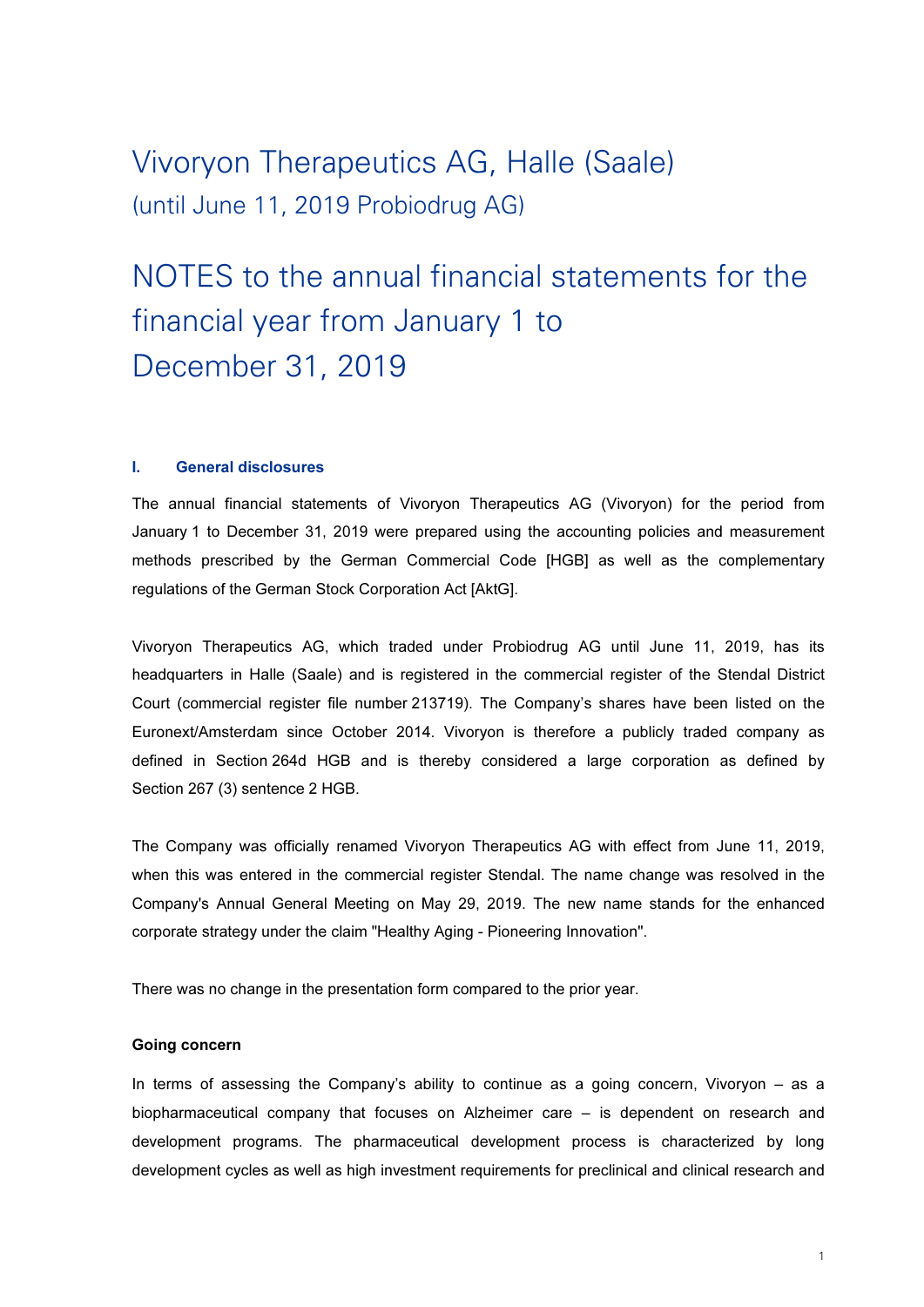development up to the time of a product's commercial readiness. Vivoryon continuously needs external funding for research and development activities up until this time. In 2019, the Company was able to raise funds totaling EUR 51,238k through two capital increases in April and October. This provides for the continuation of Vivoryon's business activities until 2023 as per the current budget planning.

#### II. Accounting policies

#### Fixed assets

Property, plant and equipment and intangible assets are stated at cost less scheduled depreciation and amortization.

Scheduled depreciation and amortization were calculated on the straight-line basis considering the expected useful life of the underlying asset.

Movable assets acquired in financial year 2019 costing up to EUR 800.00 were expensed as incurred. A collective item was not recognized for such assets.

Long-term equity investments are stated at acquisition cost.

#### Current assets

Other assets were stated at their nominal value less necessary valuation adjustments in consideration of all identifiable risks. Receivables in foreign currencies are shown at the average spot exchange rate prevailing on the balance sheet date.

Cash and cash equivalents are generally stated at their nominal values.

Accounts denominated in a foreign currency are also measured using the average spot exchange rate prevailing on the balance sheet date.

Prepaid expenses comprise payments made prior to the balance sheet date, which represent expenses for a specific period after the balance sheet date.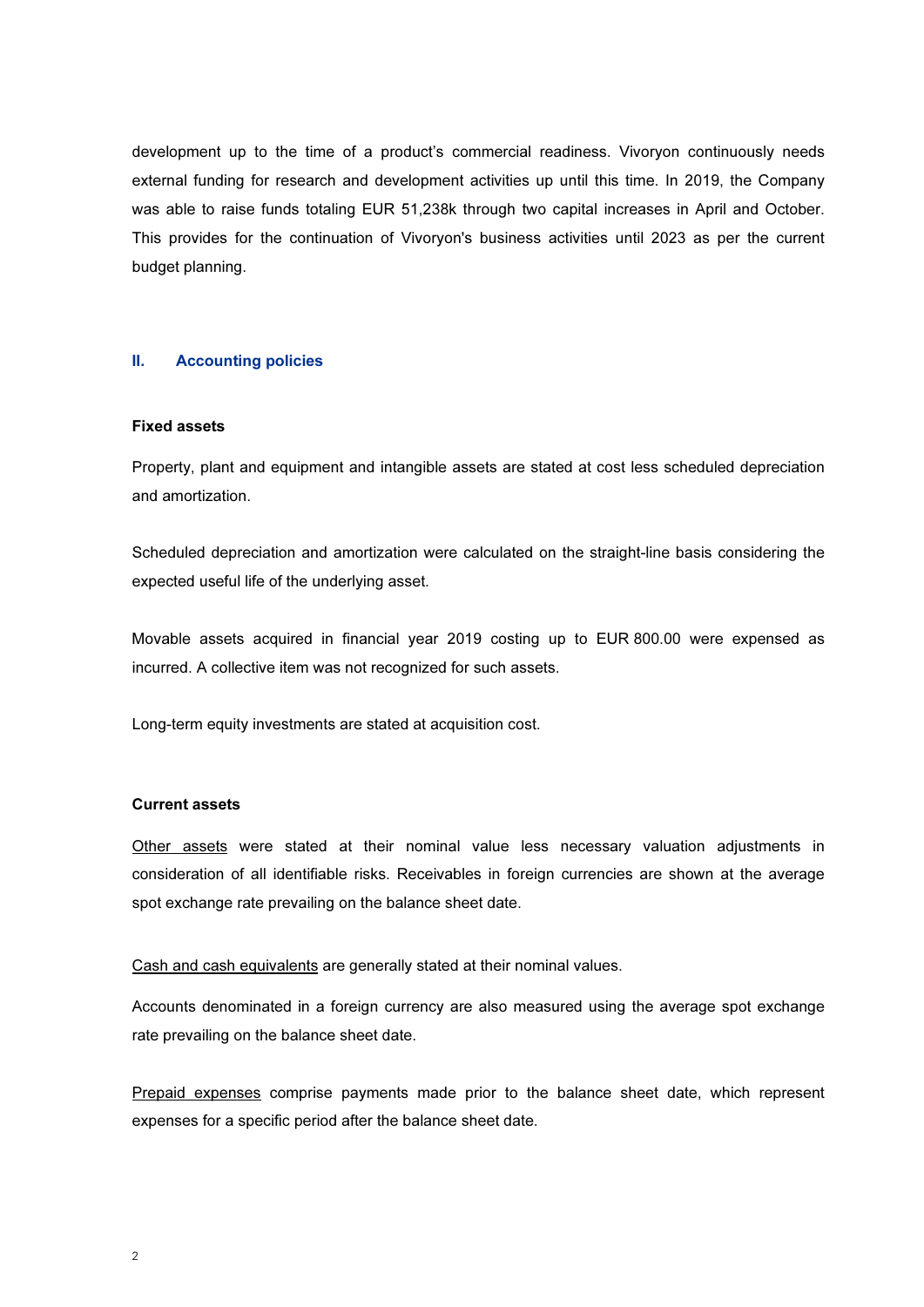Deferred taxes are recognized on the difference in the amounts recognized in the commercial and tax balance sheets provided these are expected to be reduced in subsequent financial years. If there is an excess of deferred tax assets as of the reporting date, the option to capitalize these assets provided under Section 274 (1) sentence 2 HGB is not exercised.

#### Equity

The Company's share capital is recorded at its nominal value. **Provisions** 

Provisions are recorded at the settlement amounts deemed necessary according to prudent business judgement. In doing so, all identifiable risks were considered.

Long-term provisions with a term of more than 12 months are discounted in accordance with Section 253 (2) sentence 1 HGB. Provisions with a remaining term of up to one year were not discounted.

The pension provisions are calculated using the 'projected unit credit' method (PUC method). Vivoryon applied a discount rate determined as the average market interest rate of the prior ten financial years as published by the Deutsche Bundesbank [German Central Bank] and an assumed remaining term of 15 years. The biometric assumptions as of the balance sheet date were provided by the 2018 G mortality tables of Prof Dr Klaus Heubeck. The parameters applied in the valuation as well as disclosure of the difference arising from the use of the average market interest rate of the prior ten years as of December 31, 2019 and that based on the average market interest rate of the prior seven financial years as of December 31, 2019 are presented in the explanations on the balance sheet.

#### Liabilities

Liabilities are recognized at their respective settlement amounts. Liabilities in a foreign currency are recorded at the mean average exchange rate in effect as of the balance sheet date.

The existing liabilities are unsecured.

#### Income statement

The Company again elected the total cost method of presentation (nature of expense) pursuant to Section 275 (2) HGB.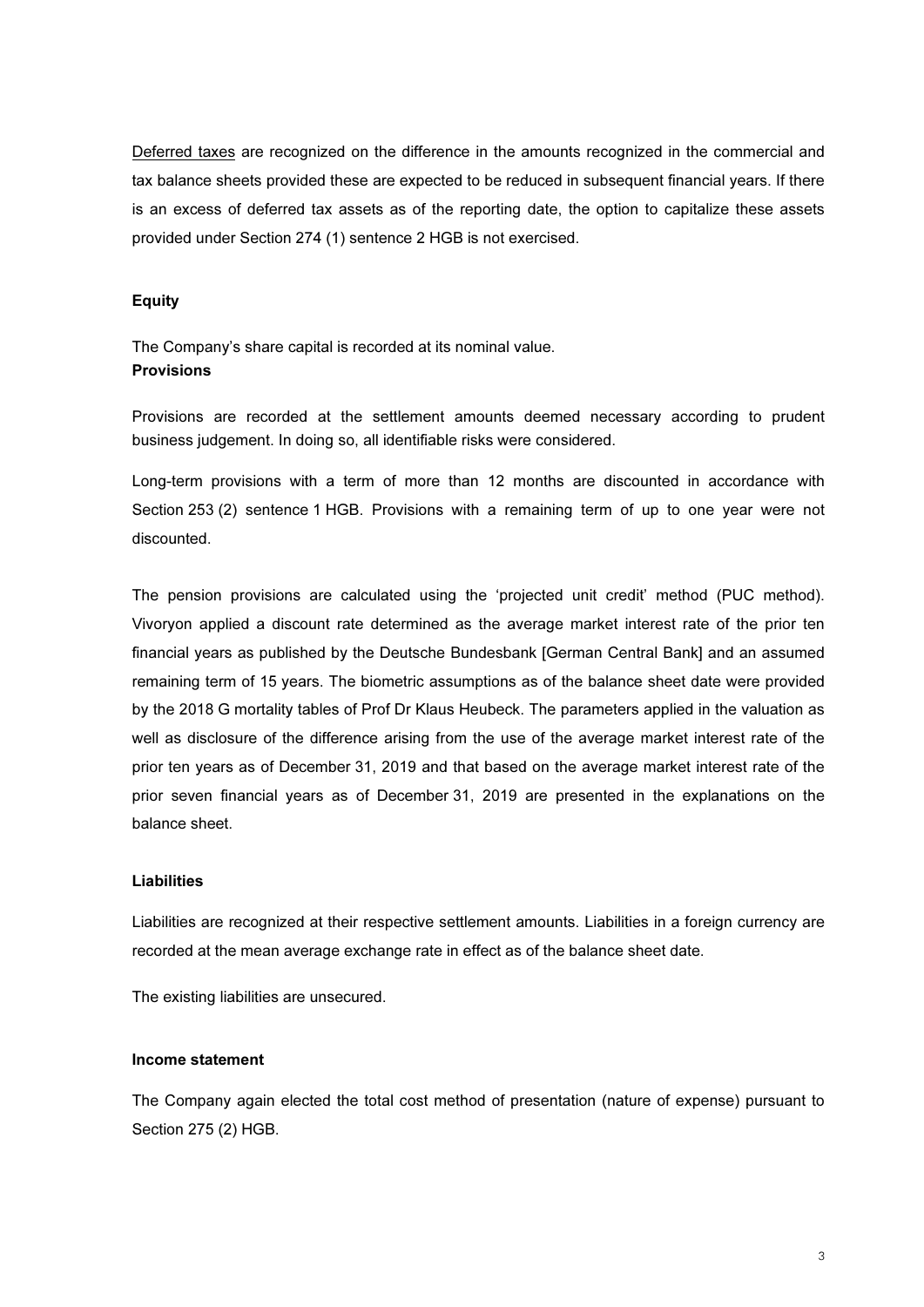#### III. Explanatory notes on the balance sheet

#### Fixed assets

The movements in fixed assets as well as disclosures with respect to the amortization and depreciation recorded in the financial year is shown for each balance sheet line item in the movements in fixed assets presented in the appendix to the notes to the annual financial statements. Vivoryon Therapeutics AG has a subsidiary, Vivoryon Therapeutics Inc., USA. All operating activities and assets are consolidated at Vivoryon Therapeutics AG; Vivoryon Therapeutics Inc. currently performs neither operating activities nor does it have operating assets.

#### Receivables and other assets

All receivables and other assets have a remaining term of up to one year. Other assets primarily include receivables from tax authorities (EUR 292k; PY: EUR 89k) as well as other receivables (EUR 331k; PY: EUR 9k).

#### Prepaid expenses

As of December 31, 2019, prepaid expenses include a reservation fee of EUR 496k (PY: EUR 0k) for the GMP production of the clinical PQ912 material and advance payments made upon signing the contract with Nordic Bioscience for the conduct of the clinical 2b study in the amount of EUR 2,421k (PY: EUR 0k).

#### Deferred taxes

Offsetting debit and credit balances with respect to deferred taxes (consideration of overall difference) yielded a net debit balance for deferred taxes as of the balance sheet date. The calculation is based on an effective tax rate of 31.58%, which is expected to be the rate in effect when the differences reverse. Vivoryon does not exercise the option of recognizing deferred tax assets under Section 274 (1) sentence 2 HGB. As such, deferred taxes are not presented on the balance sheet. The calculated deferred tax assets and liabilities result from accumulated losses carried forward and different values calculated for the pension provisions.

#### Share capital

As of December 31, 2019, the share capital amounted to EUR 19,975,482.00 (December 31, 2018: EUR 8,208,009.00). It is broken down into 19,975,482 (December 31, 2018: 8,208,009) registered common shares with no-par value.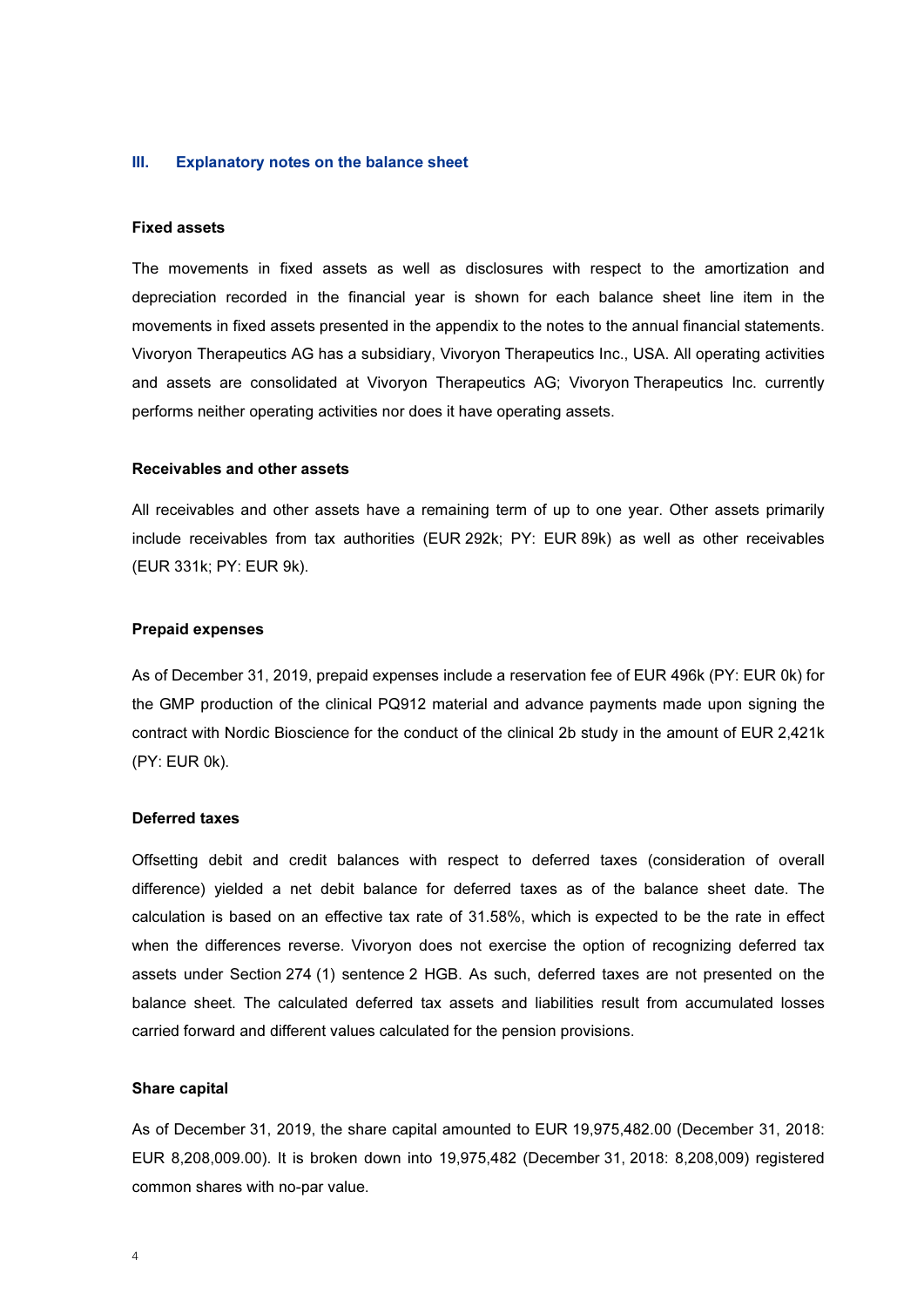On April 9, 2019, Vivoryon's Management Board – with the approval of the Supervisory Board – resolved to increase the share capital by EUR 4,093,367.00 to EUR 12,301,376.00. Upon full utilization of the Authorized Capital 2017, the increase was made by the issuance of 4,093,367 new no par value common bearer shares at an issue price equivalent to the calculated nominal value of EUR 1.00 per share.

The Company issued the new shares to selected investors at a subscription price of EUR 2.00 per new share.

3.1 million new shares were sold to a consortium of investors led by Mr Claus Christiansen founder and chairman of the board of directors of Nordic Bioscience, Denmark. Additionally, 993,367 new shares were sold to other investors as well as to members of the Management Board and Supervisory Board.

Out of a total of 4,093,367 new shares, 1,641,601 (20% of the share capital) were admitted to trading on Euronext Amsterdam under exemption from the prospectus obligation and were delivered to the investors. The remaining 2,451,766 new shares not admitted were delivered to the Investor Consortium, led by Mr Christiansen, which was also willing to accept new shares which were not admitted, underlining its intended long-term engagement.

On August 8, 2019, these shares were admitted to trading on Euronext based on a prospectus.

On October 8, 2019, the Management Board - with the approval of the Supervisory Board - resolved to offer new shares from the cash capital increase resolved by the Annual General Meeting on May 29, 2019 to the shareholders of the Company in a ratio of 1:3 in accordance with the resolution of the Annual General Meeting on May 29, 2019 by way of an indirect subscription right in accordance with Section 186 (5) AktG. The subscription price for the issuance of a no-par value bearer share was set at EUR 5.61.

On October 24, 2019, the Management Board - with the approval of the Supervisory Board resolved to set the number of new shares to be placed, including the new shares, to be issued based on subscription rights exercised by the Company's shareholders, at 7,674,106. The capital increase was to be made in this amount. The subscription price for the private placement for the issuance of a no-par value bearer share was set at EUR 5.61.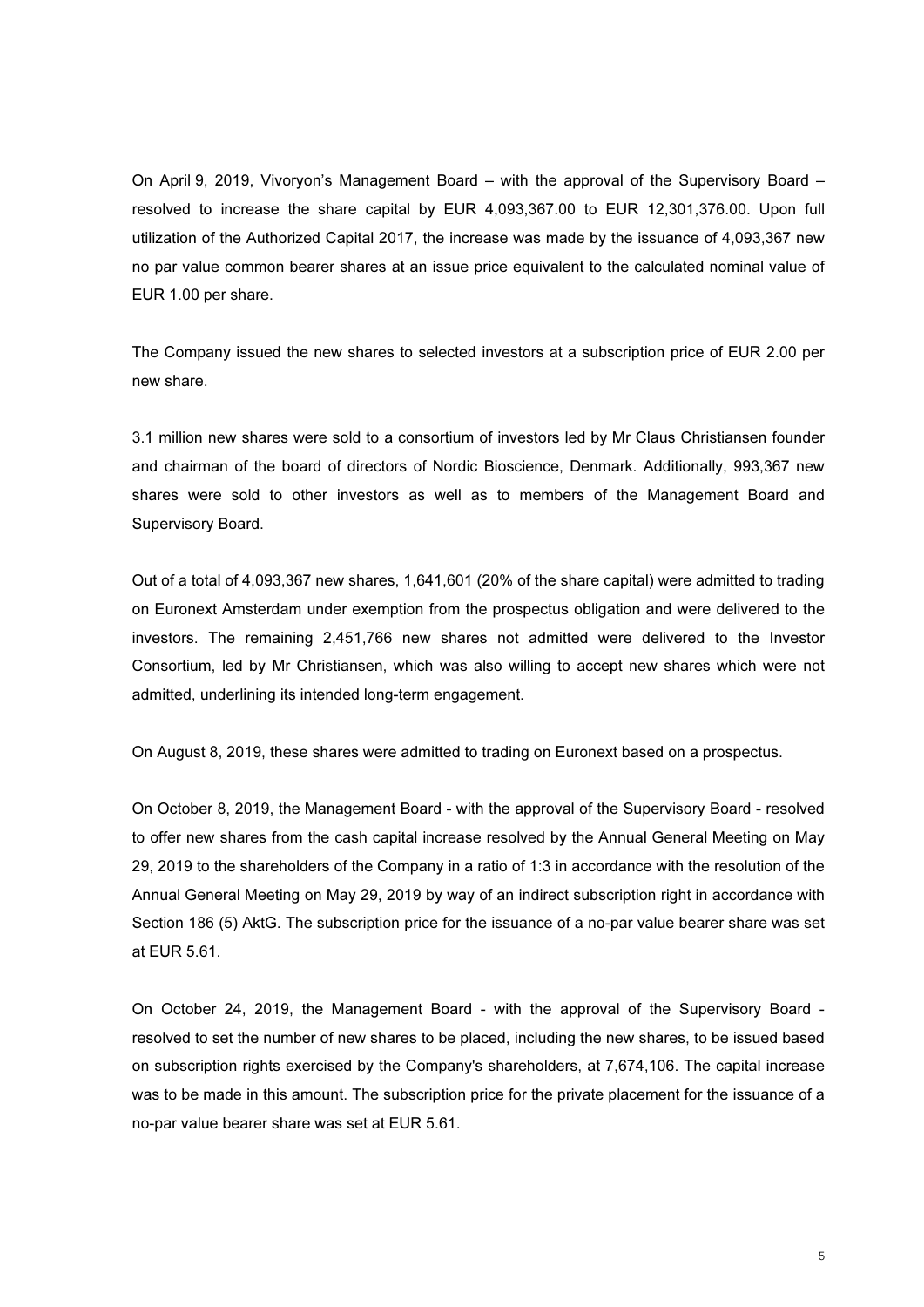The rights offering was completed with a total of 4,445,323 new shares subscribed to by existing shareholders, of which Mr. Claus Christiansen, Den Danske Forskningsfond and T&W Holding A/S subscribed to a total of 2,673,798 new shares. [As such, the transaction was oversubscribed.] The new shares which were not subscribed by existing shareholders (the "Rump Shares") were offered via a private placement to selected qualified investors in Europe who purchased 3,228,783 Rump Shares at the suscription price, including MorphoSys AG, which purchased Rump Shares for an aggregate investment amount of EUR 15 million. In total, the offering led to the issuance of a total of 7,674,106 new shares, raising EUR 43,051,734.66 for Vivoryon. The Company's outstanding share capital after completion of the capital increase amounted to EUR 19,975,482.00 broken down into 19,975,482 no par value registered shares. The new shares have full dividend rights from January 1, 2019.

The capital increase was entered in the commercial register on October 25, 2019 and the new shares were admitted to trading on Euronext on October 29, 2019.

#### Authorization to acquire treasury shares

The Annual General Meeting held on June 10, 2015, authorized the Management Board in accordance with Section 71 (1) no. 8 AktG to acquire treasury stock until June 9, 2020 up to a proportionate share of the share capital in the amount of EUR 676,580.00. The acquisition may be carried out via the stock exchange or by a public offering to all shareholders. The treasury shares may be used for all permitted purposes including redemption.

No shares were repurchased in financial year 2019.

#### Conditional capital

As of December 31, 2019, the conditional capital totaled EUR 3,808,975.00 (December 31, 2018: EUR 4,002,527.00). Of this amount, EUR 408,975.00 (December 31, 2018: EUR 481,748.00) is reserved for the issuance of options.

In addition to Company employees, for whom no disclosure is required pursuant to Section 194 (3) AktG, the following former members of the Management Board are entitled to acquire the following number of shares:

- Dr. Konrad Glund, Halle, up to 104,834 common shares
- Dr. Hendrik Liebers, Leipzig, up to 104,833 common shares
- Dr. Inge Lues, Seeheim-Jugenheim, up to 104,834 common shares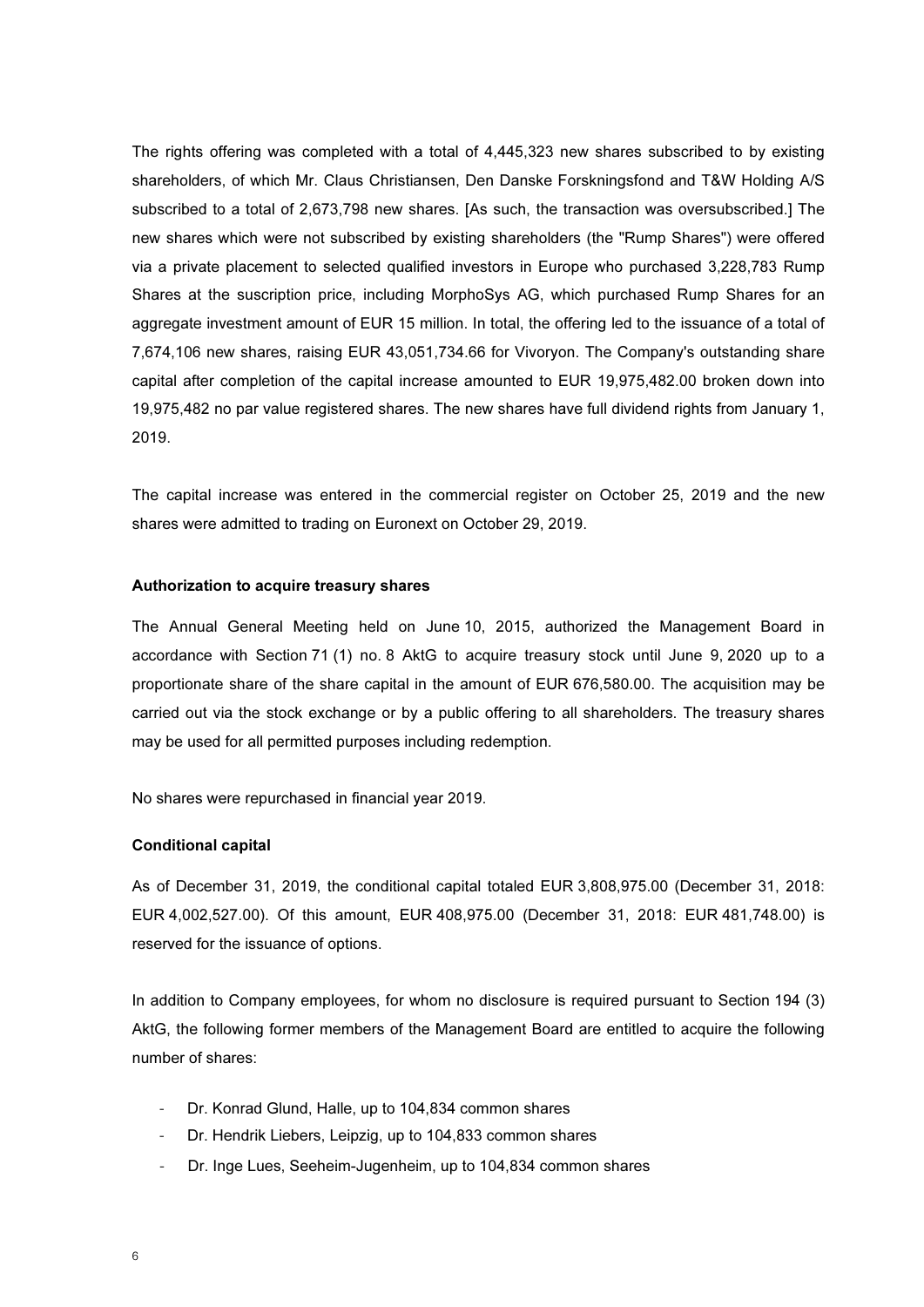#### Options and/or convertible bonds (debt securities)

By resolution of the Annual General Meeting dated June 21, 2018, the Management Board, by virtue of cancellation of the authorization dated June 10, 2015 and the consent of the Supervisory Board, is authorized to issue once or in several transactions, in the latter case also simultaneously in several tranches, until June 20, 2023, option bonds and/or convertible bonds in bearer or registered form (together 'Bonds') for a total amount, calculated starting on the date of original resolution adoption on June 10, 2015, of up to EUR 60,000,000.00, each with or without a maturity restriction. The Bonds, subject to the respective terms and conditions of the option bonds, may grant option rights or impose option obligations. The bonds may also, subject to the respective terms and conditions of the convertible bonds (the 'Convertible Bond Conditions'), grant conversion rights or impose conversion obligations. The Bonds may grant rights or impose obligations to subscribe to up to 3,400,000 bearer shares of the Company with a proportionate corresponding amount of the Company's share capital of up to EUR 3,400,000.00. The Bonds may be issued in euro or – limited to the respective value in euro – in any other statutory currency of an OECD member state. The Bonds may be issued for cash consideration. Alternatively, the Bonds may be issued against non-cash consideration, in particular to acquire enterprises, investments in entities, business units, receivables, patents and licenses or other assets, provided, however, that the value of such at least equals the issue price of the Bonds.

The Bonds may also be issued by domestic or foreign affiliated companies as defined by Sections 15 et. seq. AktG (hereafter a 'Group Company'). In the event the Bonds are issued by a Group Company, the Management Board – with the Supervisory Board's consent – is authorized to guarantee the Bonds on behalf of the Company and to grant/impose option rights/obligations or conversion rights/obligations on the bearer.

The Management Board – with the approval of the Supervisory Board – is authorized to determine the further details of the issue and the terms of the Bonds, in particular interest rate, form of interest, issue price, term, denominations, exercise respectively conversion period, a potential variability of the conversion rate and, if applicable, to do so in consultation with the corporate bodies of the subsidiary issuing the Bonds.

The subscription rights of shareholders are excluded when issuing Bonds on the basis of this authorization.

#### Stock options

A total of 408,975 stock options were outstanding as of December 31, 2019 (December 31, 2018: 481,748), of which 314,501 options are held by former Management Board members and 94,474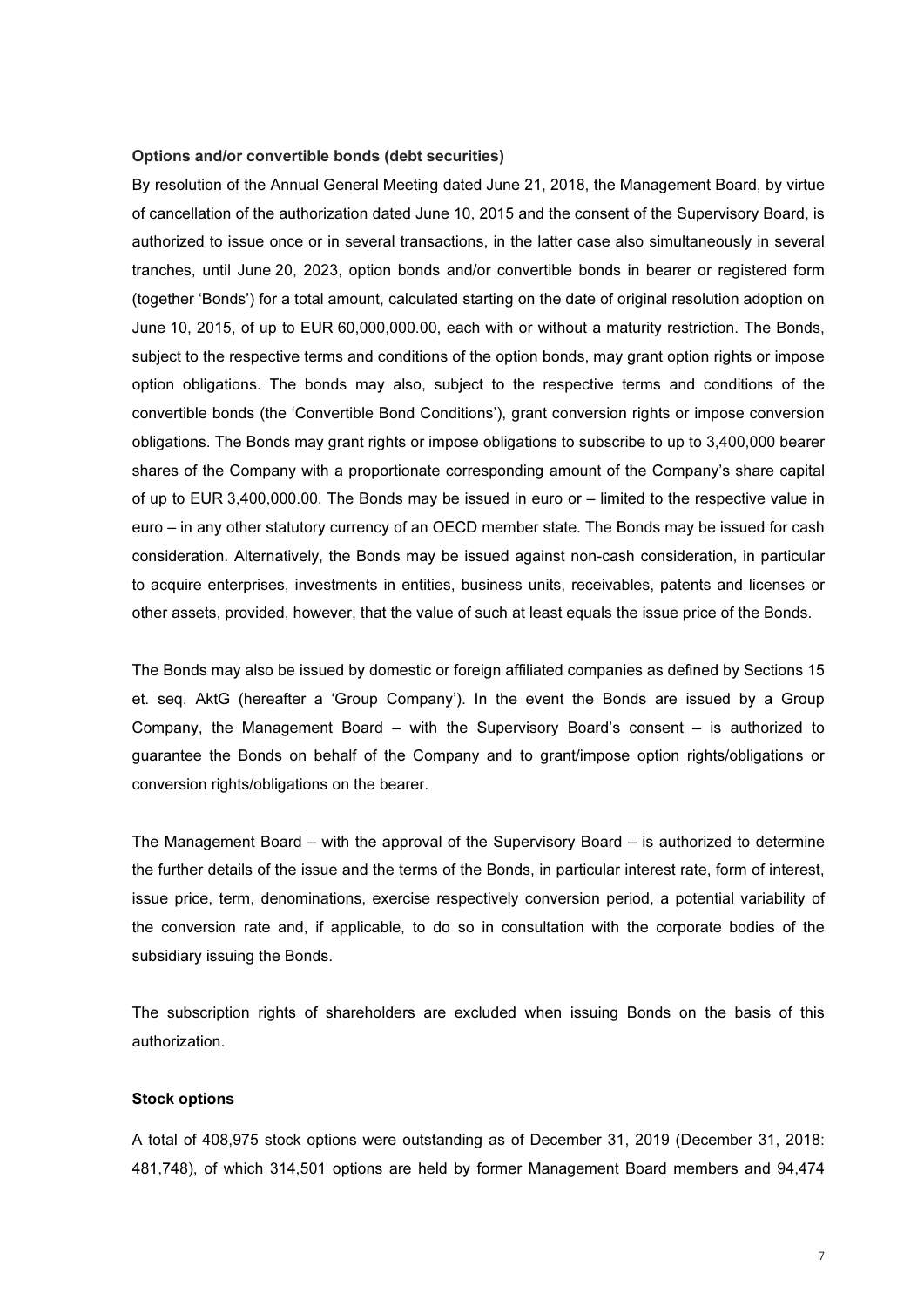stock options are held by former and current staff. The exercise period ended for 70,373 stock options in 2019.

On September 13, 2019, the Management Board resolved the creation of Stock Option Program 2020 under the condition precedent of the passing of the resolution of the General Meeting of Vivoryon Therapeutics AG with respect to the approval of the creation of the Stock Option Program 2020 and the creation of a corresponding conditional capital. The Management Board is authorized to issue up to 615,000 options to current and future employees and members of the Management Board in one or several steps until December 31, 2023, whereby the general distribution mechanism requires Supervisory Board approval. To the extent that subscription rights are issued to members of the Management Board, only the Supervisory Board is authorized to issue.

- 1. The options shall entitle the beneficiary, as per the option terms to acquire new common shares in the Company.
- 2. With a total volume of the maximum available 615,000 options, the group of persons entitled to subscribe is as follows:
	- a) Up to 473,550 options are allocable to current and future members of the Company's Management Board. Options not exercised can be issued to the beneficiaries as set forth in clause b).
	- b) Up to 141,450 options are allocable to current and future Company employees.
- 3. The options issued under Stock Option Program 2020 can only be exercised within eight years of issuance.
- 4. By exercising the options, common no-par value bearer shares can be obtained at a 1:1 ratio for payment of the strike price. After conversion of the Vivoryon shares into registered shares, common registered shares can be subscribed.

The Management Board is authorized, with the approval of the Supervisory Board – to the extent that Management Board member options are affected, only the Supervisory Board decides – to modify the share purchase within the scope of corporate actions or a transformation of the Company. Accruing fractions of options or shares, if any, shall be rounded down.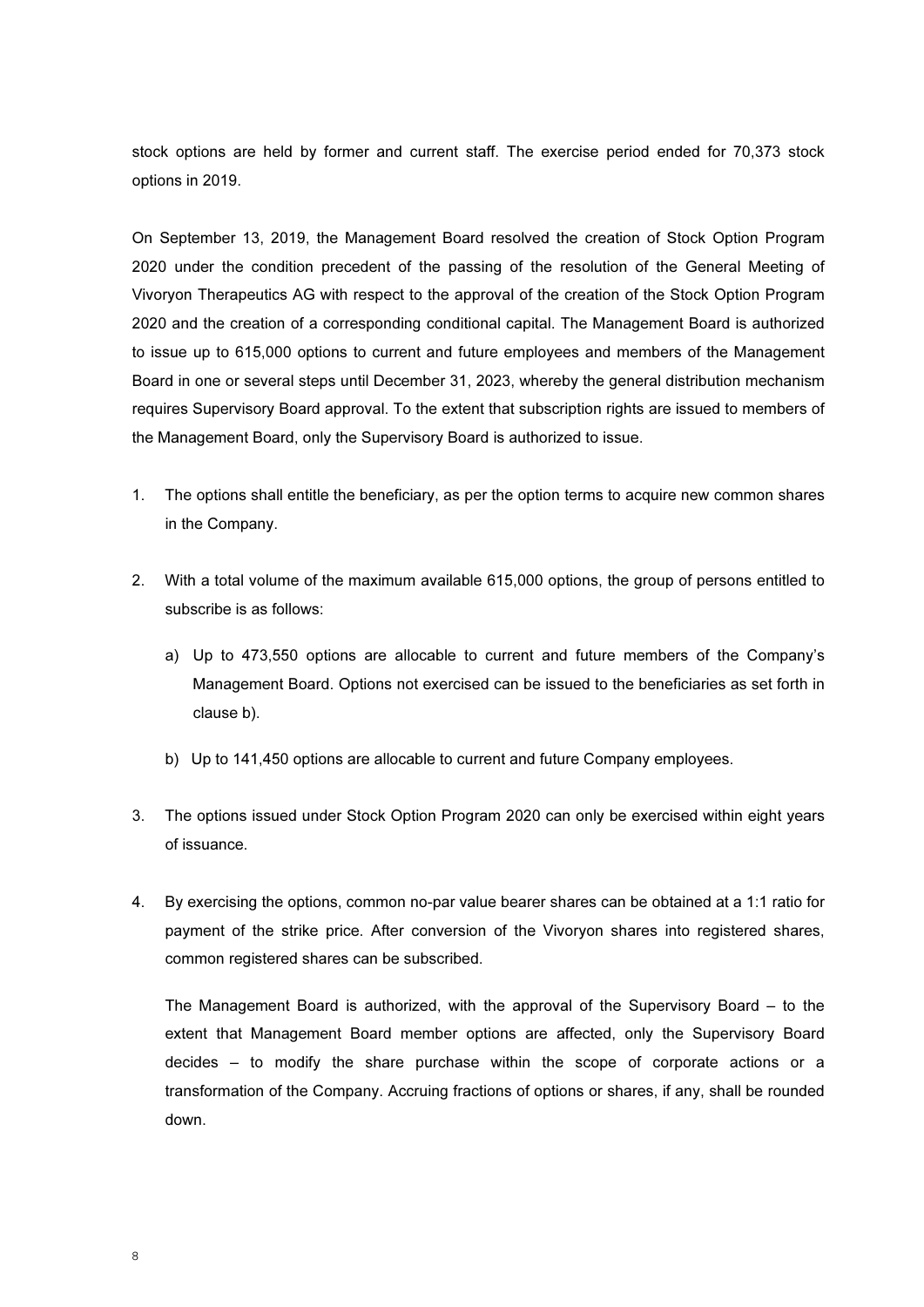The strike price for one option is equivalent to the simple average of the relevant stock exchange prices of the last twenty stock exchange trading days prior to the issuance of the option.

The "relevant stock exchange price" is the closing quotation of the share determined on XETRA or a comparable succeeding system to XETRA or - if Vivoryon's share is listed abroad - the corresponding stock exchange price on such foreign stock exchange. If Vivoryon's share is listed on more than one stock exchange, the prices on the stock exchange with the highest trading volume in Vivoryon's share during the relevant period shall be decisive.

Subject to the approval of the Supervisory Board- if the Management Board is affected, the decision is the sole responsibility of the Supervisory Board- the Management Board may opt to either make the shares required to fulfil the exercised options available from conditional capital still to be created by the shareholders' meeting for this purpose or from additional conditional capital to be created by the shareholders' meeting in the future or from a program still to be resolved by a future shareholders' meeting for the acquisition of treasury shares. Alternatively, at the option of the Management Board and subject to the approval of the Supervisory Board the beneficiary may be granted compensation in cash. The cash compensation is calculated as the difference between the strike price and the simple average of the relevant stock exchange prices on the last ten stock exchange trading days prior to the day the option is exercised.

- 5. Acquisition Periods
	- a) Options may be offered to beneficiaries in one or several tranches until December 31, 2023.
	- b) Options may be issued within the first twenty stock exchange trading days of the first quarter, the second quarter, the third quarter and the fourth quarter of a financial year
- 6. The beneficiaries may exercise the options:
	- a) after at least four years have lapsed since their issuance and if relevant the options have vested; and
	- b) if the simple average of the relevant stock exchange quotations of the last twenty stock exchange trading days prior to exercising the option is not less than 20% above the strike price (success target as defined in Section 193 (2) No. 4 AktG (German Stock Corporations Act)).
- 7. In respect of Section 193 (2) No. 4 AktG (exercise periods) and to avoid insider violations pursuant to the Securities Trading Act also after the expiration of the four-year minimum vesting period and irrespective of the success target, the options may only be exercised three times per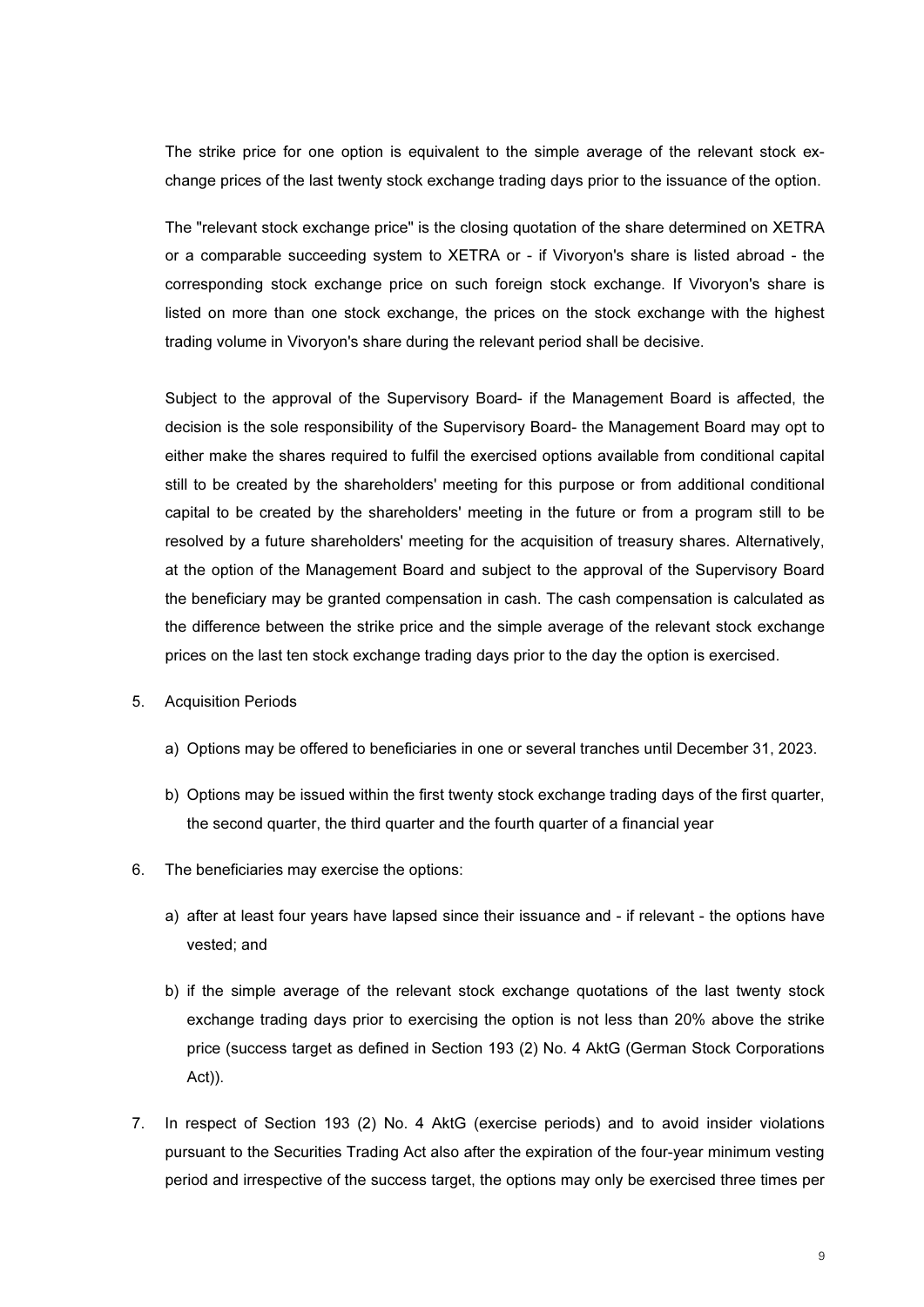financial year within a four-week period. These exercise periods start on the third banking day after the Annual General Meeting of shareholders, subsequent to publication of the report for the second and third quarter. If the Company does not publish any quarterly reports, the options may only be exercised once a year within a four-week period starting on the third banking day after the Annual General Meeting.

Moreover, the exercise of the options is not allowed from the date on which the Company submits an offer to its shareholders for the subscription of new shares or debentures with conversion or subscription rights by way of letter to all shareholders or by publication in the Bundesanzeiger ("German Federal Gazette") until the date when the shares eligible for subscription are quoted "ex subscription right" for the first time.

- 8. The options are not transferrable.
- 9. The beneficiary shall bear all taxes possibly accruing in connection with the granting and exercising of the options, including church tax and solidarity surcharge, as well as social security insurance contributions.

In 2019, the Annual General Meeting has not yet approved Stock Option Program 2020.

#### Authorized Capital 2019

As of December 31, 2019, the authorized capital totaled EUR 6,150,688.00 (December 31, 2018: EUR 4,093,367.00).

The Management Board – with the approval of the Supervisory Board – is authorized to increase the Company's share capital until May 28, 2024 in one or several step(s) in consideration for contributions in cash or in kind by up to EUR 6,150,688.00 by issuing a total of up to 6,150,688 new, no-par value bearer shares (Authorized Capital 2019). The subscription right is excluded. The Management Board is authorized – with the approval of the Supervisory Board – to determine other specific details of the capital increase, its implementation and the terms and conditions for the issuance of shares from the Authorized Capital 2019.

#### Authorized Capital 2017

The Authorized Capital 2017 of EUR 4,093,367.00 was fully utilized in the capital increase carried out on April 9, 2019.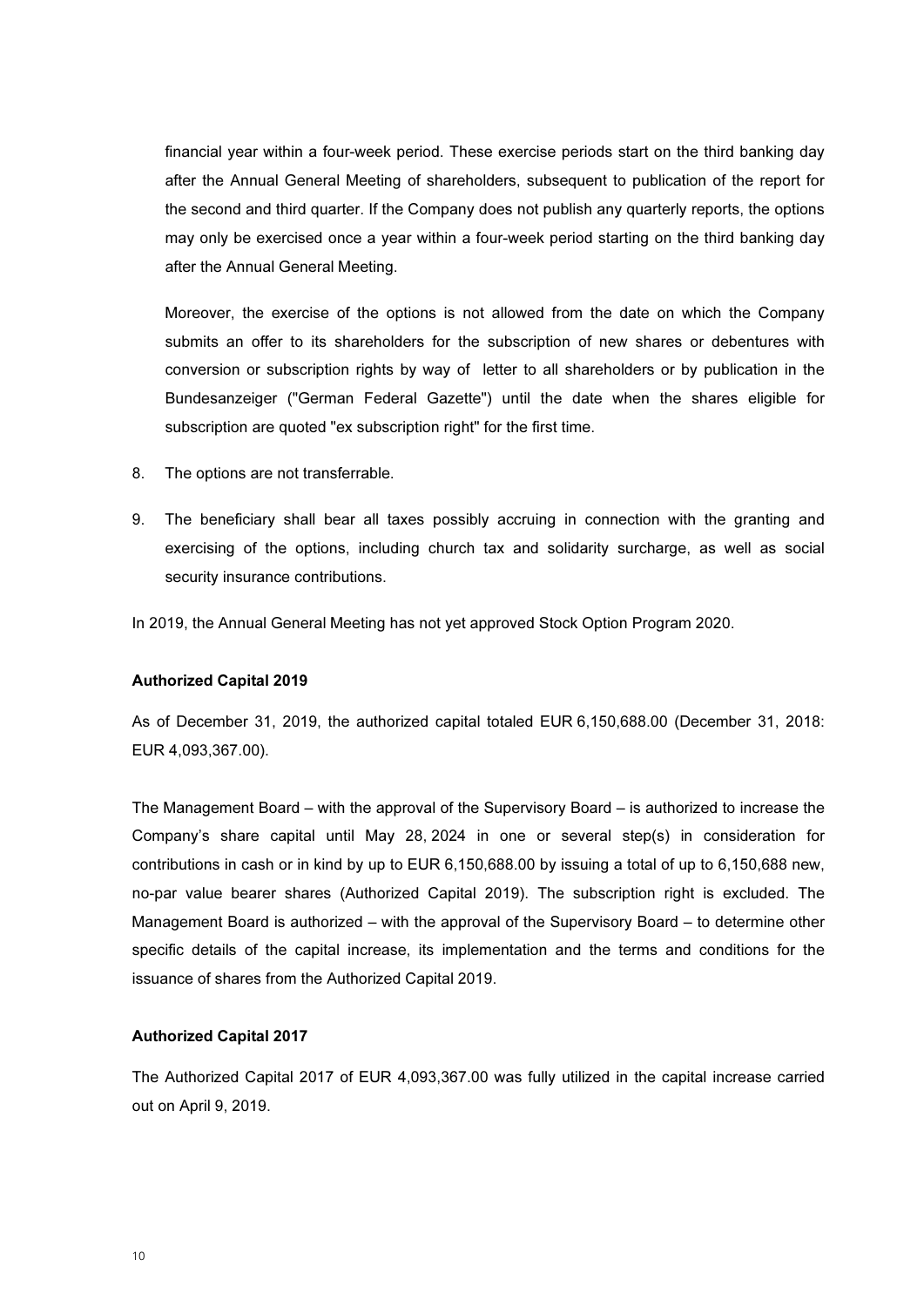#### Voting rights notifications

#### Disclosures on the existence of investments as of the balance sheet date

HBM Healthcare Investments AG, Zug, Switzerland, informed the Company pursuant to Section 33 WpHG on February 21, 2019 that its voting rights proportion in Vivoryon Therapeutics AG, Weinbergweg 22, 06120 Halle (Saale), Germany, ISIN DE0007921835 fell below the 3% threshold of voting rights on February 14, 2019.

Aviva plc, London, Great Britain, informed the Company pursuant to Section 33 WpHG on April 5, 2019 that its voting rights proportion in Vivoryon Therapeutics AG, Weinbergweg 22, 06120 Halle (Saale), Germany, ISIN DE0007921835 fell below the 3% threshold of voting rights on April 5, 2019.

Andera Partners (formerly Edmond de Rothschild Investment Partners), Paris, France, informed our Company pursuant to Section 33 WpHG on April 17, 2019 that its voting rights proportion in Vivoryon Therapeutics AG, Weinbergweg 22, 06120 Halle (Saale), Germany, ISIN DE0007921835 fell below the threshold of 5% of the voting rights on April 10, 2019 and that its voting rights proportion amounted to 3.34 % (410,699 voting rights) on that date. 3.34% of the voting rights (401,946 voting rights) are attributable to Andera Partners pursuant to Section 34 WpHG.

Claus Henrik Christiansen, Morcote, Switzerland, informed our Company pursuant to Section 33 WpHG on April 16, 2019, that his voting rights proportion in Vivoryon Therapeutics AG, Weinbergweg 22, 06120 Halle (Saale), Germany, ISIN DE0007921835 exceeded the threshold of 5 % of the voting rights on April 15, 2019 and that his voting rights proportion amounted to 8.13 % (1,000,000 voting rights) on that date.

Den Danske Forskningsfond, Herlev, Denmark, informed our Company pursuant to Section 33 WpHG on April 16, 2019, that its voting rights proportion in Vivoryon Therapeutics AG, Weinbergweg 22, 06120 Halle (Saale), Germany, ISIN DE0007921835 exceeded the threshold of 5 % of the voting rights on April 16, 2019 and that its voting rights proportion amounted to 8.13 % (1,000,000 voting rights) on that date.

The Federal State Saxony Anhalt, Magdeburg, Germany, informed us that, pursuant to Section 33 WpHG, on April 18, 2019, its voting rights proportion in Vivoryon Therapeutics AG, Weinbergweg 22, 06120 Halle (Saale), Germany (ISIN DE0007921835) fell below the threshold of 10% of the voting rights on April 10, 2019 and that its voting rights proportion amounted to 7.26 % (893,269 voting rights). 7.26% of the voting rights (893,269 voting rights) are attributed to the Federal State Saxony Anhalt pursuant to Section 34 of the WpHG. The voting rights attributed to the Federal State Saxony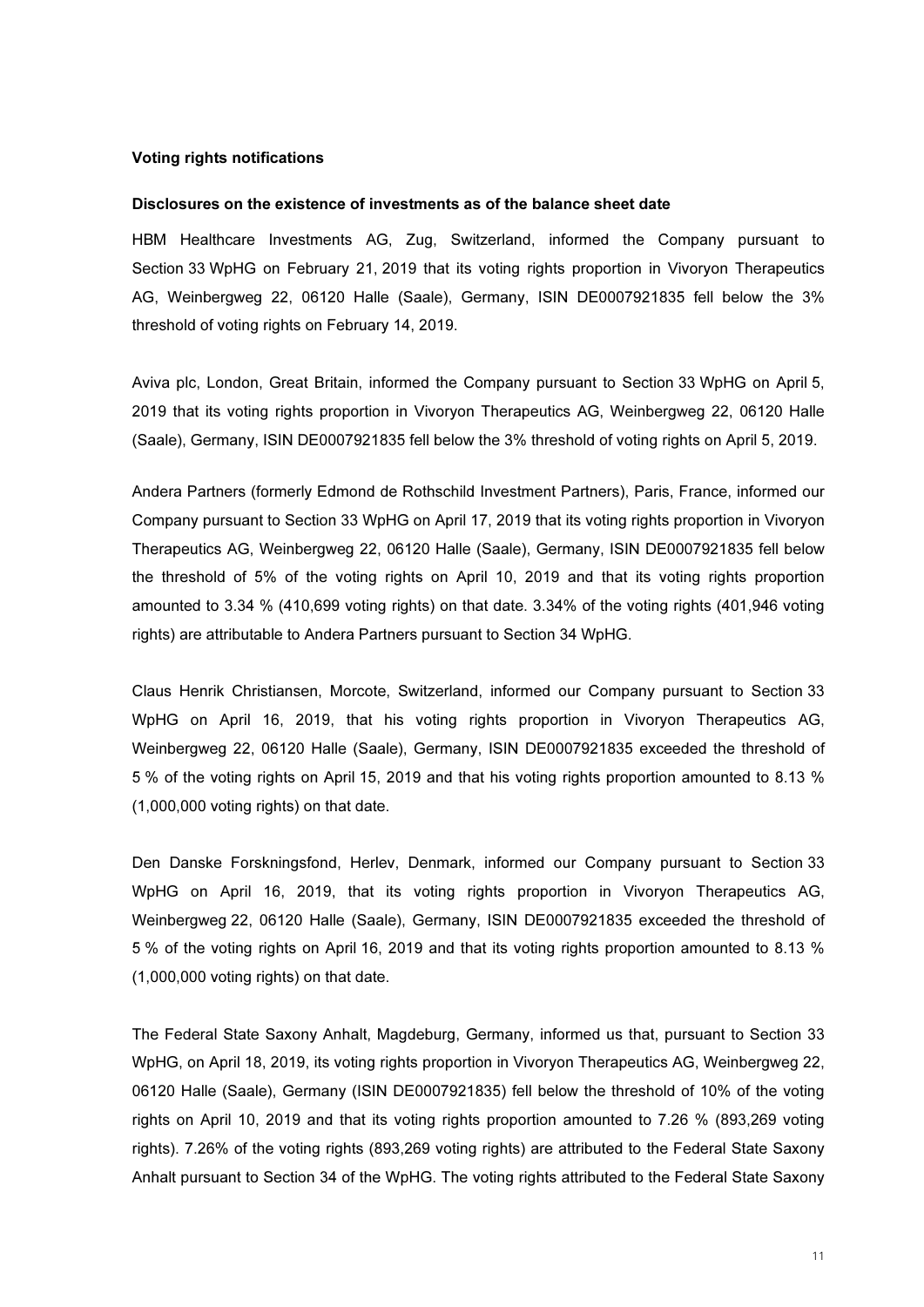Anhalt are attributed through the following controlled undertakings holding 3% or more in Vivoryon: IBG Risikokapitalfonds I GmbH & Co. KG, IBG Risikokapitalfonds II GmbH & Co. KG.

T&W Holding A/S, Lynge, Denmark, informed our Company pursuant to Section 33 WpHG on April 18, 2019, that its voting rights proportion in Vivoryon Therapeutics AG, Weinbergweg 22, 06120 Halle (Saale), Germany, ISIN DE0007921835 exceeded the threshold of 5 % of the voting rights on April 18, 2019 and that its voting rights proportion amounted to 8.13 % (1,000,000 voting rights) on that date.

TVM V Life Science Management GmbH & Co., Munich, Germany informed our Company pursuant to Section 33 WpHG on April 18, 2019, that its voting rights proportion in Vivoryon Therapeutics AG, Weinbergweg 22, 06120 Halle (Saale), Germany, ISIN DE0007921835 fell below the threshold of 5 % of the voting rights on April 10, 2019 and that its voting rights proportion amounted to 4.54 % (558,384 voting rights) on that date.

TVM V Life Science Management GmbH & Co., Munich, Germany informed our Company pursuant to Section 33 WpHG on May 20, 2019, that its voting rights proportion in Vivoryon Therapeutics AG, Weinbergweg 22, 06120 Halle (Saale), Germany, ISIN DE0007921835 fell below the threshold of 3 % of the voting rights on May 14, 2019 and that from this point on it does not hold any shares in Vivoryon.

Lupus alpha Investment S.A., Sennigerberg, Luxemburg, informed our Company pursuant to Section 33 WpHG on May 16, 2019, that its voting rights proportion in Vivoryon Therapeutics AG, Weinbergweg 22, 06120 Halle (Saale), Germany, ISIN DE0007921835 exceeded the threshold of 5 % of the voting rights on May 14, 2019 and that its voting rights proportion amounted to 6.14 % (755,000 voting rights) on that date.

Morphosys AG, Planegg, Germany, informed our Company pursuant to Section 33 WpHG on October 28, 2019, that its voting rights proportion in Vivoryon Therapeutics AG, Weinbergweg 22, 06120 Halle (Saale), Germany, ISIN DE0007921835 exceeded the threshold of 10 % of the voting rights on October 25, 2019 and that its voting rights proportion amounted to 13.385 % (2,673,796 voting rights) on that date.

The Federal State Saxony Anhalt, Magdeburg, Germany, informed us that, pursuant to Section 33 WpHG, on November 6, 2019, its voting rights proportion in Vivoryon Therapeutics AG, Weinbergweg 22, 06120 Halle (Saale), Germany (ISIN DE0007921835) fell below the threshold of 5% of the voting rights on October 25, 2019 and that its voting rights proportion amounted to 4.47 %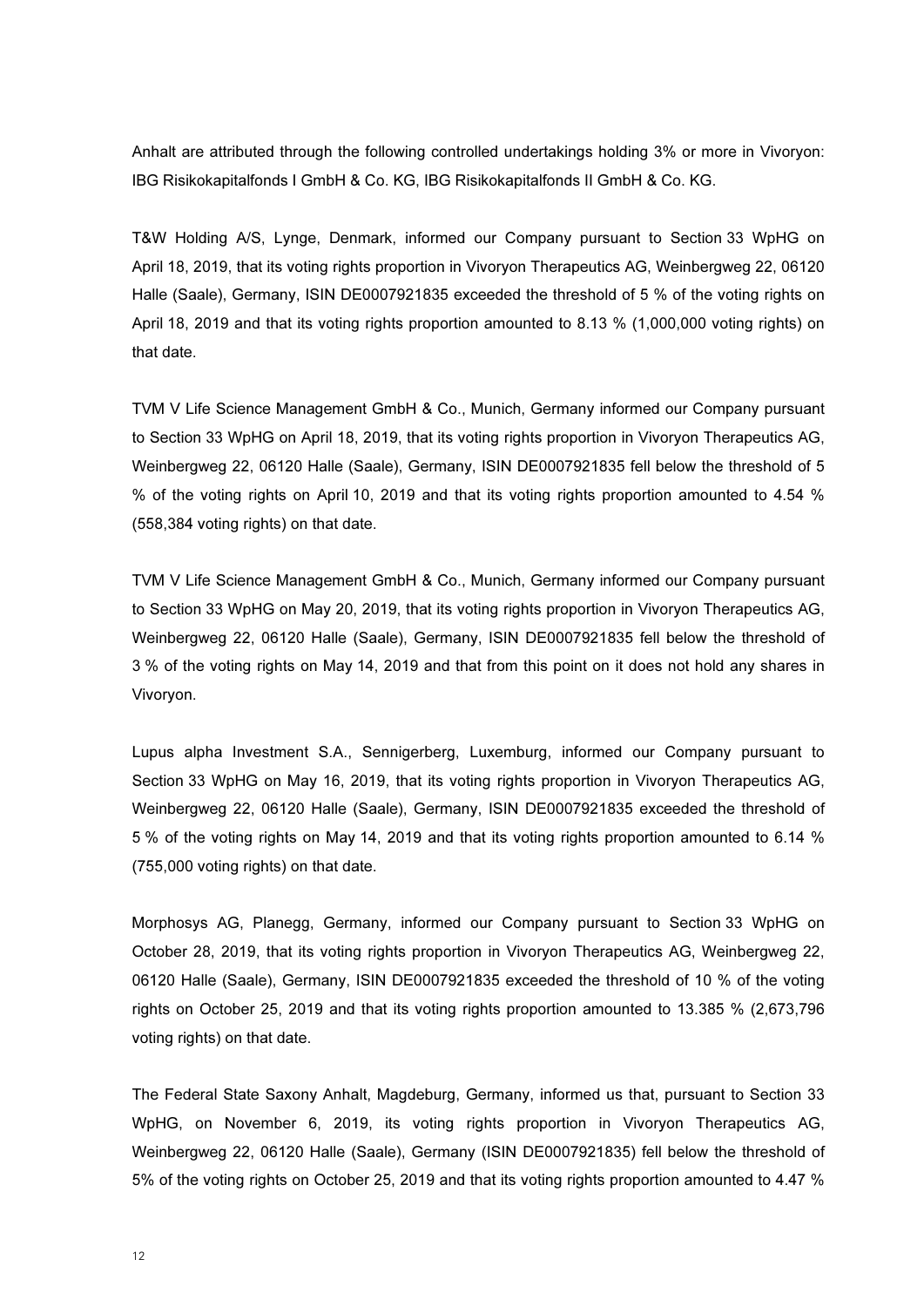(893,269 voting rights). 4.47% of the voting rights (893,269 voting rights) are attributed to the Federal State Saxony Anhalt pursuant to Section 34 of the WpHG.

LSP Management Group B.V., Amsterdam, the Netherlands, informed us that, pursuant to Section 33 WpHG, on October 31, 2019, its voting rights proportion in Vivoryon Therapeutics AG, Weinbergweg 22, 06120 Halle (Saale), Germany (ISIN DE0007921835) fell below the threshold of 5% of the voting rights on October 25, 2019 and that its voting rights proportion amounted to 3.19 % (636,289 voting rights). 3.19% of the voting rights (636,289 voting rights) are attributed to the LSP Management Group B.V. pursuant to Section 34 of the WpHG. The voting rights attributed to the LSP Management Group B.V. are attributed through the following controlled undertakings holding 3% or more of Vivoryon: Coöperatief LSP IV U.A.

Coöperatief LSP IV U.A., Amsterdam, the Netherlands, informed us that, pursuant to Section 33 WpHG, on October 31, 2019, its voting rights proportion in Vivoryon Therapeutics AG, Weinbergweg 22, 06120 Halle (Saale), Germany (ISIN DE0007921835) fell below the threshold of 5% of the voting rights on October 25, 2019 and that its voting rights proportion amounted to 3.19 % (636,289 voting rights).

Andera Partners (formerly Edmond de Rothschild Investment Partners), Paris, France, informed our Company pursuant to Section 33 WpHG on November 4, 2019 that its voting rights proportion in Vivoryon Therapeutics AG, Weinbergweg 22, 06120 Halle (Saale), Germany, ISIN DE0007921835 fell below the thresholds of 3% of the voting rights on October 25, 2019.

Mackenzie Financial Corporation, Toronto, Canada, informed us that, pursuant to Section 33 WpHG, on December 18, 2019, its voting rights proportion in Vivoryon Therapeutics AG, Weinbergweg 22, 06120 Halle (Saale), Germany (ISIN DE0007921835) exceeded the threshold of 3% of the voting rights on May 27, 2019 and that its voting rights proportion amounted to 3.27 % (401,946 voting rights). 3.27% of the voting rights (401,946 voting rights) are attributed to the Mackenzie Financial Corporation pursuant to Section 34 of the WpHG.

#### Capital reserve

As of December 31, 2019, the capital reserve totaled EUR 88,589,734.21 (December 31, 2018: EUR 49,118,738.55).

#### Revenue reserves

The legal reserves are unchanged at EUR 227,625.00 in accordance with Section 150 (2) AktG.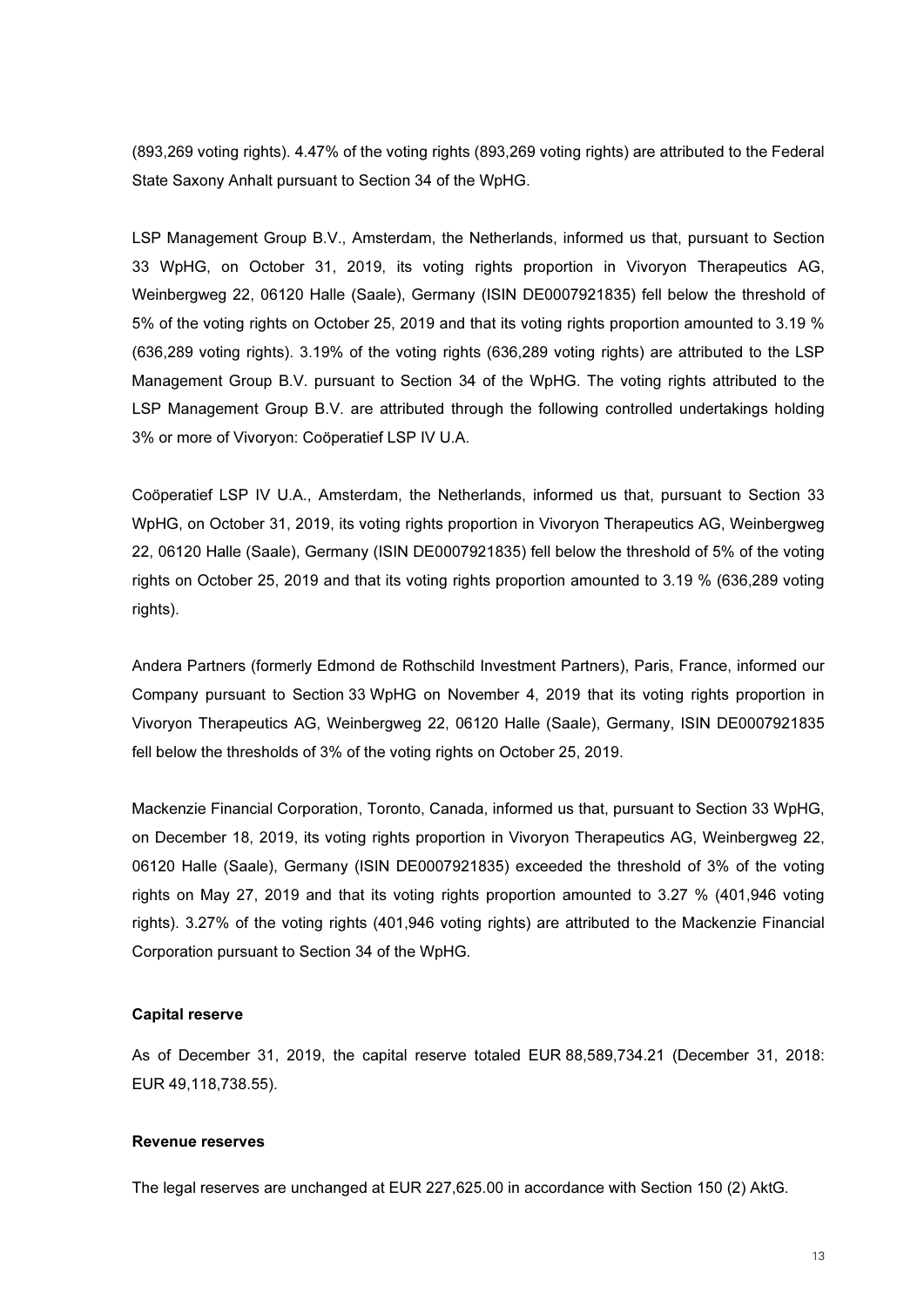#### Accumulated deficit

The accumulated deficit totaled EUR 65,757,218.10 as of December 31, 2019 and developed as follows during the financial year under review:

| Accumulated deficit as of December 31, 2018 | 65.757.218.10 |
|---------------------------------------------|---------------|
| Net loss for financial year 2019            | 9.745.469.45  |
| Accumulated deficit as of December 31, 2018 | 56.011.748.65 |

#### Pension provisions

#### Pension provisions for direct pension commitments

The pension provisions were calculated using a discount rate of 2.71% (PY: 3.21%). A further parameter applied in the calculation was a pension progression rate of 1.0% (PY: 1.0%).

In the financial year, personnel expenses of EUR 15k (PY: EUR 0k) were recognized in conjunction with the pension obligations, as was current interest expense of EUR 114k (PY: EUR 115k).

The settlement amount of the pension provisions equaled EUR 1,407k (PY: EUR 1,354k) as of December 31, 2019.

As of December 31, 2019, as was the case in the prior year, the settlement amount of the pension obligations was determined on the basis of the average market interest rates of the prior ten financial years.

Pursuant to Section 253 (6) HGB, the difference between recognized provisions on the basis of the average market interest rate of the prior ten financial years and the provisions recognized on the basis of the average market interest rate of the prior seven financial years is to be calculated every financial year and is to be presented.

There was the following difference as of December 31, 2019:

| Settlement amount based on 10-year average rate (actuarial interest rate 2.71%) | 1,406,570 |
|---------------------------------------------------------------------------------|-----------|
| Settlement amount based on 7-year average rate (actuarial interest rate 1.97%)  | 1,534,289 |

Difference pursuant to Section 253 (6) HGB - 127,719

EUR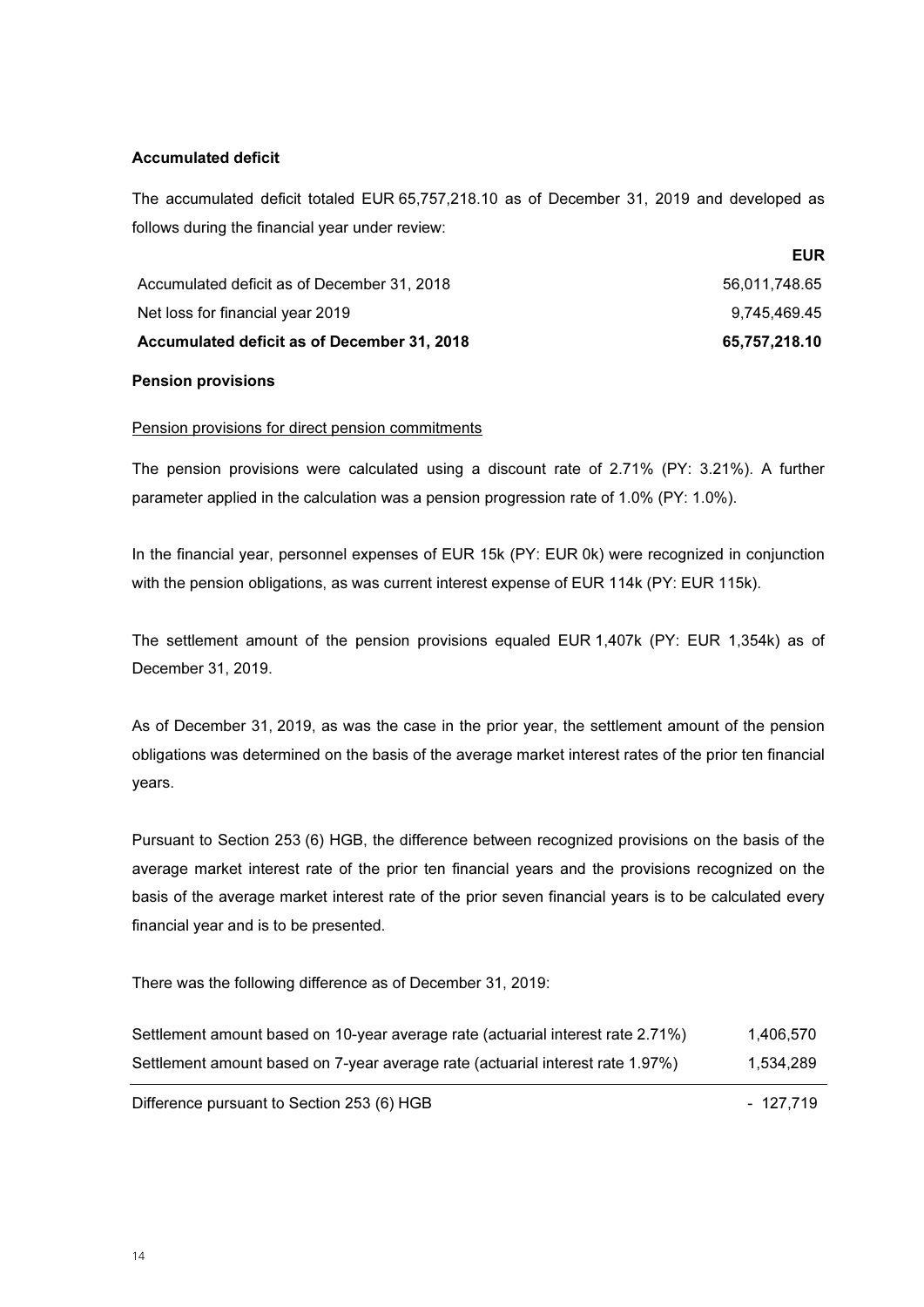#### Pension provision from the pension funds using the provident fund

To maintain granted and vested pension rights in the context of a provident fund after leaving the Company, Vivoryon has additional obligations in the annual amount of approx. EUR 14k until 2035.

The provision was calculated using a discount rate of 2.71% and amounted to EUR 176k as of December 31, 2019 .

Pursuant to Section 253 (6) HGB, the difference as of December 31, 2019 between valuation on the basis of the average market interest rate of the prior ten financial years and the provisions recognized on the basis of the average market interest rate of the prior seven financial years was calculated as follows:

| Settlement amount based on 10-year average rate (actuarial interest rate 2.71%) | 176.359 |
|---------------------------------------------------------------------------------|---------|
| Settlement amount based on 7-year average rate (actuarial interest rate 1.97%)  | 186.249 |

Difference pursuant to Section 253 (6) HGB - 9,890

#### Other provisions

Other accrued expenses include accruals for outstanding invoices (EUR 68k; PY: EUR 212k), other personnel-related accruals (EUR 110k; PY: EUR 106k), accruals for the preparation of the financial statements and audit (EUR 57k; PY: EUR 53k), accruals for custodian fees (EUR 26k; PY: EUR 0k) as well as accruals for the Company's other business activities (EUR 52k; PY: EUR 12k).

#### Liabilities

As was the case in the prior year, the trade payables of EUR 388k (PY: EUR 507k) as well as the other liabilities of EUR 138k (PY: EUR 75k) all have a remaining term of up to one year.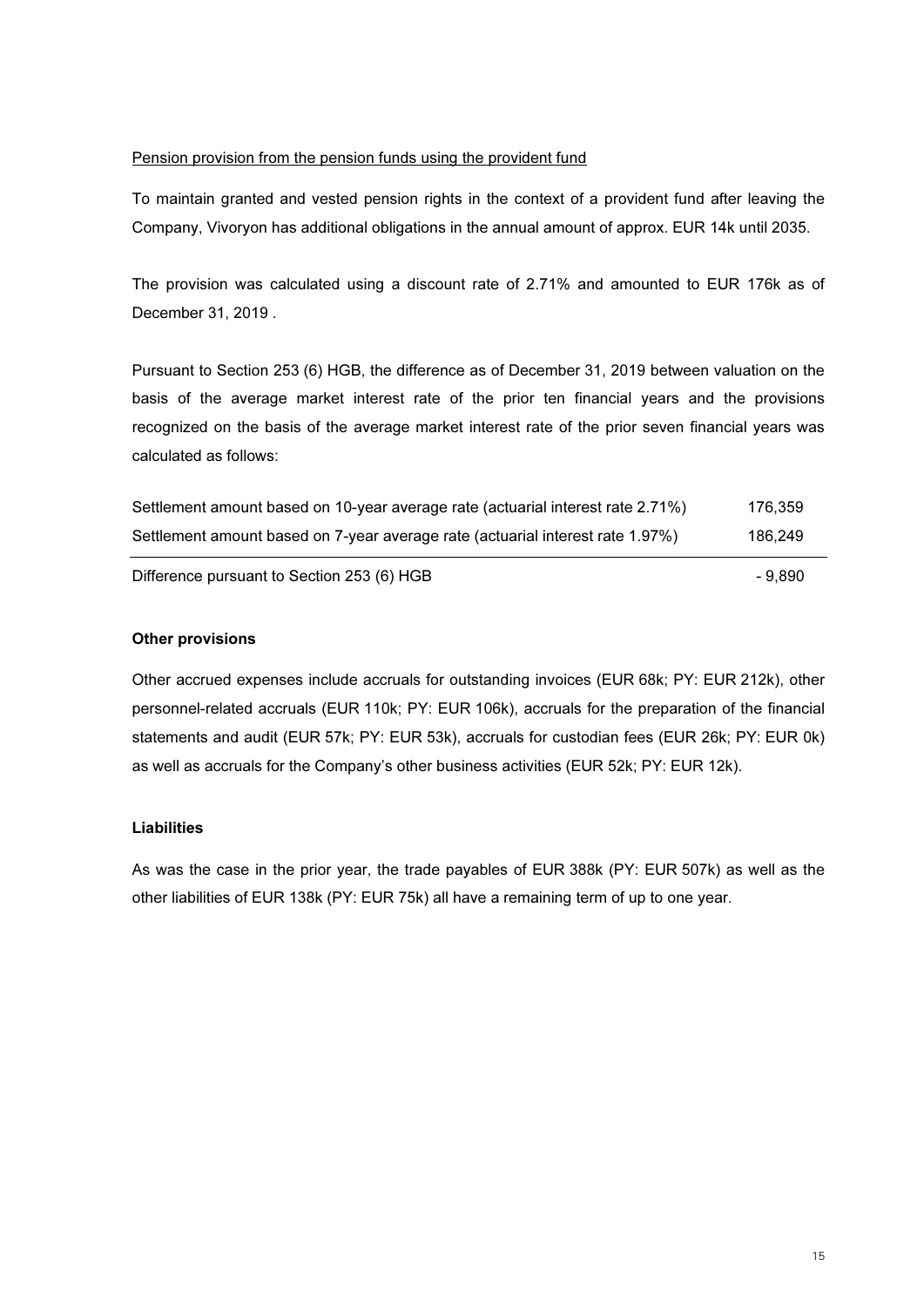#### IV. Explanatory notes on the income statement

#### Other operating income

Other operating income during the financial year included:

|                                        | 2019 | 2018 |
|----------------------------------------|------|------|
|                                        | kEUR | kEUR |
| Other income related to other periods  |      |      |
| Foreign exchange gains                 | 45   | 28   |
| Income from the reversal of provisions | 33   | 27   |

#### Cost of materials

In the financial year, the costs of materials did not include expenses attributable to other periods (PY: EUR 275k).

#### Other operating expenses

Other operating expenses include expenses attributable to other periods of EUR 1k (PY: EUR 11k) as well as expenses from exchange rate differences of EUR 6k (PY: EUR 6k).

#### Interest and similar expenses

Interest and similar expenses solely include interest expenses from unwinding the discount on pension provisions (EUR 114k; PY: EUR115k).

#### V. Other disclosures

#### Proposal for the appropriation of earnings

The Management Board proposes the following with respect to the appropriation of earnings: the accumulated deficit equals EUR 65,750,552.10. This deficit will be carried forward.

#### Average headcount during the financial year

The following categories of employees worked at the Company during the financial year under review: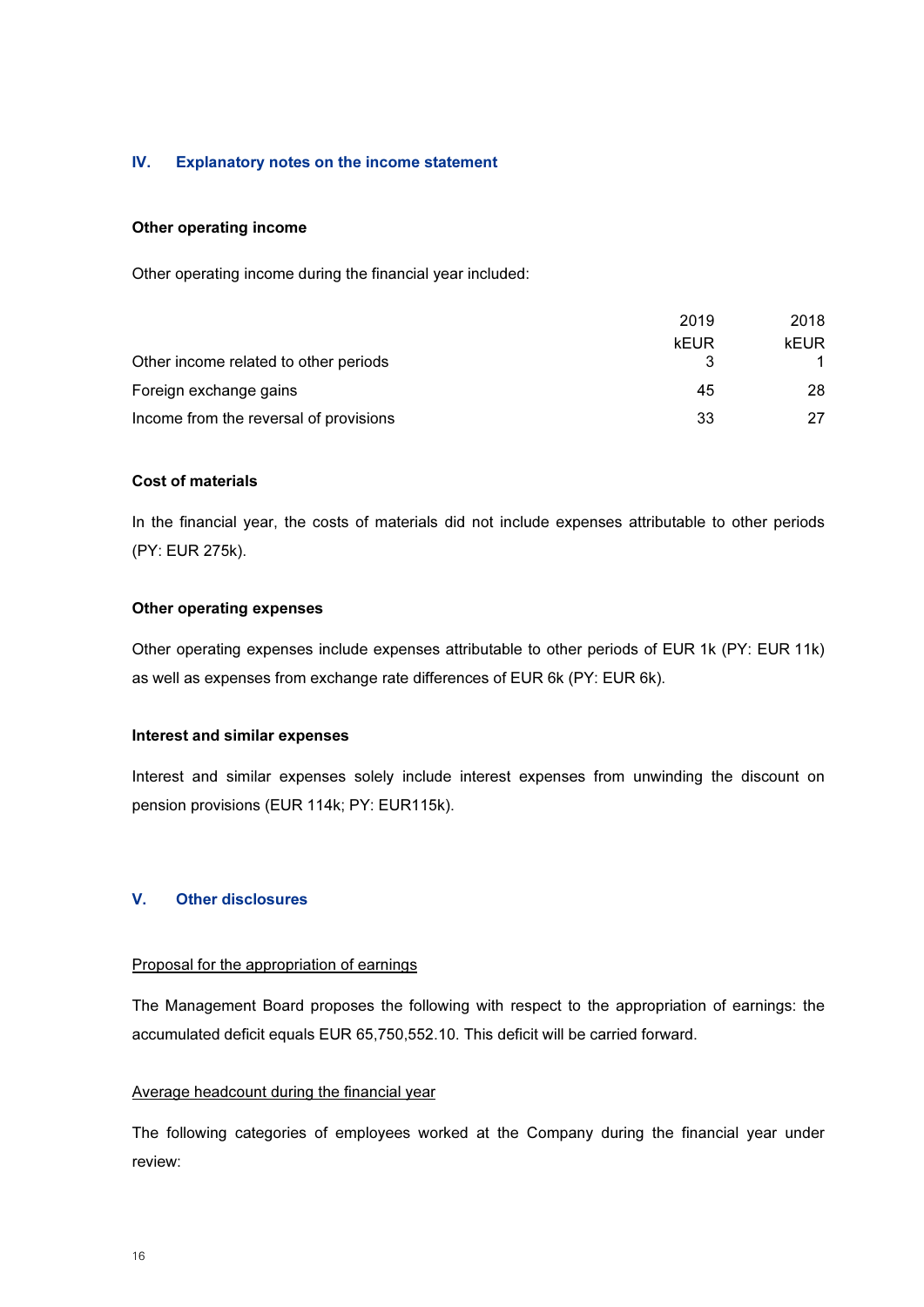| Management Board and employees | 2019 | 2018 |
|--------------------------------|------|------|
| Management Board members       | 2    |      |
| Salaried employees             | 14   |      |

#### Other financial obligations

As of December 31, 2019, the other financial commitments amounted to EUR 1,485k and primarily consisted of purchased research and development services as well as service, leasing and rental obligations. EUR 1,195k of this amount is due within one year.

#### Disclosures with respect to executive bodies

#### Management Board

The Company's business was managed by the members of the Management Board during the financial year:

Dr Ulrich Dauer (Dipl.-Chemiker [degree in chemistry]) – Chairman Dr Michael Schaeffer (Dipl.-Molekularbiologe [degree in molecular biology])

They have the authority to represent the Company on their own and are released from the constraints of Section 181 of the German Civil Code [BGB].

The following members of the Management Board purchased Vivoryon shares during the financial year under review:

- Dr Ulrich Dauer 25,000 shares on April 15, 2019
- Dr Ulrich Dauer 4,002 shares on October 25, 2019
- Dr Michael Schaeffer 3,567 shares on October 25, 2019

With respect to the remuneration of the Management Board, we refer to the compensation report which forms a part of the management report. The Management Board's total remuneration amounted to EUR 877k in 2019 (PY: EUR 837k).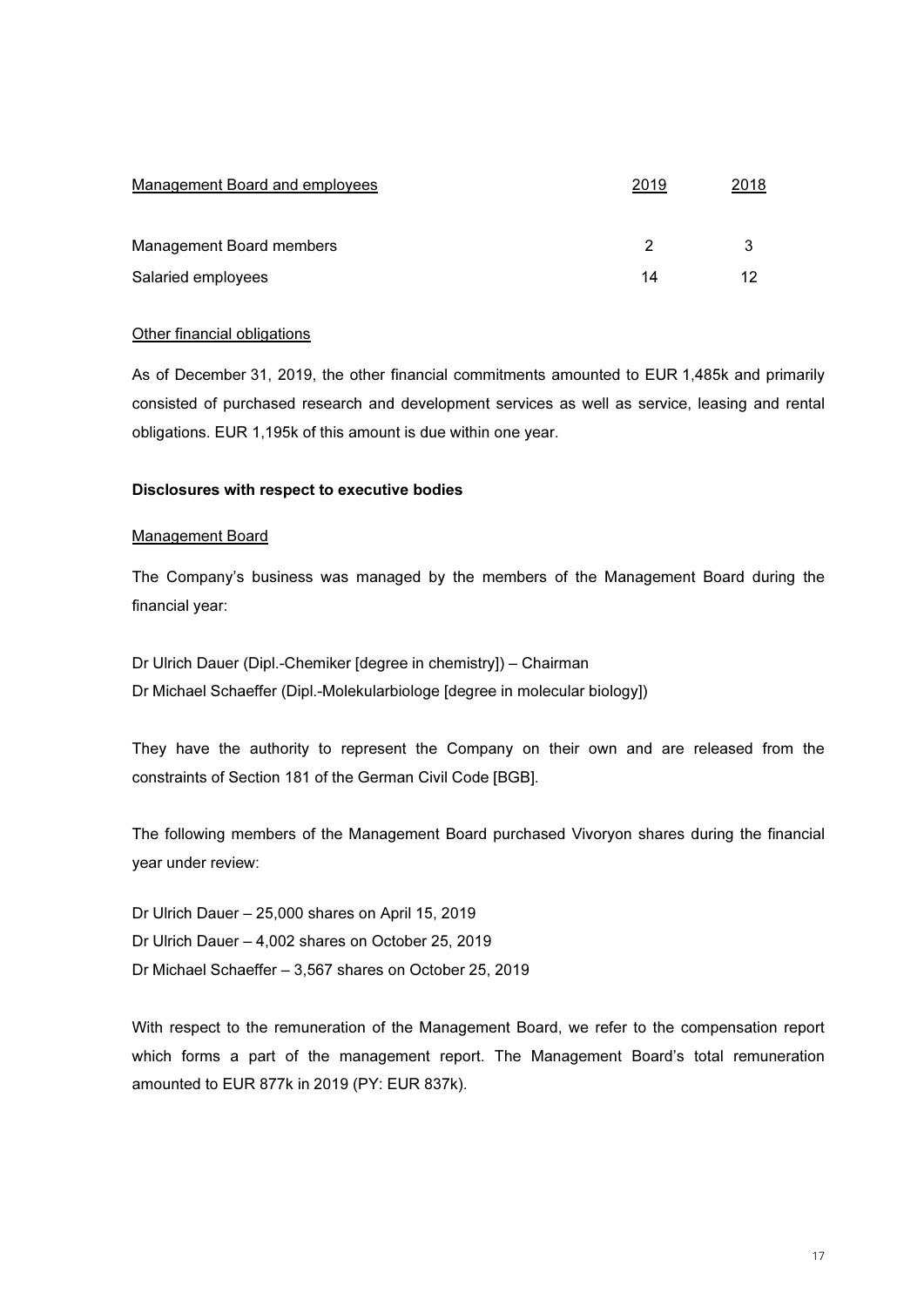#### Disclosure relating to total remuneration of former Management Board members

Former members of the Management Board received pension benefits of EUR 76k (PY: EUR 56k). In conjunction with the pension provisions, EUR 18k (PY: EUR 187k) was recorded as personnel expenses.

#### Supervisory Board

The following people were appointed as members of the Supervisory Board:

- Dr Erich Platzer, Physician, Basel/Switzerland Chairperson
	- Member of the Board of Directors, Aptose Biosciences Inc., Toronto, Canada
	- Owner and Managing Director of Platzer Consult GmbH, Basel, Switzerland
	- Chairman of the Board of Directors, credentis AG, Windisch, Switzerland
	- Chairman of the Board of Directors, AOT AG, Basel, Switzerland
	- Chairman of the Board of Directors, Léman Micro Devices SA, Lausanne, Switzerland
	- Member of the Board, Medtech Innovation Partners AG, Basel, Switzerland
	- Member of the Board, Peripal AG, Zürich, Switzerland
	- Member of the Board, Viroblock AG, Plan les Ouates, Switzerland
	- Chairman of the Board of Directors, Platzer Invest AG, Basel, Switzerland
- Dr Dinnies von der Osten, Managing Director, Berlin Deputy Chairperson
	- Member of the Supervisory Board, Market Logic Software AG, Berlin
	- Chairman of the Board of Directors Trust Versicherungsmakler AG, Berlin
- Dr Jörg Neermann, Investment Manager, Munich
	- Member of the Advisory Board, Ventaleon GmbH, Gmünden
	- Member of the Board of Directors, Eyesense AG, Basel, Switzerland
	- Chairman of the Supervisory Board, Immunic AG, Martinsried
	- Member of the Board of Directors, Immunic Inc, New York, USA
	- Member of the Board of Directors, ViCentra B.V., Utrecht, the Netherlands
	- Member of the Board of Directors, Imcyse S.A., Liege, Belgium
- Charlotte Lohmann, Attorney, Munich
	- General Counsel Morphosys AG, Planegg

The Supervisory Board's remuneration totaled EUR 105k (PY: EUR 112k) during the financial year.

The terms of the Supervisory Board members end upon the conclusion of the Annual General Meeting, which decides on granting discharge to the Supervisory Board for financial year 2020.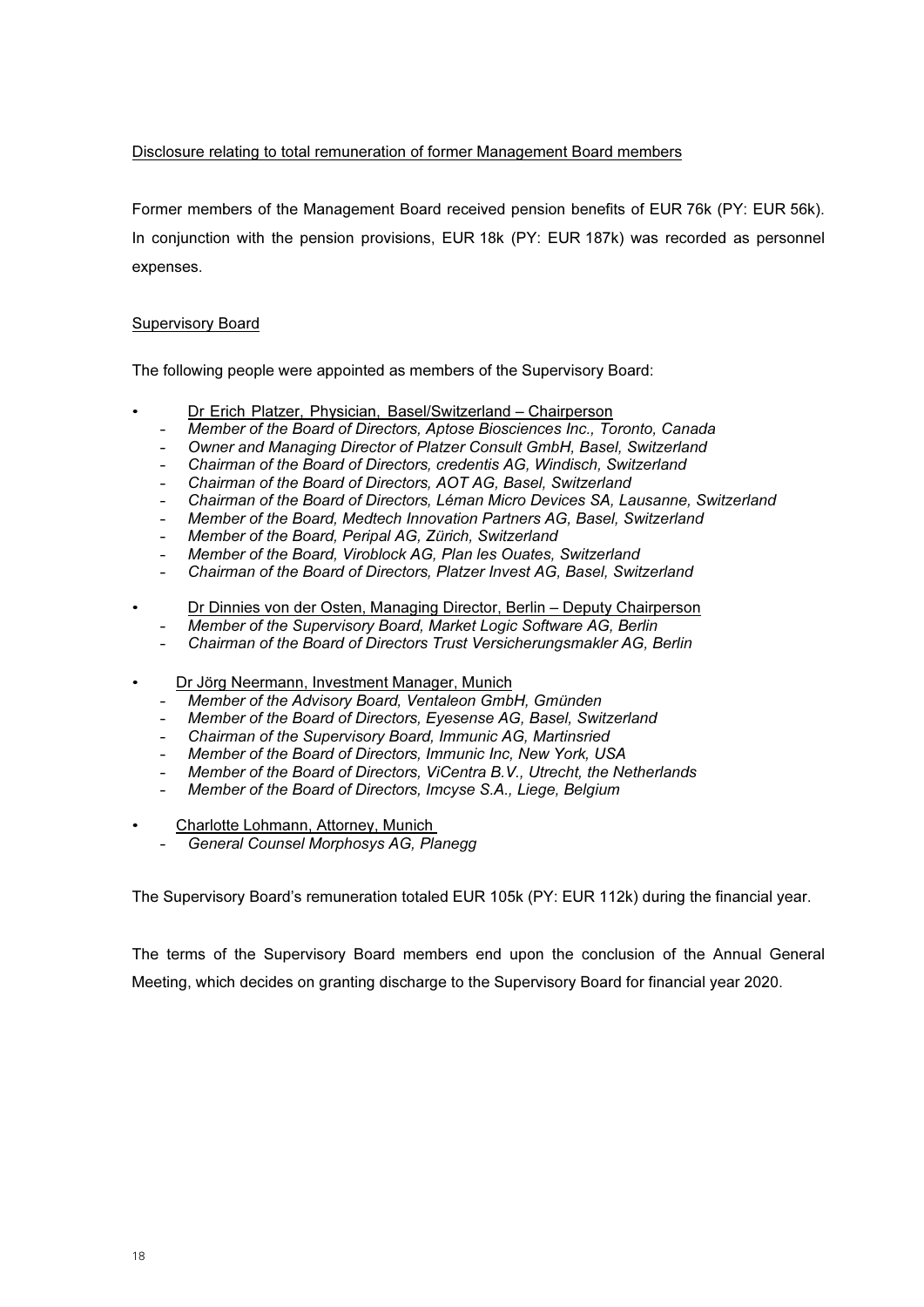#### Auditor's fee

The fees invoiced by the auditor during the financial year included the following:

|                                    | 2019        | 2018        |
|------------------------------------|-------------|-------------|
|                                    | <b>kEUR</b> | <b>kEUR</b> |
| Audit services                     | 55          | 52          |
| $-$ thereof for the prior year $-$ | ◠           |             |
| Other confirmation services        | 120         |             |
| <b>Total</b>                       | 175         | 52          |

Subsequent events report in accordance with Section 285 No. 33 German Commercial Code [HGB]

There were no significant events after the balance sheet date.

#### Compliance statement in accordance with Section 161 of the German Stock Corporation Act [AktG]

The compliance statement prescribed by Section 161 AktG regarding the German Corporate Governance Code was provided by the Management Board and the Supervisory Board and made available to the shareholders on Vivoryon's website.

Halle (Saale), March 12, 2020

Dr Ulrich Dauer **Dr Michael Schaeffer**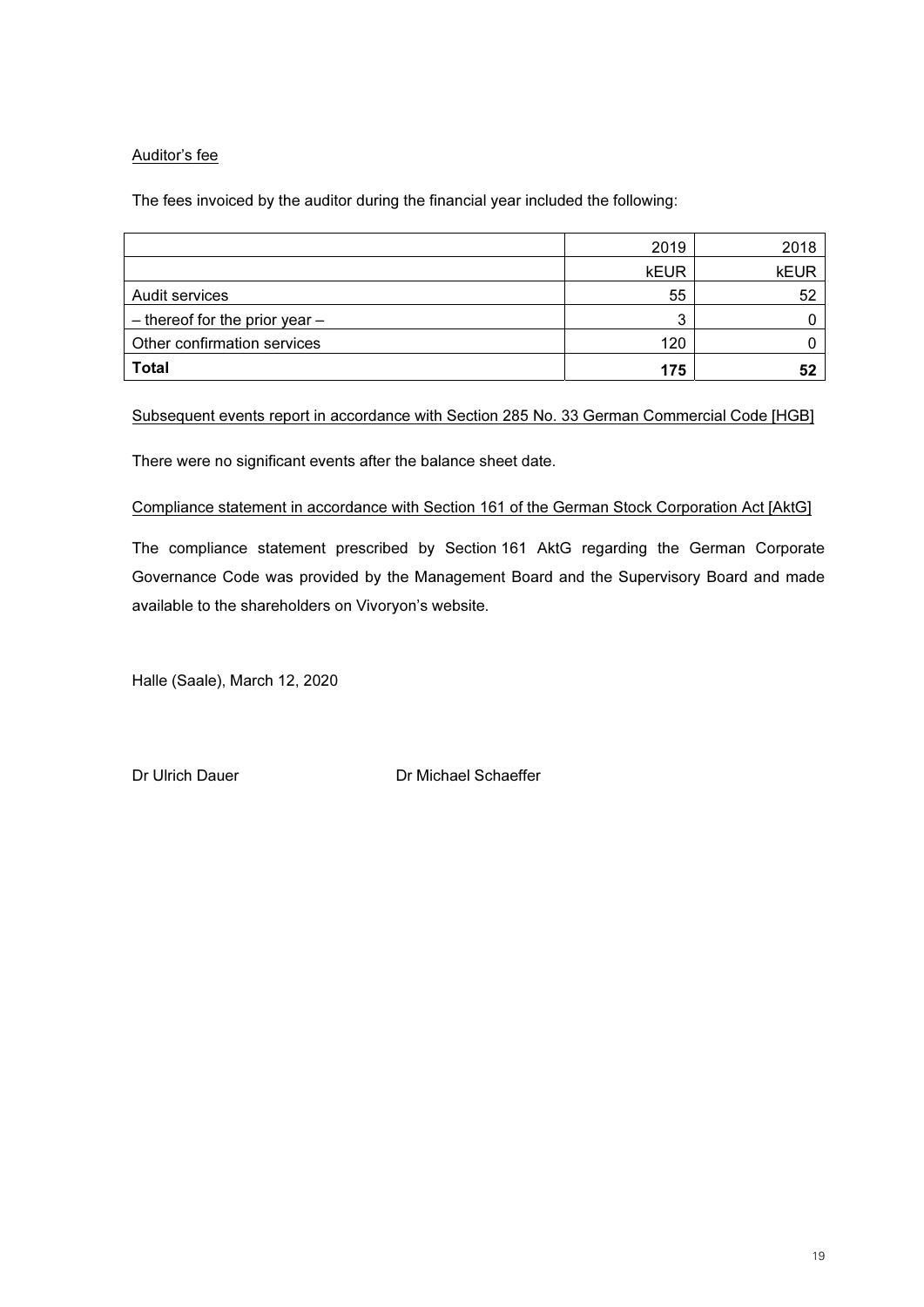## Movements in fixed assets in the 2019 financial year

|    |                                                                                 |              | <b>Acquisition costs</b> |                  |                         |
|----|---------------------------------------------------------------------------------|--------------|--------------------------|------------------|-------------------------|
|    |                                                                                 | Jan 1, 2019  | <b>Additions</b>         | <b>Disposals</b> | <b>Reclassification</b> |
|    |                                                                                 | <b>EUR</b>   | <b>EUR</b>               | <b>EUR</b>       |                         |
| ı. | Intangible assets<br>Rights, licences and software                              |              |                          |                  |                         |
|    | acquired for consideration                                                      | 373,199.50   | 11,434.03                | 0.00             | 0.00                    |
| Ш. | Property, plant and equipment                                                   |              |                          |                  |                         |
|    | 1. Buildings on third-party land<br>Other equipment, operating and office<br>2. | 181,002.98   | 0.00                     | 0.00             | 0.00                    |
|    | equipment                                                                       | 581,590.95   | 35,706.24                | 0.00             | 2,925.02                |
|    | 3. Advance payments                                                             | 2,925.02     | 0.00                     | 0.00             | $-2,925.02$             |
|    |                                                                                 | 765,518.95   | 35,706.24                | 0.00             | 0.00                    |
|    | III. Financial assets                                                           |              |                          |                  |                         |
|    | Investments                                                                     | 3,450.00     | 0.00                     | 0.00             | 0.00                    |
|    |                                                                                 | 1,142,168.45 | 47,140.27                | 0.00             | 0.00                    |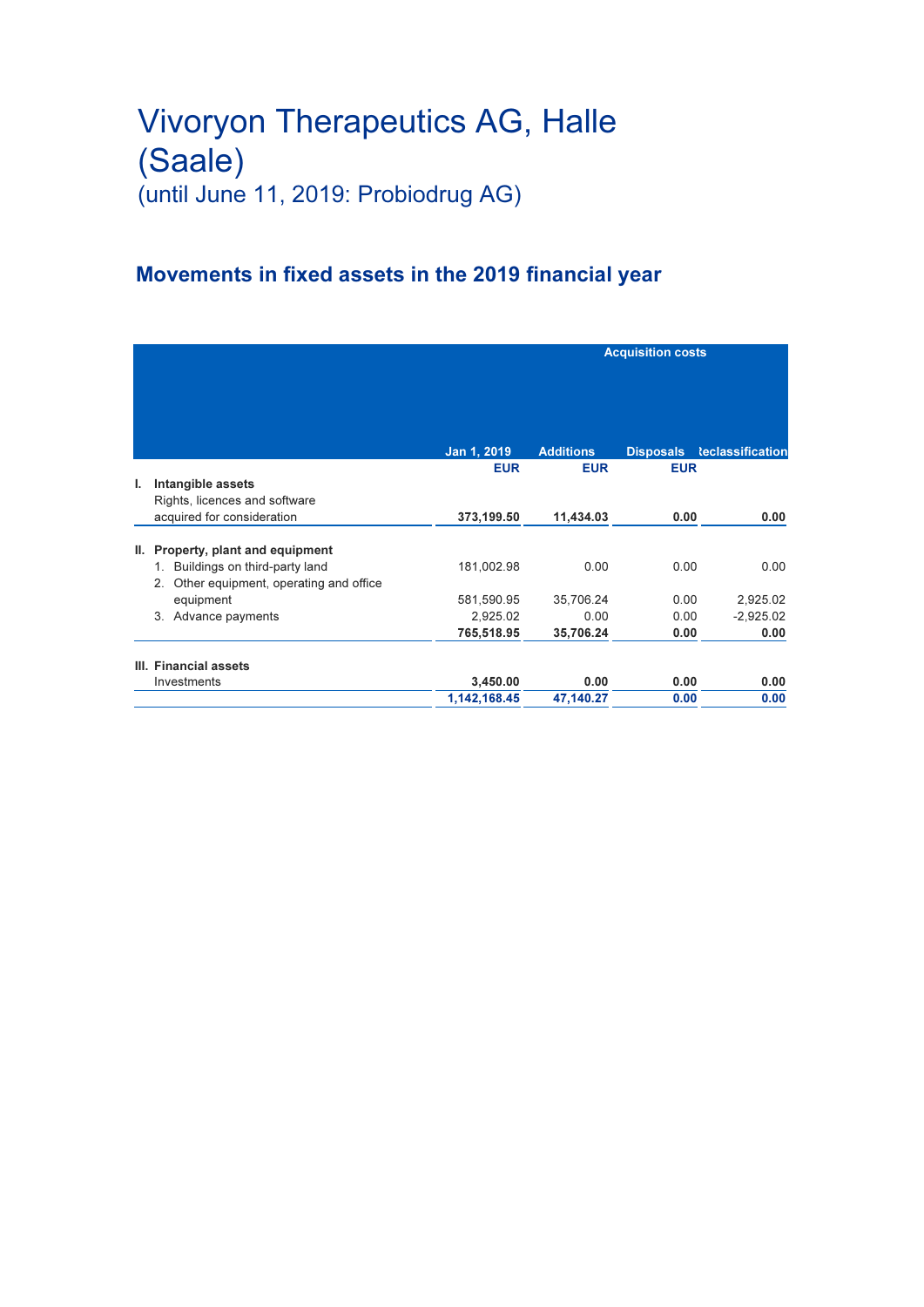| Accumulated amortisation, depreciation and write-downs |                                                                                             |                   |              | <b>Book value</b>    |                       |
|--------------------------------------------------------|---------------------------------------------------------------------------------------------|-------------------|--------------|----------------------|-----------------------|
| Jan 1, 2019                                            | <b>Amortization,</b><br>depreciation<br>and write-<br>downs<br>during the<br>financial year | <b>Disposals</b>  | Dec 31, 2019 | Dec 31, 2019         | Dec 31, 2018          |
|                                                        | <b>EUR</b>                                                                                  | <b>EUR</b>        | <b>EUR</b>   | <b>EUR</b>           | <b>EUR</b>            |
|                                                        | 2,292.80                                                                                    | 0.00              | 368,834.54   | 15,798.99            | 6,657.76              |
| 180.022.16                                             | 818.08                                                                                      | 0.00              | 180.840.24   | 162.74               | 980.82                |
| 527,137.51                                             | 31,751.96                                                                                   | 0.00              | 558.889.47   | 61.332.74            | 54,453.44             |
| 0.00                                                   | 0.00                                                                                        | 0.00              | 0.00         | 0.00                 | 2,925.02              |
| 707,159.67                                             | 32,570.04                                                                                   | 0.00              | 739,729.71   | 61,495.48            | 58,359.28             |
|                                                        |                                                                                             |                   |              |                      |                       |
|                                                        |                                                                                             |                   |              |                      | 3,450.00<br>68,467.04 |
|                                                        | <b>EUR</b><br>365,541.74<br>0.00<br>1,073,701.41                                            | 0.00<br>34,862.84 | 0.00<br>0.00 | 0.00<br>1,108,564.25 | 3,450.00<br>80,744.47 |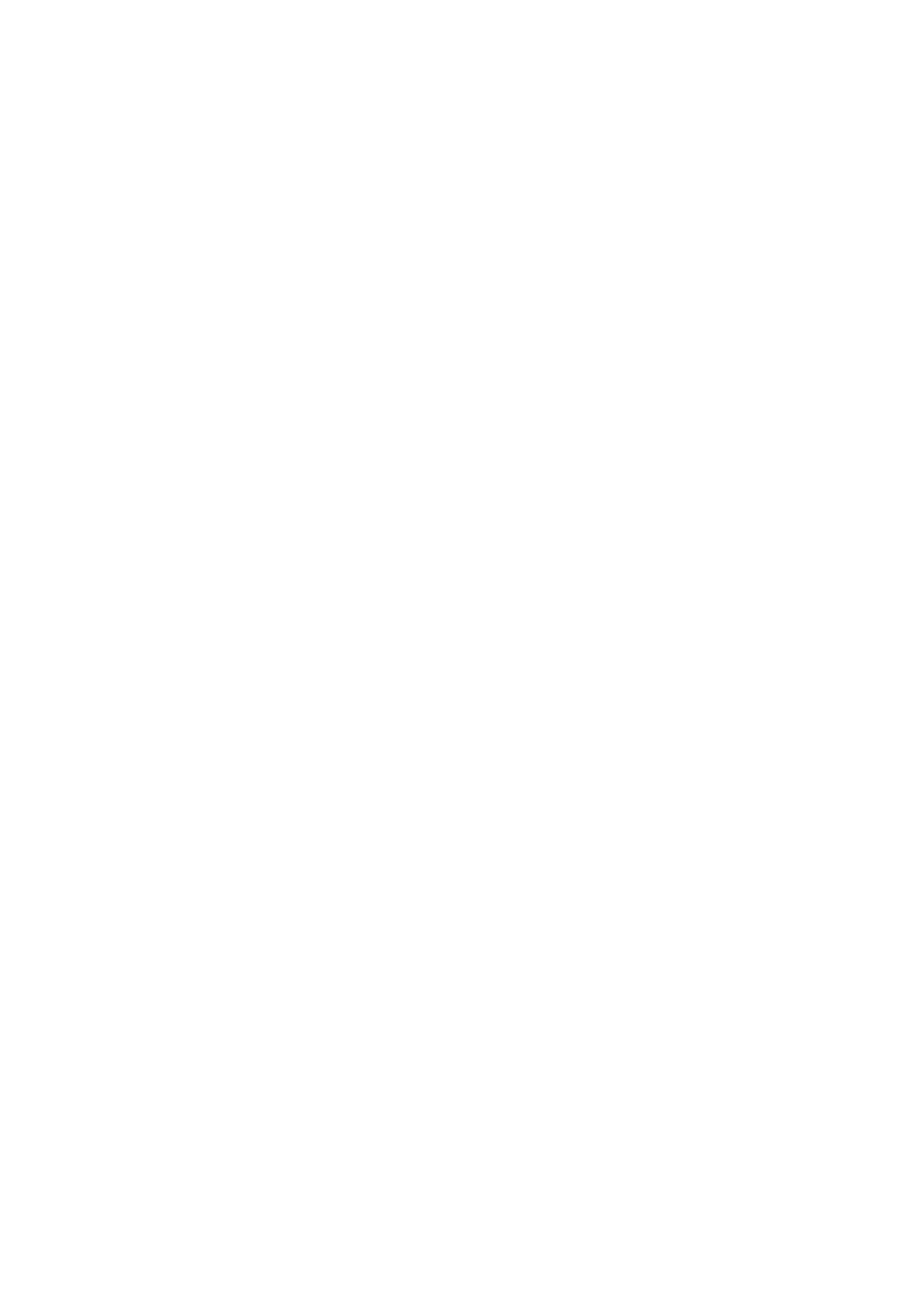# MANAGEMENT REPORT for financial year 2019

#### 1. Company basics

#### Legal structure

Vivoryon Therapeutics AG (until June 11, 2019 registered as Vivoryon Therapeutics AG) – hereinafter "Vivoryon AG", "Vivoryon" or the "Company" - is a German stock corporation domiciled in Halle (Saale). The Company has a subsidiary, Vivoryon Therapeutics Inc. (until August 9, 2019 Probiodrug Inc.), USA. All operating activities and assets are concentrated in Vivoryon Therapeutics AG; currently Vivoryon Therapeutics Inc. has neither operating activities nor assets.

#### Business activities

Vivoryon Therapeutics AG is a biopharmaceutical company dedicated to researching and developing new therapeutic products for the treatment of Alzheimer's Disease (hereinafter also "Alzheimer's" or "AD").

Vivoryon is pursuing a therapeutic approach that addresses disease initiation as well as progression. The development approaches are targeting pyroglutamate-Abeta (synonym: pGlu-Abeta) as one therapeutic strategy to fight AD. PGlu-Abeta was described as a particularly toxic and aggregation-prone form of Abeta, which is formed from the physiological Abeta by the activity of the glutaminyl cyclase enzyme (QC). In this regard, Vivoryon is seeking to prevent the formation of pGlu Abeta by inhibiting the glutaminyl cyclase enzyme ("QC"). The Company's most advanced program in this area, the PQ912 development candidate, successfully completed a Phase 2a clinical trial in 2017. Based on the findings, Vivoryon is currently initiating a Phase 2b study in Europe for the treatment of early-stage Alzheimer's Disease. A second Phase 2b study is planned in the USA and will be supported by a substantial grant from the NIH.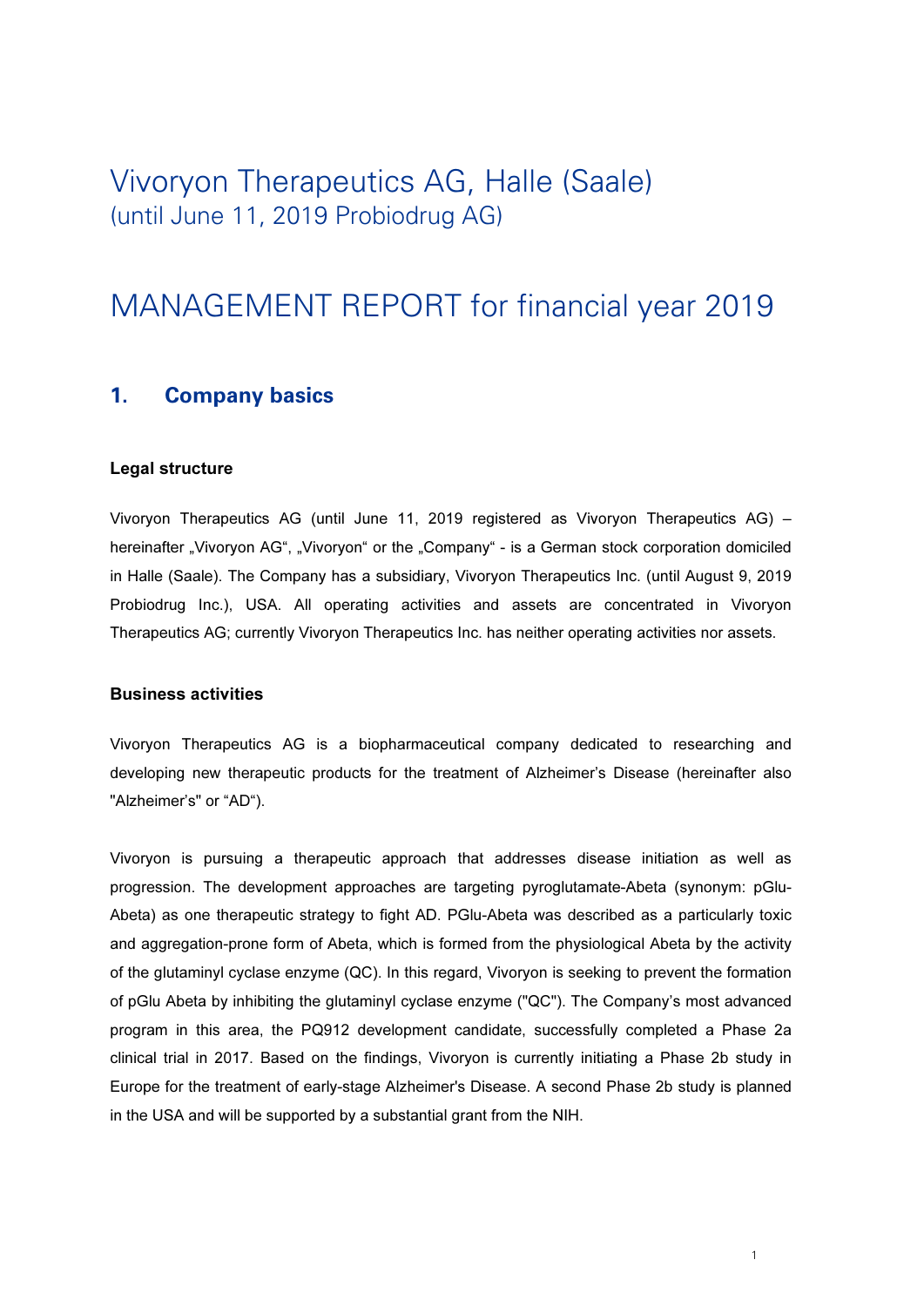The Company also granted a license option to MorphoSys AG to develop its drug portfolio in immuno-oncology. Vivoryon's drug molecules block the Glutaminyl Peptide Cyclotransferase-like protein (QPCTL), a post-translationally modifying enzyme that is responsible for pyroglutamate formation on important signaling proteins in oncological immune responses. QPCTL has recently been identified as a potential oncological target. Inhibitors of QPCTL, such as PQ912 and other low molecular compounds that are protected under the Vivoryon patents, have demonstrated that they disable the checkpoint signal from the CD47-SIRP-alpha axis between cancer cells and innate immune system cells, and can thus provide a novel strategy to enhance the effectiveness of various antibody therapies in cancer. Together with MorphoSys, Vivoryon is currently selecting development partnerships to transfer PQ912 to a clinical Phase 1 combination study together with a therapeutic antibody against cancer.

#### Research and development

As was the case in the past, in 2019 Vivoryon continued to focus its activities on the development of PQ912, an inhibitor of the enzyme QC for treating Alzheimer's and other diseases. The primary work in these areas is carried out by external service providers (contract research organizations as well as contract manufacturers) and cooperation partners in the areas of pharma ancillary research, production development and production, preclinical and clinical trials as well as analytics.

#### Patent portfolio

Vivoryon had a strong patent portfolio in 2019 with a total of 40 patent families and patent applications as of the end of the financial year under review (PY: 40). The strategy of focusing the patent portfolio on development-relevant and commercially promising areas was continued unchanged in 2019.

#### Important events in the current financial year

### a) Approval of funding for a clinical trial in the USA by the National Institute of Health (NIH)

Based on the promising results from the Phase 2a SAPHIR trial of PQ912 in Alzheimer's patients, further development steps have been planned. Among other things, an application for a grant from the National Institute of Health (NIH) for a clinical trial in the USA was prepared and filed together with the Alzheimer's Disease Cooperative Study Group (ADCS) of San Diego, USA. The grant was approved on March 18, 2019.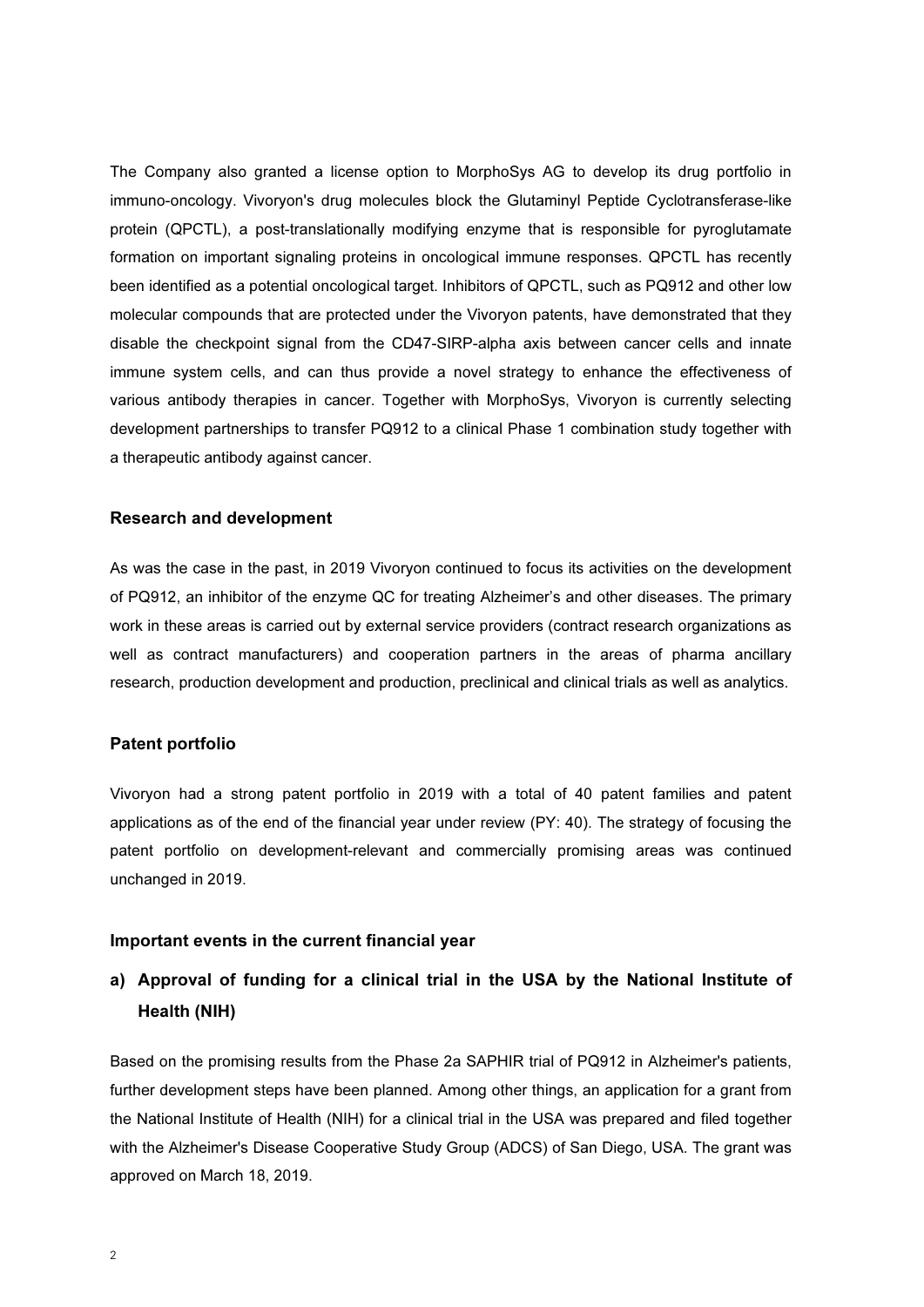#### b) Capital increase on the basis of cash contribution in April 2019

In early April 2019, Vivoryon raised capital of EUR 8.2 million from investors through a successful private placement of new shares. Upon full utilization of the authorized capital, the Company's share capital was increased from EUR 8,208,009 to EUR 12,301,376 by successfully issuing 4,093,367 new shares with a nominal value of EUR 1.00 per share. The Company sold the new shares to selected investors at a purchase price of EUR 2.00 per new share.

3.1 million new shares were sold to a consortium of investors led by Mr Claus Christiansen, founder and chairman of the board of directors of Nordic Bioscience, Denmark. An additional 993,367 new shares were sold to other investors as well as to members of the Management Board and Supervisory Board. Out of a total of 4,093,367 new shares, 1,641,601 (20% of the share capital) were admitted to trading on Euronext Amsterdam under exemption from the prospectus obligation and were delivered to the investors. The remaining 2,451,766 new shares not admitted were delivered to the Investor Consortium led by Mr Claus Christiansen which was also willing to accept new shares not admitted, underlining its intended long-term engagement. On August 8, 2019, these shares were admitted to trading on the Euronext on the basis of a security prospectus.

The Company will use the proceeds from the private placement to prepare and conduct the European Phase 2b clinical trial, which will evaluate the safety and efficacy of the optimal dosage range of the major Vivoryon product, PQ912, in early stage Alzheimer's Disease patients .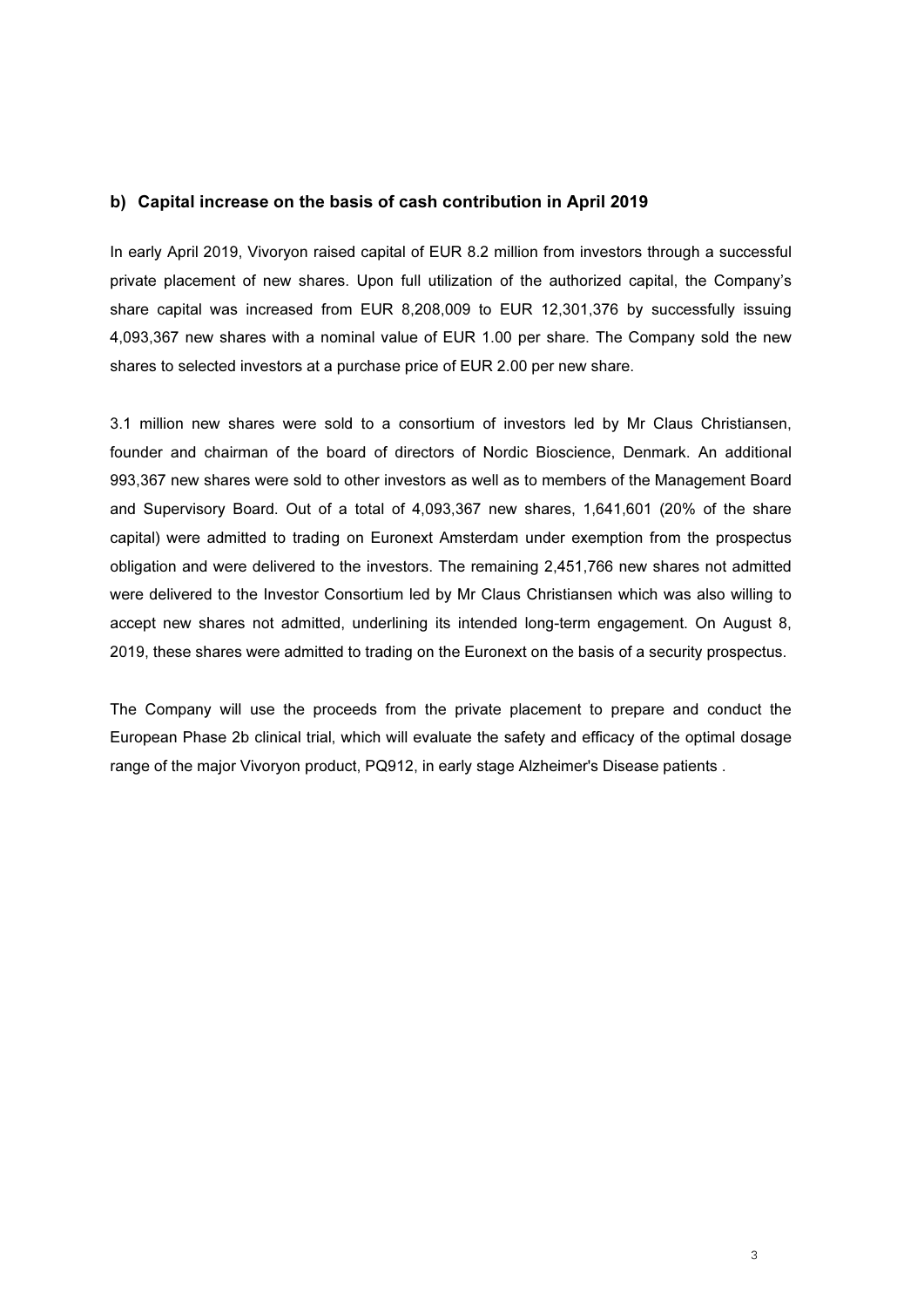#### c) 2019 Ordinary General Meeting of the Shareholders

On May 29, 2019, the Company's Ordinary General Meeting of the shareholders took place. The following resolutions were subject to vote:

- approval of the actions of the Management Board members and of the Supervisory Board members for financial year 2018
- appointment of KPMG AG Wirtschaftsprüfungsgesellschaft as financial statement auditor for financial year 2019
- change in the Company name to "Vivoryon Therapeutics AG" and the corresponding amendment to the articles of association
- increase of the Company's share capital on the basis of cash contributions
- creation of the Authorized Capital 2019 and the corresponding amendment to the articles of association

All items presented for resolution by the Management Board and the Supervisory Board were approved with the majority required.

#### d) Change of the company name

The Company was officially renamed Vivoryon Therapeutics AG effective June 11, 2019, with the respective entry in the commercial register Stendal. The name change was resolved in the Company's Annual General Meeting on May 29, 2019. The new name stands for the enhanced corporate strategy with the claim "Healthy Aging - Pioneering Innovation". Vivoryon, composed of 'Vivid Memory On', expresses our strong commitment to develop a transformational therapeutic option for patients with Alzheimer's Disease (AD) against the backdrop of multiple late stage industry disappointments in Phase 3 clinical development projects.

## e) Research collaboration with the University Medical Center Schleswig-Holstein, Campus Kiel

On June 27, 2019 Vivoryon entered into a research collaboration with University Medical Center Schleswig-Holstein, Campus Kiel, to discover and develop first-in-class therapeutics in cancer immunotherapy. Professor Thomas Valerius and his group will qualify Vivoryon's broad portfolio of small molecule QPCTL inhibitors for their use as modulators of the CD47-SIRP-alpha myeloid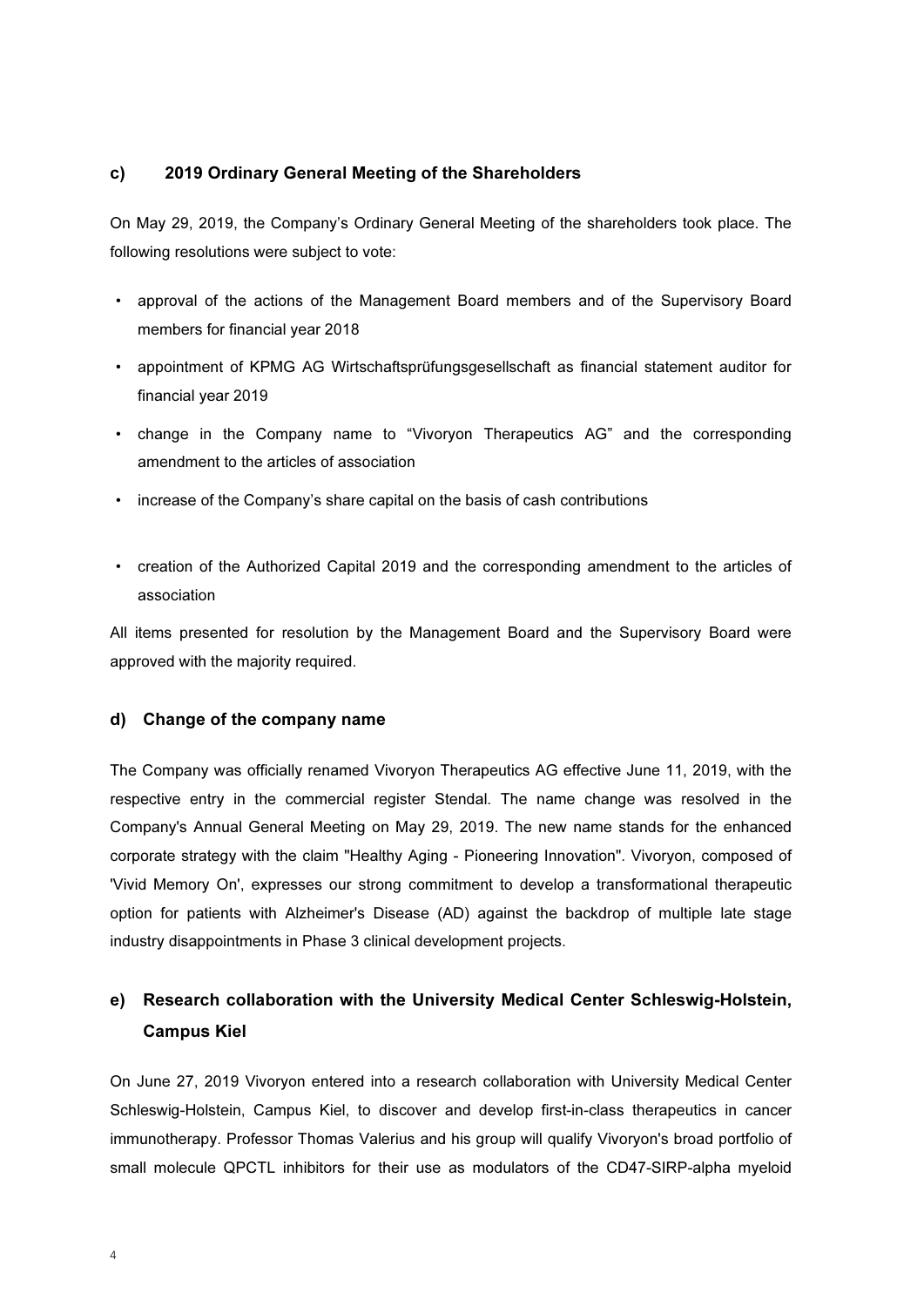immune checkpoint. These inhibitors, some of which have already been clinically tested, originated from the Company's Alzheimer's Disease drug development program which remains to be a core focus for Vivoryon Therapeutics. Besides, these inhibitors also offer interesting therapeutic options in immuno-oncology. Recently published and internal research has shown that the Glutaminylpeptide cyclotransferase-like (QPCTL) enzyme is a powerful therapeutic target to silence the "do not eat me" signal provided by the interaction of CD47 (expressed on cancer cells), with the protein SIRP-alpha (expressed on macrophages and other myeloid cells). Tumor immunotherapy that targets this interaction is a current focus of innovation in cancer drug development. Combining a therapeutic tumor-targeted antibody of choice with the inhibition of the CD47-SIRP-alpha interaction is expected to lead to significant therapeutic improvements. By possessing the broadest portfolio of small molecule QPCTL inhibitors and the clinically most advanced compounds in that field, Vivoryon Therapeutics is uniquely positioned. QPCTL inhibitors are expected to have considerable therapeutic advantages compared to antibody approaches that are currently explored in clinical studies to silence the CD47-SIRP-alpha interactions.

### f) Capital increase on the basis of cash contribution in October 2019

In October 2019, the Company successfully raised capital of around EUR 43 million through a subscription right offering to existing shareholders and a private placement for selected qualified investors in Europe. 7,674,106 new bearer shares with a nominal value of EUR 1.00 each and full dividend entitlement from January 1, 2019 were issued at an offer price of EUR 5.61 per new share.

The rights offering was subscribed with a total of 4,445,323 new shares, through subscription and oversubscription by existing shareholders, of which Mr. Claus Christiansen, Den Danske Forskningsfond and T&W Holding A/S subscribed to a total of 2,673,798 new shares. The new shares which were not subscribed by existing shareholders (the "Rump Shares") were offered via a private placement to selected qualified investors in Europe who purchased 3,228,783 Rump Shares at the offer price, including MorphoSys AG, which purchased Rump Shares in an aggregate investment amount of EUR 15 million.

The proceeds from the capital increase will be used to fully finance the European Phase 2b clinical study for the Company's lead product PQ912 for Alzheimer's Disease, in particular for manufacturing the molecule PQ912 and testing it in approximately 250 patients. The remaining proceeds will be used to prepare and initiate the Phase 2b clinical trial with PQ912 in the USA and to investigate other potential therapeutic areas for QPCT / QPCTL inhibitors.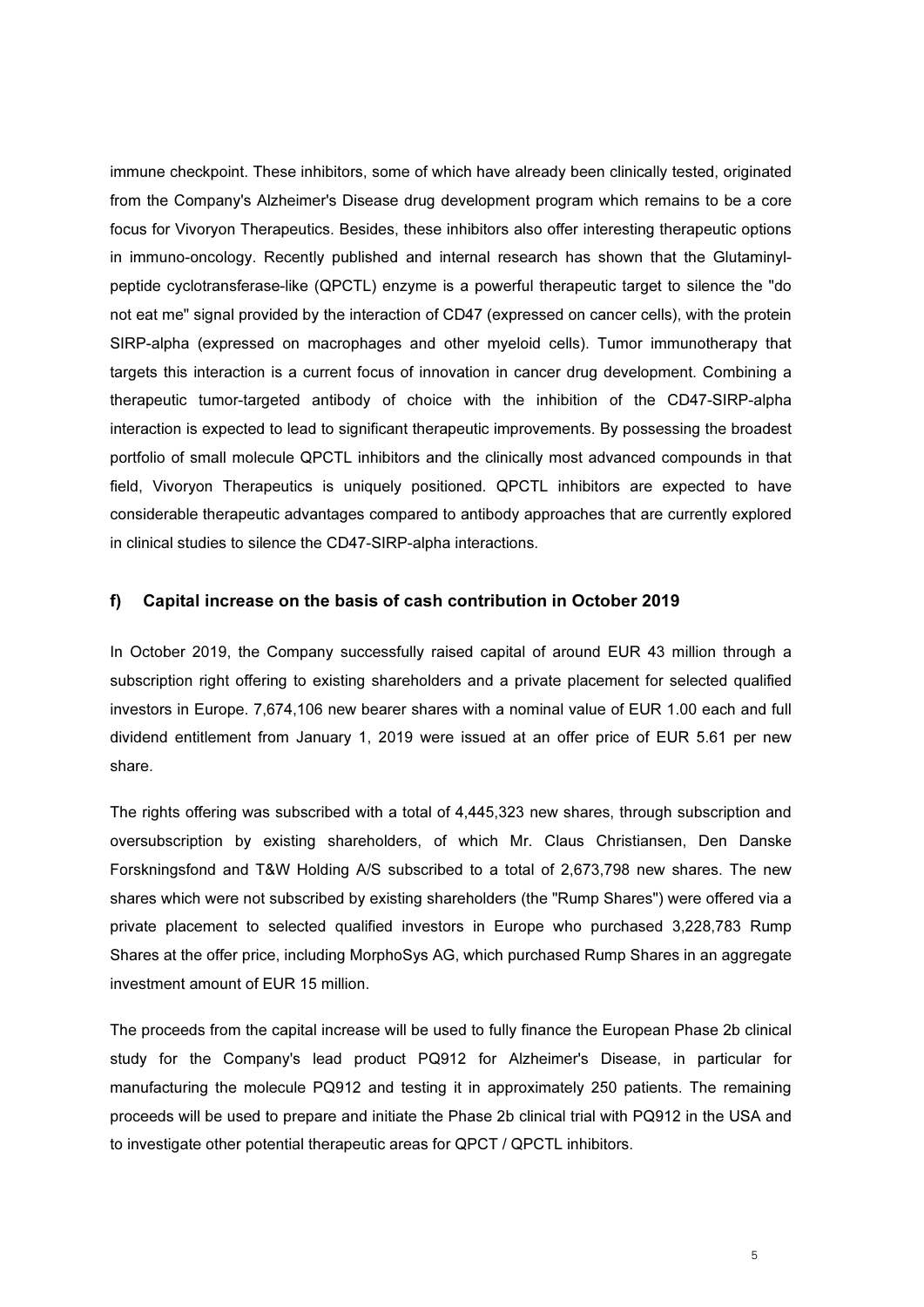### g) Collaboration with Nordic Bioscience

Vivoryon Therapeutics and Nordic Bioscience (Denmark), agreed to collaborate on the clinical development of PQ912 for Alzheimer's Disease (AD). In addition to taking on the role as CRO (Clinical Research Organization) for Vivoryon Therapeutics' Phase 2b trial, Nordic Bioscience and Vivoryon will collaborate to benefit from Nordic Bioscience's world leading expertise in the development of blood-based biomarkers for the identification of specific patients who may benefit most from treatment with PQ912.

Current methods used to diagnose AD remain invasive, relatively complex and cost intensive. Therefore, there is a need to develop and establish reliable, less invasive and efficient biomarkers and technologies in clinical practice. To address this, Nordic Bioscience has been pioneering the development of blood-based biomarkers for decades and is therefore the ideal partner for identifying molecular fingerprints in patients' blood. This supplements Vivoryon's therapeutic approach of targeting neurotoxic pGlu-Abeta by inhibiting its producing enzyme Glutaminyl Cyclase.

For the biomarker activities, patients' blood samples will be collected and analyzed in the European Phase 2b trial by a joint team of scientists from Nordic Bioscience and Vivoryon Therapeutics with the goal of identifying correlations with clinical responses.

### 2. Overview of business development

### 2.1. General conditions

The global economy grew at a much slower pace in 2019 than expected. This was due to a variety of geopolitical and trade-related conflicts, such as the trade dispute between the USA and China and the ongoing uncertainty surrounding Brexit. The International Monetary Fund (IMF) believes that global GDP will have increased by 3.0% in 2019 as a whole, which marks a significant decline in growth compared to the previous year  $(3.6\%)$ . The  $IMF<sup>1</sup>$  estimates that the economy in the USA recorded growth of 2.4% (2018: 2.9%). The Eurozone economy is expected to have expanded by 1.2% (2018: 1.9%), whereas the German economy only achieved growth of 0.5% (2018: 1.5%) according to IMF estimates.

<sup>&</sup>lt;sup>1</sup> IWF, World Economic Outlook Update, October 2019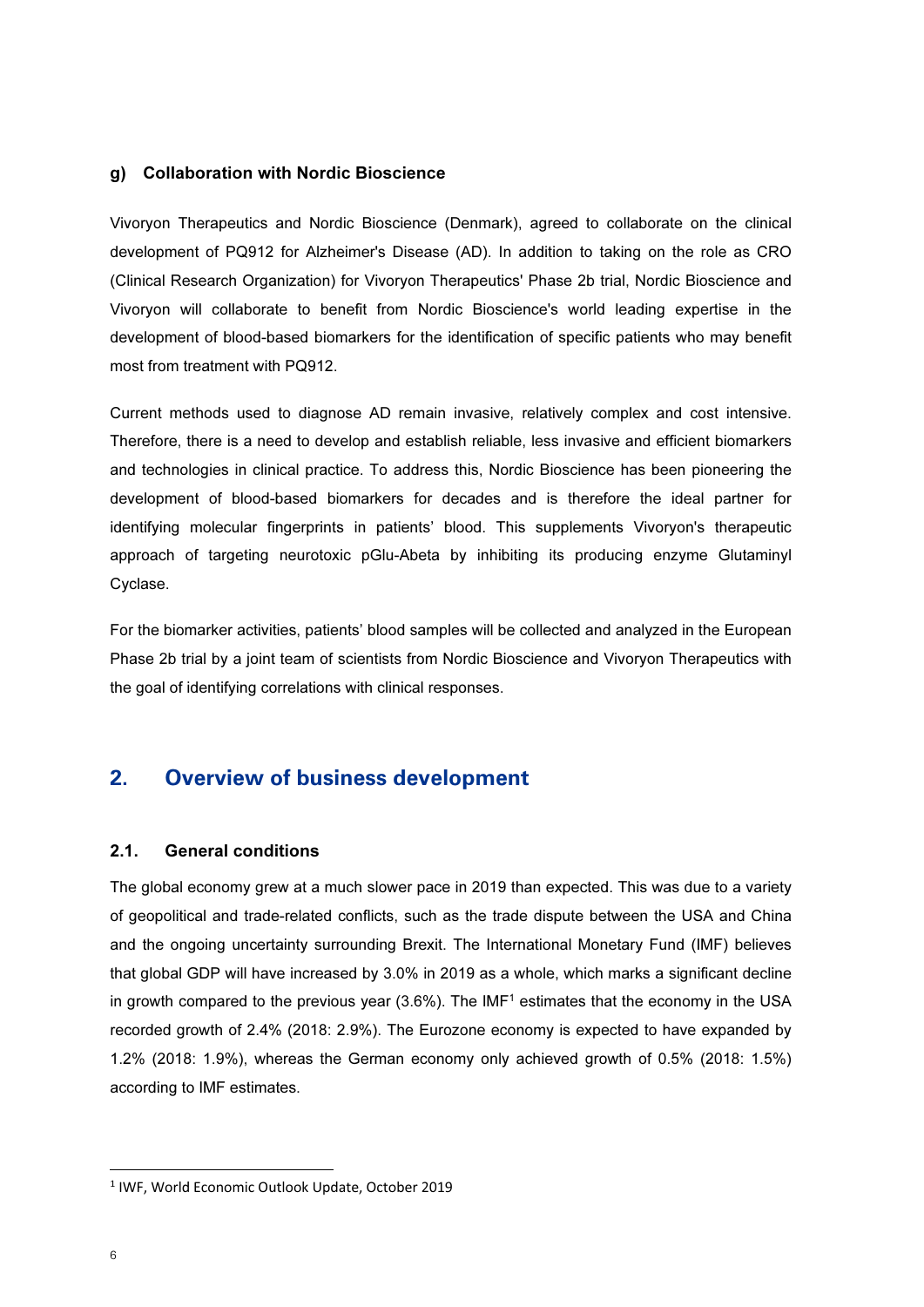The healthcare sector is one of the most important elements of the global economy. A key growth factor in the sector is the increasingly ageing society which generates a growing demand for medical treatment. In this context, the demand for innovative products and therapies for a wide range of age-related diseases is also growing.

The pharmaceutical industry is an essential component of the German healthcare system. With around 130,900 employees, it generated revenues of over EUR 40.1 billion<sup>2</sup> in 2018 (2018 BPI Pharma-Daten report). Germany is one of the world's leading research sites for internationally operating pharmaceutical companies. At present, the following disease indications are of particular interest: cancer, inflammatory diseases, cardiovascular diseases, metabolic diseases (such as type 2 diabetes), Alzheimer's Disease as well as dosage forms and drug delivery devices. $3$ 

Progress in Alzheimer's research remains inconsistent, with only four products approved to treat the symptoms of the disease since 1998. However, global demand for new treatment methods for this complex indication remains high, particularly as a result of the increasingly ageing global population. Once again, there was both good news and bad news in researching and developing new therapeutic approaches to treating Alzheimer's in 2019.

### 2019 in Review - Alzheimer's drug development

Overall, 2019 was dotted with the failure of a number of Alzheimer's Disease drug candidates however the year ended with cautious optimism. The year started with Roche's announcement that they discontinued two Phase 3 clinical trials which were testing the anti-beta-amyloid molecule, crenezumab, as it was unlikely that they would reach their primary endpoint of slowing cognitive decline. On a similar note, the pharmaceutical company, Biogen, announced the discontinuation of two Phase 3 clinical trials testing the test substance, aducanumab, as interim assessments indicated that this drug candidate was unlikely to perform better than placebo. As the year progressed, other pharmaceutical companies announced similar news, such as the discontinuation of two pivotal Phase 2/3 studies investigating the BACE1 inhibitor CNP520 (umibecestat) from the combined development efforts of Amgen, Novartis and Banner Alzheimer's Institute. However, the year ended on a more positive note when in October, Biogen announced that by increasing the doses of aducanumab, the full data painted a different picture than that at the start of the year, highlighting the positive effect aducanumab had on reducing cognitive decline in Alzheimer's patients. In addition, the Chinese experimental seaweed-based drug, GV-971, was approved and

<sup>3</sup> https://www.vfa.de/de/arzneimittel-forschung/so-funktioniert-pharmaforschung/amfstandortfaktoren.html

<sup>2</sup> https://www.pharma-fakten.de/die-branche/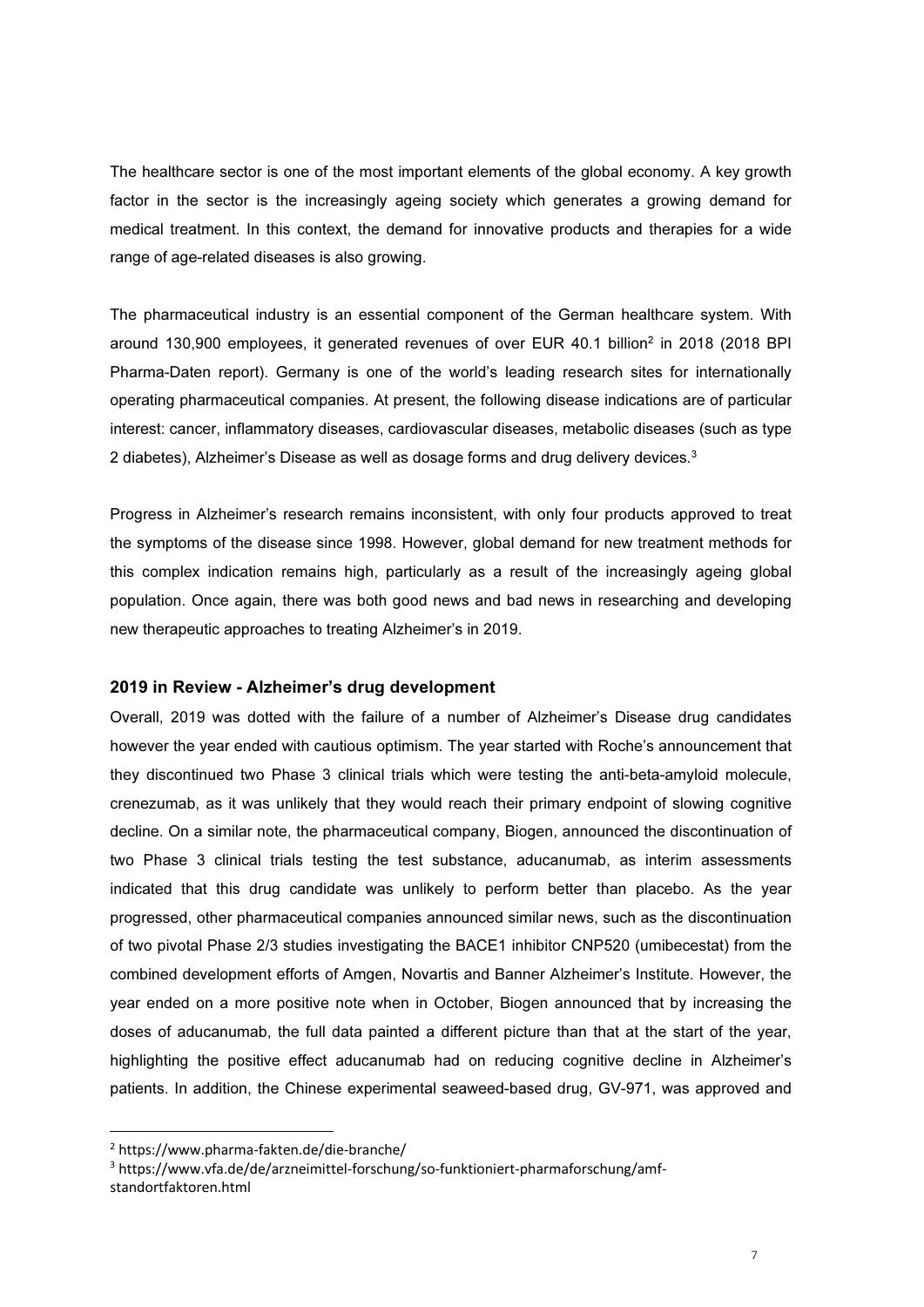entered the market on December 30, 2019 on the basis of the drug slowing cognitive decline as observed in a Phase 3 trial. However, an international trial is being planned to further evaluate the drug with standard trial parameters.

In summary, 2019's advancements and setbacks with respect to Alzheimer's drug developments emphasize the importance of cultivating, promoting and advancing novel treatment approaches to this highly complex and difficult to treat neurodegenerative disease.

### 2019 in review - Funding and opportunities for Alzheimer's innovation

As per statistics drawn from the Alzheimer's Association, in 2019 alone, Alzheimer's as well as other forms of dementia led to socioeconomic costs in the United States of approx. \$ 290 billion. These costs are expected to grow considerably, reaching an estimated \$ 1.1 trillion in the year 2050.

These numbers highlight the economic burden this disease creates and underline the importance of funding the development of innovative therapeutic approaches. For example, the Dementia Discovery Fund is a \$ 350 million venture capital fund dedicated to allocating its capital to finding breakthrough drugs for Alzheimer's and other dementias. It is the world's largest investment fund focused on a medical research area. Its supporters, who have invested £ 290 million, include Bill Gates, the government of the United Kingdom and seven leading pharmaceutical firms, such as GSK and Pfizer. Moreover, Bill Gates is participating in the Alzheimer's Association ´Part the Cloud´ global research grant program which awards \$ 10 million to companies in the Alzheimer's field. The recipients of such monetary awards are often smaller companies, such as AstronauTx Ltd, which received an investment of £ 6.5 million from the Dementia Discovery Fund in 2019.

Overall, despite 2019 being a difficult year for the clinical trials of larger pharmaceutical companies, Merck & Co. enhanced its early-stage pipeline by acquiring Calporta Therapeutics, a company also involved in developing treatments for Alzheimer's, for \$ 576 million. Moreover, Biogen and C4 Therapeutics entered into a strategic collaboration to develop novel therapeutics for neurological disorders such as Alzheimer's. This continued trend in funding and business opportunities point to the consistent interest in financing research and development to fight this disease.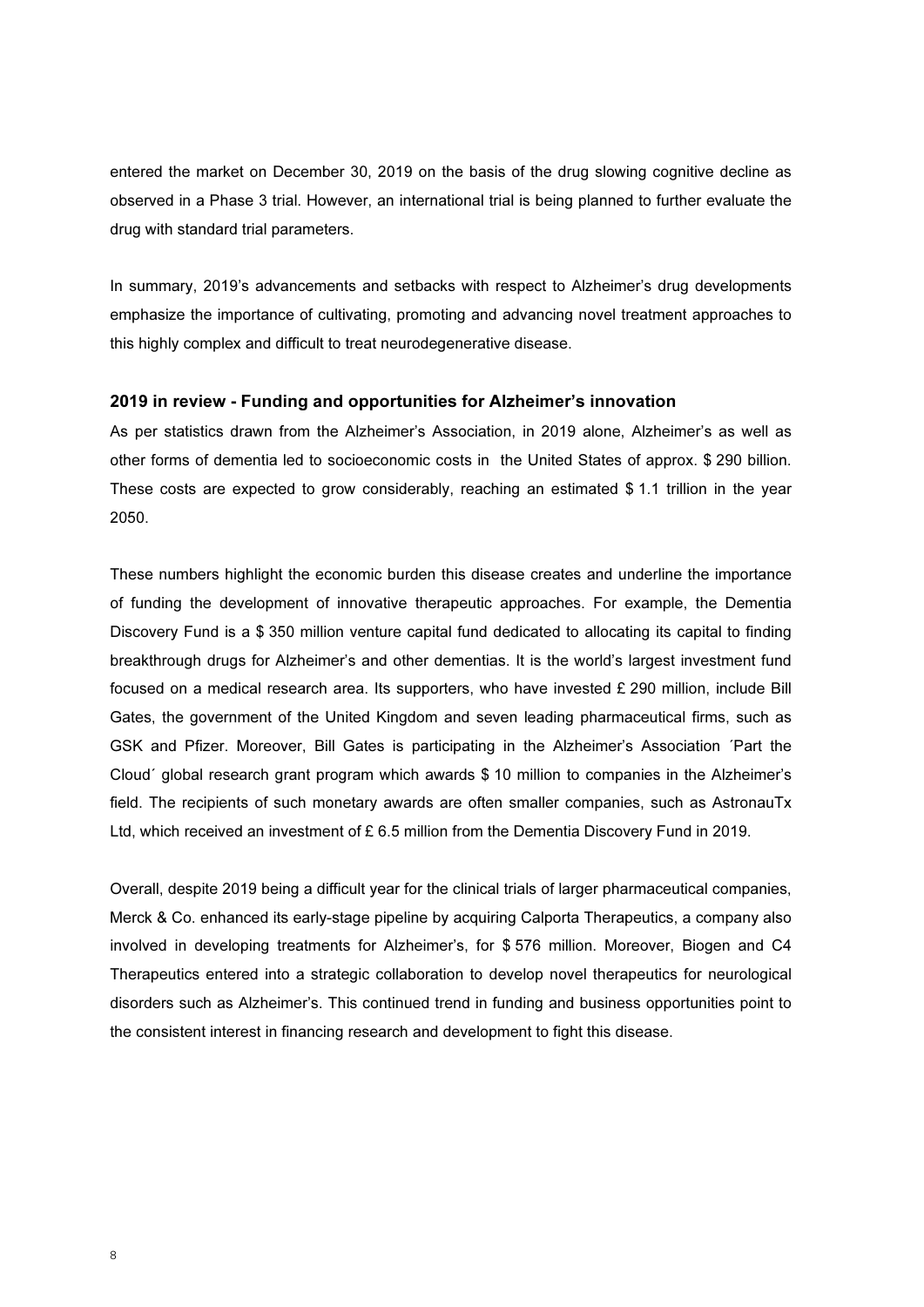### 2.2. Company development

Vivoryon focused on the following areas in 2019:

- Preparing Phase 2a/2b studies with PQ912 in the USA and Phase 2b studies in Europe,
- Further increasing visibility and acceptance as a significant prerequisite for an industrial transaction.
- Identifying new targets to expand the preclinical project pipeline
- Preclinical testing of the effectiveness of QPCTL inhibition in immuno-oncological models

Vivoryon is satisfied with the results in these areas and considers them to be viable for a successful future development of the Company.

### 2.3. Presentation of net assets, results of operations and financial position

### Net assets

The subsequent condensed balance sheet provides an overview of the development of Vivoryon's net assets and financial position:

|                                     | Dec. 31, 2019 | Dec. 31, 2018 |
|-------------------------------------|---------------|---------------|
|                                     |               |               |
|                                     | <b>kEUR</b>   | kEUR          |
| <b>Assets</b>                       |               |               |
| Intangible assets                   | 16            | 7             |
| Property, plant and equipment       | 62            | 58            |
| <b>Financial assets</b>             | 3             | 3             |
| <b>Fixed assets</b>                 | 81            | 68            |
| Receivables and other assets        | 961           | 201           |
| Cash and cash equivalents           | 41,419        | 3,680         |
| <b>Current assets</b>               | 42,380        | 3,881         |
| Prepaid expenses                    | 2,996         | 99            |
| <b>Total assets</b>                 | 45,457        | 4,048         |
| <b>Equity and liabilities</b>       |               |               |
| Equity                              | 43,035        | 1,543         |
| Provisions                          | 1,896         | 1,923         |
| Liabilities                         | 526           | 582           |
| <b>Total equity and liabilities</b> | 45,457        | 4,048         |

As of December 31, 2019, the non-current assets increased by EUR 13k, due to capital expenditures of EUR 47k offset by amortization and depreciation of fixed assets totaling EUR 34k.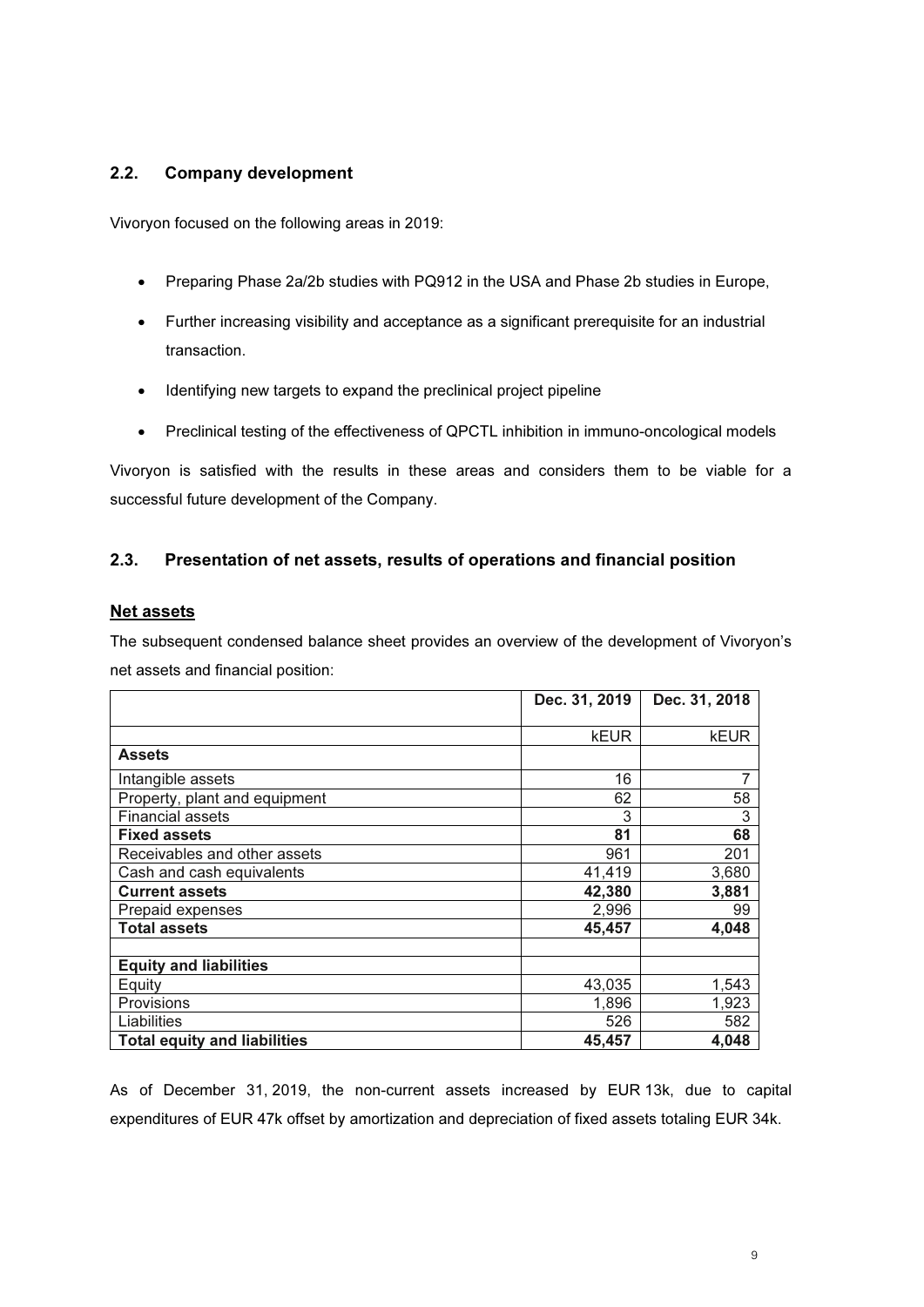Current assets increased significantly by EUR 38,499k from EUR 3,881k to EUR 42,380k in 2019, mainly as a result of the increase in cash and cash equivalents due to the capital increases in April and October 2019.

Bank balances totaled EUR 41,419k as of the balance sheet date.

The prepaid expenses increased significantly compared to the previous year by EUR 2,897k to EUR 2,996k, mainly driven by a reservation fee of EUR 496k for the GMP production of the clinical PQ912 material and advance payments in the amount of EUR 2,421k upon signing the contract with Nordic Bioscience for the conduct of the clinical 2b study.

Vivoryon's equity totaled EUR 43,035k as of December 31, 2019 (2018: EUR 1,543k). This is reflected in the equity ratio of 94.7% (2018: 38.1%).

The detailed development of equity is presented in the statement of shareholders' equity in the financial statements.

Provisions are almost unchanged from the previous year totaling EUR 1,896k (2018: EUR 1,923k) as of December 31, 2019. As of December 31, 2019, EUR 1,583k (2018: EUR 1.541k) of the provisions included pension provisions and EUR 313k (2018: EUR 383k) were other provisions.

Liabilities decreased slightly by EUR 56k from EUR 582k as of December 31, 2018 to EUR 526k as of December 31, 2019. Of this amount, EUR 388k (2018: EUR 507k) was attributable to trade payables and EUR 138k (2018: EUR 75k) to other liabilities.

### Financial position

Operating cash flows amounted to EUR -11,665k in the reporting period (2018: EUR -6,996k). The year-on-year change was largely due to additional expenses in connection with the intensive preparation of the clinical Phase 2b study.

Cash flows from investing activities amounted to EUR 47k in 2019 (2018: EUR 459k).

Cash flows from financing activities amounted to EUR 49,411 in 2019 (2018: EUR 0k). Two capital increases through cash contributions in April and October 2019 led to income from the issuance of share of EUR 51,239k, offset by the required transaction costs of EUR 1,828k.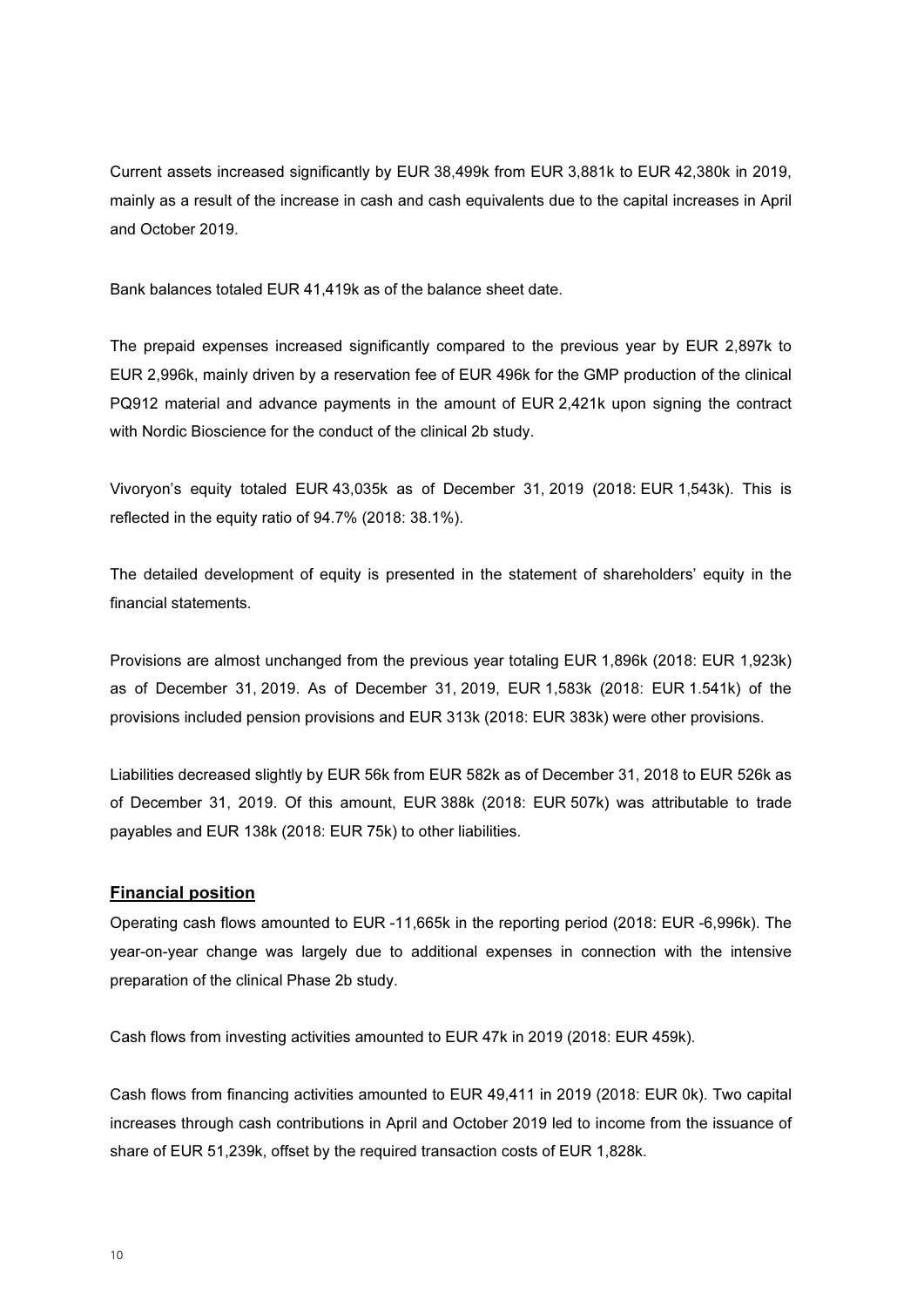### Results of operations

A condensed overview of the Company's income statement is presented below:

|                                                                       | 2019     | 2018        |
|-----------------------------------------------------------------------|----------|-------------|
|                                                                       |          |             |
|                                                                       | kEUR     | <b>kEUR</b> |
| Other operating income                                                | 92       | 56          |
| Cost of materials                                                     | $-2,746$ | $-2,125$    |
| Personnel expenses                                                    | $-1,969$ | $-2,396$    |
| Amortization of intangible assets and depreciation of property, plant | $-35$    | $-23$       |
| and equipment                                                         |          |             |
| Other operating expenses                                              | $-4,973$ | $-3,125$    |
| Net finance income/costs                                              | $-114$   | $-90$       |
|                                                                       |          |             |
| Net loss for the year                                                 | $-9,745$ | $-7,703$    |

The Company's net loss for the year amounted to EUR 9,745k (2018: EUR 7,703k). The material changes as compared with the prior year were mainly due to:

- the increase in the cost of materials by EUR 621k, which was due to additional expenses for purchased services in connection with the intensive preparation of the clinical Phase 2b study.
- the EUR 427k decrease in personnel expenses. The higher personnel expenses in 2018 were mainly driven by expenses relating to the exit of three members of the Management Board.
- the EUR 1,847k increase of other operating expenses, was driven by the transaction costs for the capital increases in April and October 2019 in the amount of EUR 1,828k.

Contrary to expectations in the 2018 management report of the previous year, the net loss for financial year 2019 increased as a result of the transaction costs and the costs associated with the intensive preparation of the clinical Phase 2b study.

### Overall assessment

At the time of preparing this management report, the Company's economic position had not changed materially in comparison with the explanations provided above. Overall, the Management Board is satisfied with the development of business.

### 2.4. Non-financial performance indicators

### Studies to be completed

Vivoryon uses a number of contract research organizations to carry out the planned preclinical and clinical studies as well as in production development and production. Important performance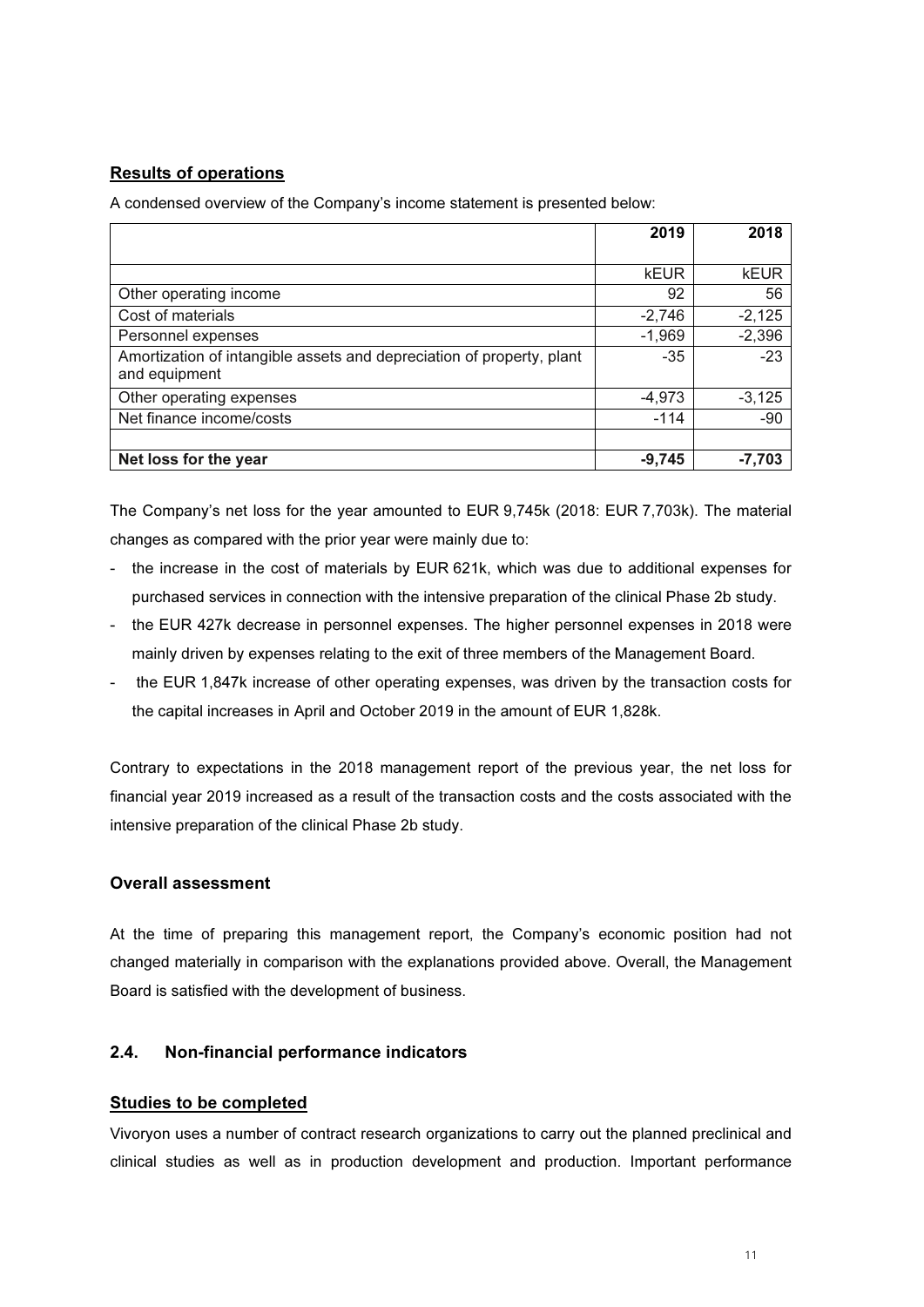indicators in this respect are  $-$  in addition to adherence to the budget  $-$  the quality of the work carried out as well as compliance with all applicable regulations. As a safeguard in this area, Vivoryon carries out vendor qualifications/audits prior to awarding contracts as well as during the ongoing work addressing the aforementioned points and potentially deriving recommendations for action. Major emphasis continues to be placed on adherence to timetables for the work outsourced and thereby the completion of ongoing studies within the original timeframe. With respect hereto, Vivoryon works closely with the mandated entity and has alternative scenarios prepared so as to potentially be able to limit or compensate delays.

### **Employees**

As of December 31, 2019, Vivoryon had 17 (2018: 14) employees (including two Management Board members), of whom 50% were female. In the reporting period, there were an average of 15 employees including two Management Board members (2018: 14). In 2019, Vivoryon incurred personnel expenses of EUR 1,969k (2018: EUR 2,396k).

The Company has a balanced personnel policy whereby positions are staffed with the most qualified individual.

### Industrial property rights

A commercially attractive and, from a competitive position, stable patent portfolio is a decisive success factor for Vivoryon. The Company has very experienced patent management which also strengthened the patent portfolio in 2019. In the meantime, the focus is on safeguarding the granting of patents in key economic markets. Vivoryon actively manages its intellectual property rights portfolio to provide for continuous adjustment to the sustainable value drivers while also optimizing costs versus benefits.

40 patent families were held as of December 31, 2019 (December 31, 2018: 40).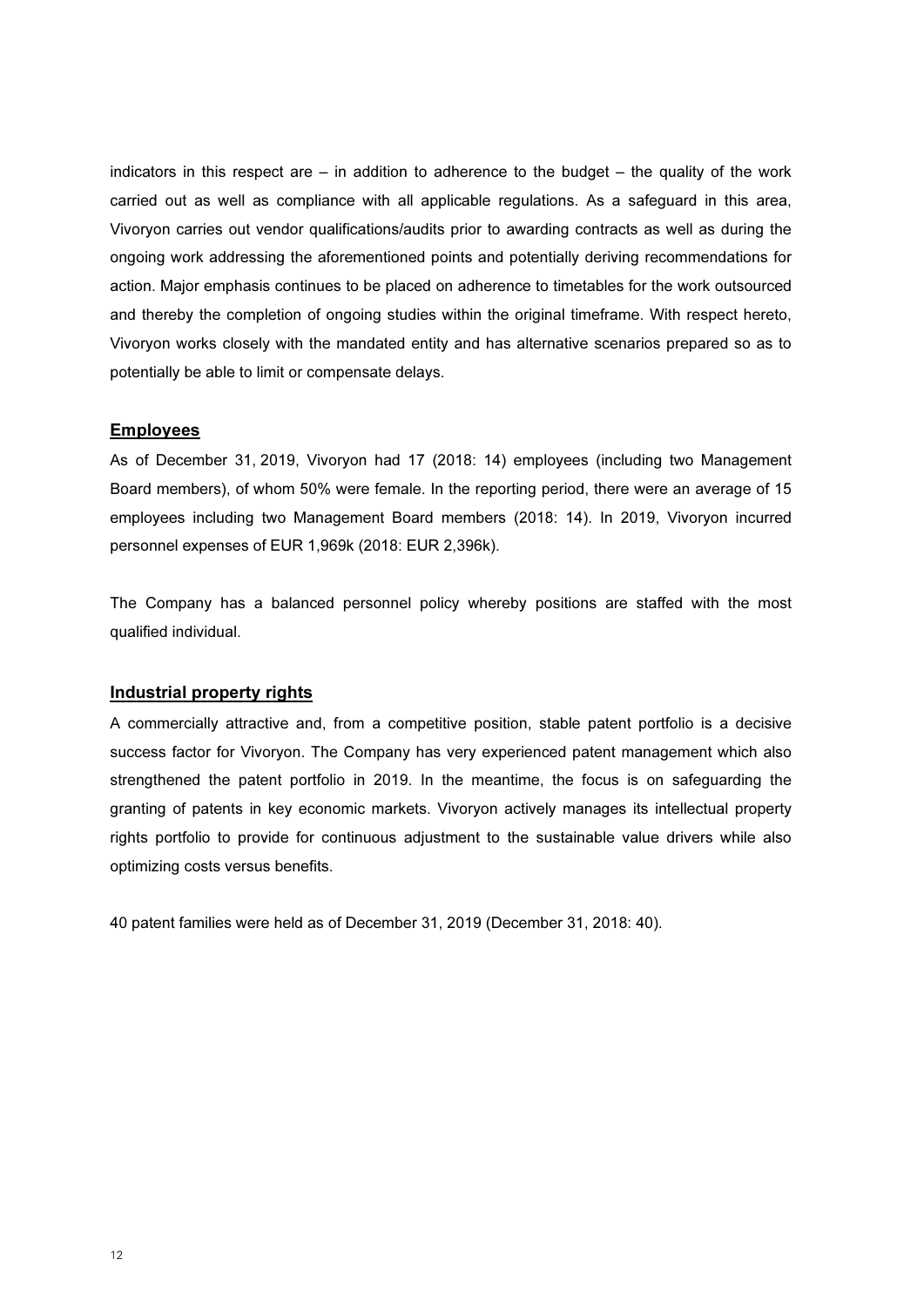# 3. Opportunities and risks report

### 3.1. Opportunities

### Further momentum in Alzheimer's therapy

The pharmaceutical industry and investors continue to show interest in Alzheimer's Disease. Prospectively, this could lead to an increased frequency of transactions. Compared with this, the available number of new, scientifically and clinically widely supported development concepts is limited. Vivoryon is well positioned in this regard. If successful, this could provide commercially lucrative prospects for the Company and its shareholders.

### Important progress in relevant projects

Financial year 2019 also was, for the most part, impacted by the development of the detailed study design for the clinical Phase 2b study with PQ912, an inhibitor of glutaminyl cyclase (QC). The most recent FDA and EMA Draft Guidance for early Alzheimer's studies were given consideration in this study. The 2b Core Program is to consist of two clinical studies, which are scheduled to be conducted in the European Union (EU) and in the USA. The application for funding to the NIH in cooperation with the Alzheimer's Disease Cooperative Study (ADCS), to fund the Phase 2b study in the United States, was approved on March 18, 2019.

### Licensing income from patents

Vivoryon's very comprehensive and well-positioned product and patent portfolio could lead to licensing agreements particularly in the area of Alzheimer Disease. The Company would receive license fees for these, thereby improving its financial position, results of operations and net assets.

The comprehensive patent portfolio of inhibitors of QPCT and QPCTL is also relevant in indications outside of Alzheimer's. The option agreement with MorphoSys shows the potential in oncology. A therapeutic relevance of these patented inhibitors also includes other neurological indications (such as Huntington's Disease) and inflammatory or autoimmune diseases.

### Passive takeover

In addition to license agreements, complete takeovers of pharmaceutical and biotechnological companies are a common approach to obtain access to promising development programs and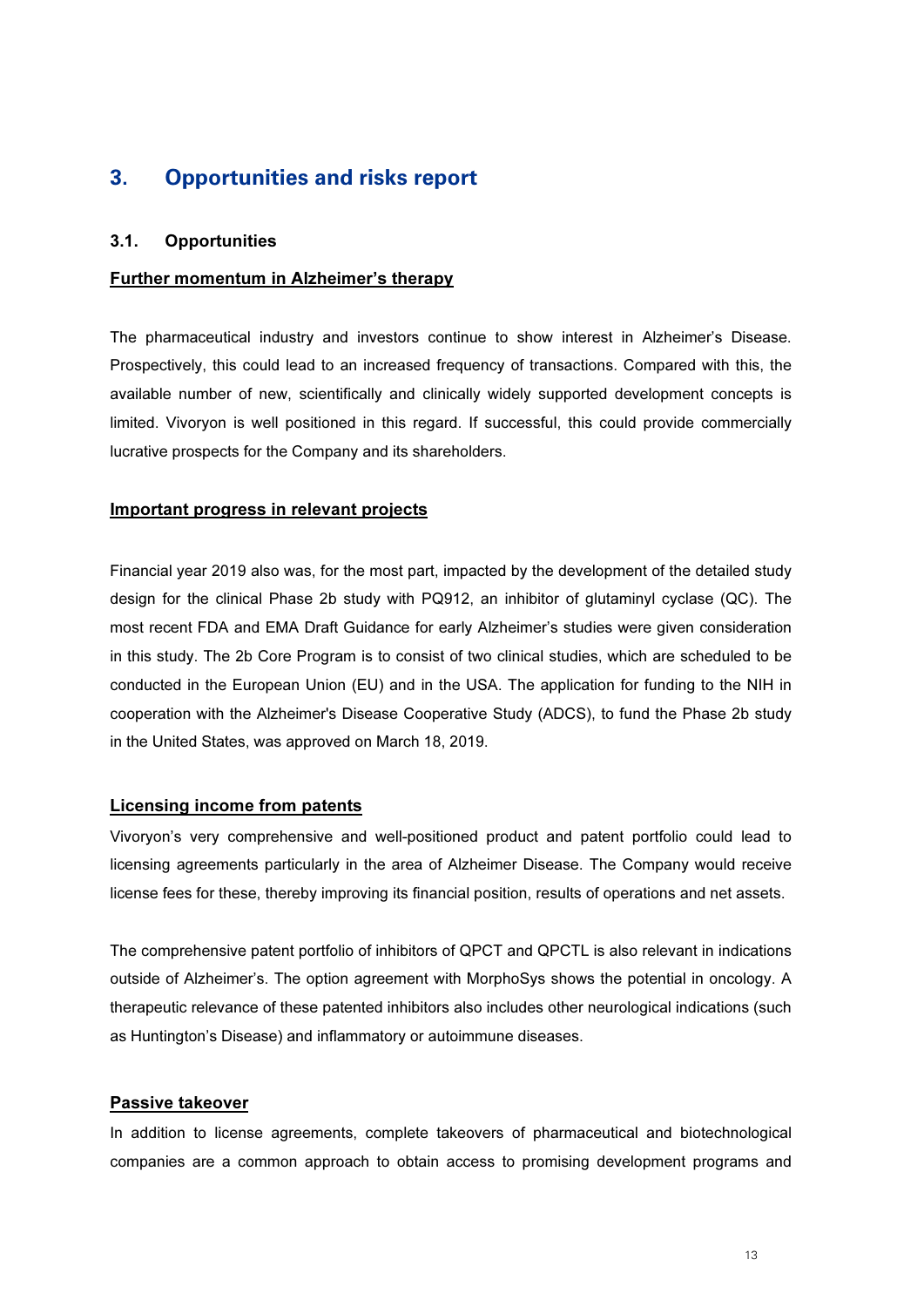interesting technologies. This is reflected in active mergers and acquisition (M&A) activities in the biotechnology and pharmaceutical sectors in recent years. The premiums paid in comparison with the actual market prices can be substantial.

### 3.2. Risk report

### Vivoryon's risks

Vivoryon is exposed to various individual risks. The occurrence of these risks can, individually or in the aggregate, with the incurrence of other risks or other circumstances, have a material adverse effect on the business activities, the realization of significant Company goals and/or Vivoryon's ability to refinance and could also have substantial negative implications on the Company's net assets, financial position and results of operations. In the worst case, this could force the Company to file for insolvency. The Management Board qualitatively classifies risks to be of minor, moderate or of major importance.

### Sector-specific risks

### Market and competition

The pharmaceutical development process in the area of Alzheimer's as well as with respect to related indications is characterized by long development cycles as well as substantial investment requirements for preclinical and clinical research and development until such time as a product is ready for commercialization. Vivoryon is in competition with other entities that are also seeking to develop new approaches for the treatment of Alzheimer's.

As such, Vivoryon is exposed to the risk that other development approaches will result in superior efficacy and/or a safety profile and/or that they will achieve a development edge that could reduce Vivoryon's prospects with respect to the conclusion of a lucrative industrial collaboration as well as ultimately having a negative impact on the registration of Vivoryon's product candidates.

In general, the pharmaceutical industry has a major need to replenish its own research and development pipelines by in-licensing or acquiring innovative projects from biotechnology companies in the area of Alzheimer's and related indications. However, for the conclusion of lucrative partnerships, there are substantial prerequisite requirements with respect to validation and risk optimization.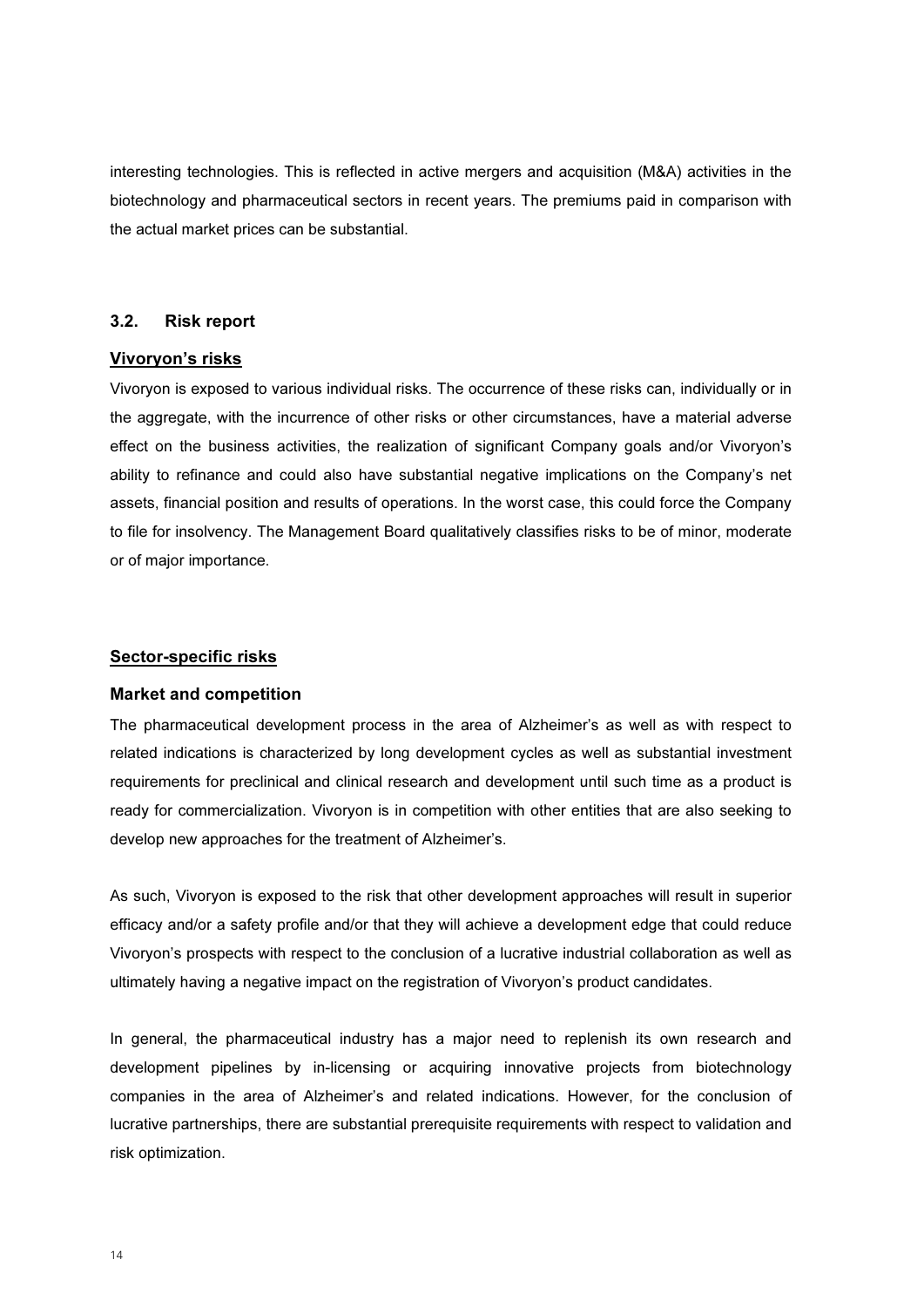Furthermore, it cannot be ruled out that the failure of other development programs in the Alzheimer's area, including those of competitors, could result in a general reduction in the willingness of the pharmaceutical industry to make significant investments for this therapy.

This could possibly result in Vivoryon not being able to conclude an industrial partnership or could lead to it not being possible for a cooperation or licensing partner to further develop or commercialize these, even if the Company's own development programs did not fail.

Overall, this risk has major importance for Vivoryon.

### Product development (in general)

Vivoryon's success depends on various research and development programs. The Company is exposed to the risks associated with the development of drugs.

### Typical risks include:

Individual product candidates may not be effective or sufficiently effective, may have unacceptable side effects or may not be formulated or manufactured so that they can be successfully further developed. Service providers and partners may become insolvent, which could result in a delay in development and/or result in the relevant data becoming unusable. The responsible authorities may not grant the required regulatory approval or they may only grant this with restrictions or after a delay.

At present, Vivoryon has a compound in clinical development (PQ912) as well as compounds, which are in early preclinical phases. On the basis of this product pipeline, risks, i.e. the dependency on one individual compound, can generally be reduced. However, due to the various development phases, a substantial portion of the Company's value is driven by PQ912. However, Vivoryon cannot exclude that, in future clinical studies, it may fail to demonstrate sufficient effectiveness when used on patients and/or that the side effects profile may be limiting to prohibitive with respect to further clinical development. Such findings could lead to a delay in or the discontinuation of the development of this compound. This could have a negative effect on Vivoryon's results of operations, financial position and net assets, the exchange valuation as well as the ability for Vivoryon to refinance and thereby on the ability to raise additional funding. In addition, there is the risk that an observed efficacy is not sufficiently strong to conclude an industrial partnership and/or to acquire additional financing.

Overall, this risk is of major importance for Vivoryon.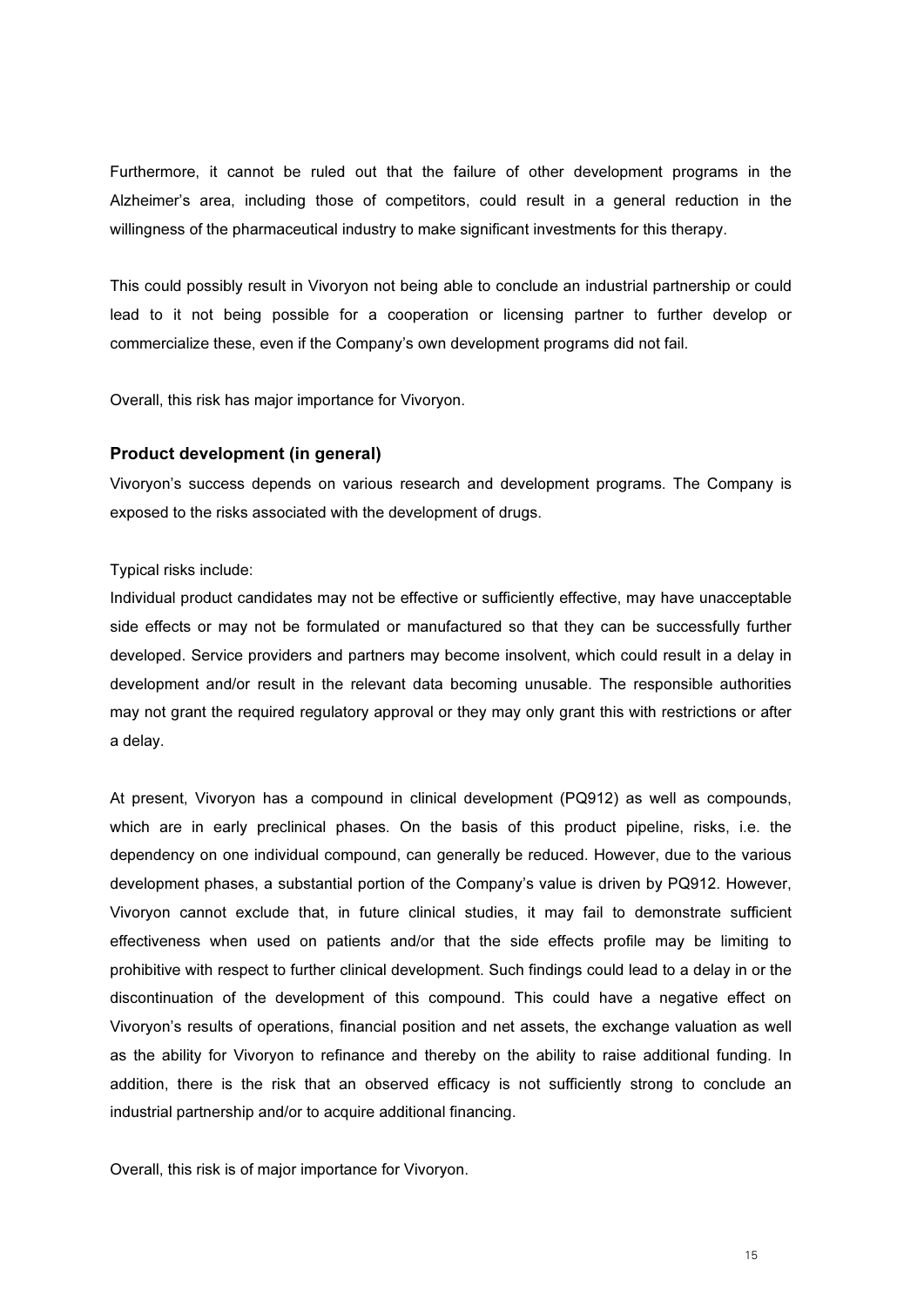### Administrative proceedings

Vivoryon's business activities are subject to comprehensive legal regulations and controls in various jurisdictions on which the Company de facto does not have any influence. Vivoryon is, for example, dependent on regulatory approvals to carry out clinical studies. Delays in issuance, the requesting of further documentation and data prior to issuance or extension, the expiration or withdrawal of these approvals could result in delays in the further development of Vivoryon's research and development projects.

Overall, this risk is of moderate importance for Vivoryon.

### Risks arising from business activities

### Development and licensing partnerships

Vivoryon focuses on the research and development of therapies for treating Alzheimer's and related diseases. In order to earn profits and to become self-sufficient in terms of financing, the Company must generate revenues – either as a result of advance payments, milestone payments or royalties from cooperation agreements with pharmaceutical and biotechnology companies. To date, no industrial cooperation has been concluded with the consequence that no revenues have been realized. Against this backdrop and in view of the required significant future research and development expenses, Vivoryon will, for the time being, continue to report negative operating earnings.

To become profitable in the medium term, Vivoryon will have to conclude corresponding agreements with the pharmaceutical industry or with other biotechnology companies. Should it not be possible for Vivoryon to secure such a partner or if this is only possible at economically unfavourable terms, this could delay the development of the respective products and/or result in lower revenues, thereby reducing the value of the project and threatening the Company's ability to continue as a going concern.

Overall, this risk is of major importance for Vivoryon.

#### Patents and trademark protection

Vivoryon protects its own developments with a comprehensive patent strategy. Nonetheless, the Company cannot guarantee that its patent protection is sufficient for its business activities. It cannot be ruled out that third parties may file appeals against Vivoryon's patent registrations or that they challenge the effectiveness of the patents. It can also not be ruled out that Vivoryon may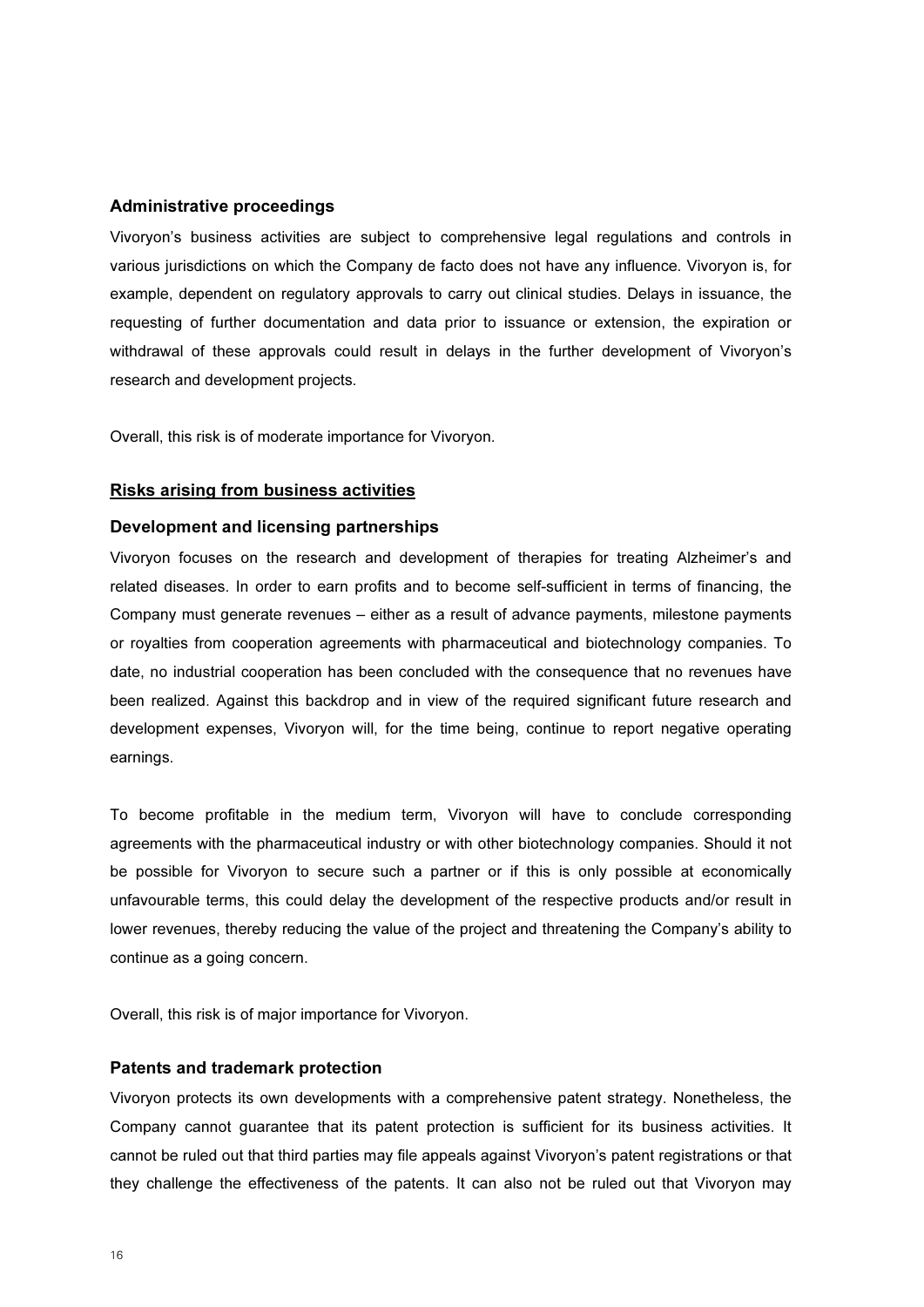become engaged in patent disputes with third parties, e.g. if Vivoryon needs to defend itself against the unauthorized use of its patents by third parties. Furthermore, it cannot be ruled out that Vivoryon's patents are, in part, dependent on the patents of third parties. Every legal ruling against Vivoryon's patents or potential claims of third parties can negatively impact the further development of the relevant programs and potentially that of the Company. Regardless of the outcome, these types of proceedings are time and cost intensive and may tie up substantial Company resources. This alone could, in turn, have negative implications on the relevant programs and potentially the Company. As per the Company's current knowledge, no objections have been raised against the patents or patent registrations.

Overall, this risk is of major importance for Vivoryon.

### Risks associated with product development

### Collaboration with external service providers in research and development

Vivoryon conducts the required preclinical and clinical studies with contract research organizations (hereinafter referred to as CROs). The Company is dependent on the quality of their work. Replacing a CRO during an ongoing study is very complex, as a result of which there may be substantial delays and it may become necessary to repeat the relevant study. Should the CRO not carry out its work with the required due care and/or not adhere to the legal requirements and quality assurance standards, the further development of the relevant projects may be negatively impacted.

As Vivoryon does not own and operate its own production facilities for the production of pharmaceutical products, Vivoryon is dependent on contract manufacturing organizations (CMOs). These deliver the pharmaceutical active ingredients for Vivoryon's products, manufacture the quantities required and formulate, optimize and produce the medicinal preparations. This dependence on external suppliers and manufacturers leads to risks for Vivoryon. In particular, these comprise the on-time delivery in sufficient quantity and quality as well as adherence to legal regulations and quality standards. The occurrence of these risks could lead to delays or to the discontinuation of ongoing preclinical and clinical studies or could delay or prevent the start of planned preclinical and clinical studies with corresponding consequences for the development of the product candidate.

Overall, this risk is of major importance for Vivoryon.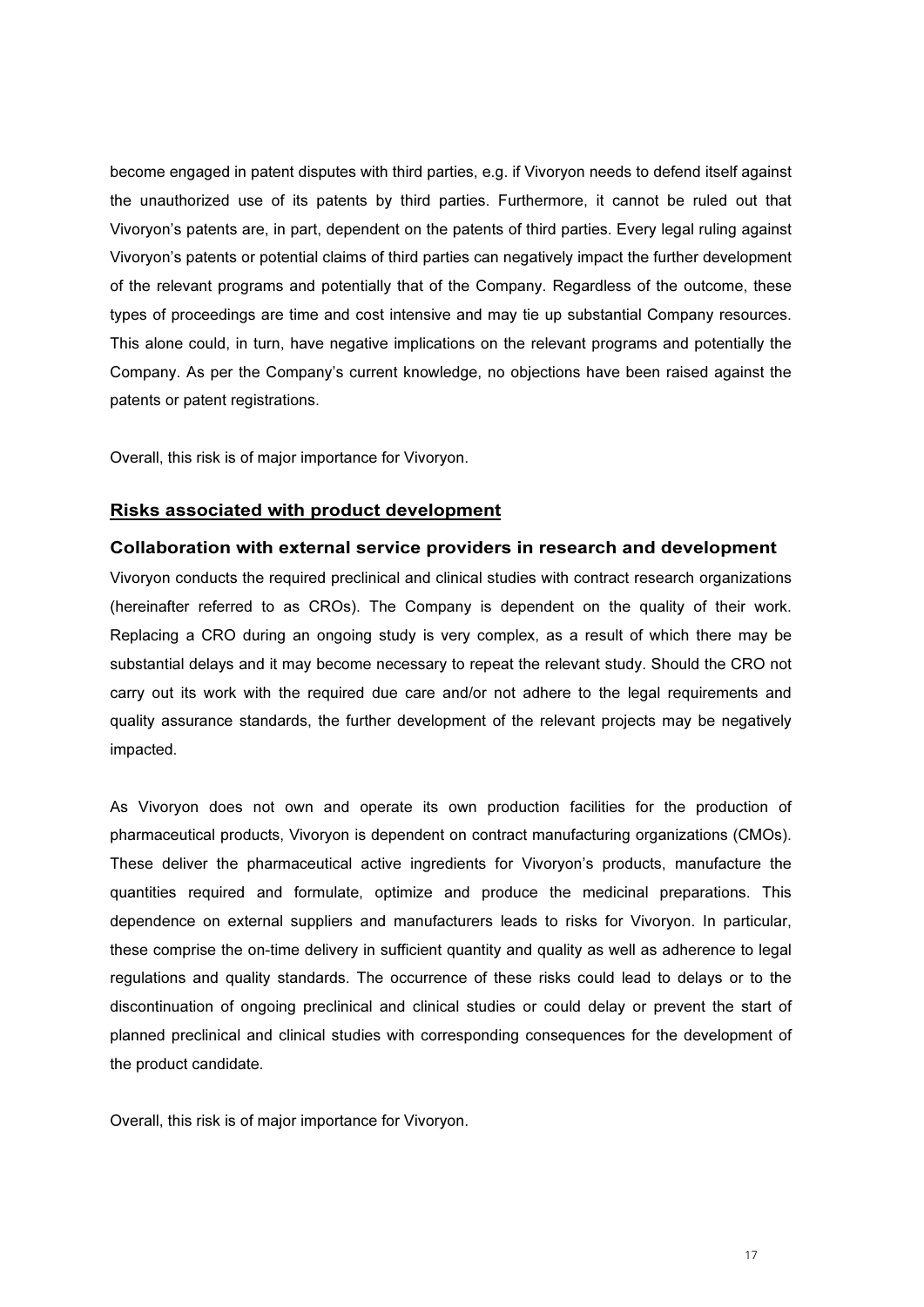### Patient recruitment

A further risk with respect to the development of drugs is the need to recruit a sufficient number of suitable patients for the PQ912 clinical study. Delays may be encountered due to the complexity of the medical conditions (e.g. design of the study, attractiveness of the study from the perspective of the patient and the clinical investigators, competitive situation, patient population, locations) in the environment of the clinical studies.

In addition, clinical study centers could – for example, as a result of other concurrent clinical studies or due to continuing quality issues with respect to their internal organizational processes – not be able to recruit a sufficient number of patients within the period required. This could endanger the timing as well as the execution of the study and could lead to delays. In order to advance the study, Vivoryon may, therefore, be required to involve other clinical centers in the ongoing studies. This could lead to an increase in costs and potentially to an increase in variability.

Overall, this risk is of major importance for Vivoryon.

### Capital market risks

#### Additional financing

Due to successful share placements in 2019, the Company is in a balanced liquidity situation. According to the current budget, cash and cash equivalents are sufficient to extend beyond 2022, which will provide for business activities in the coming years. In the long term, Vivoryon still needs additional capital to achieve its corporate and development goals. There is therefore a need to provide for the future financing of the Company through equity and / or outside capital providers or to generate cash inflow from our own business activities.

Overall, this risk is of major importance for Vivoryon.

### Financial and balance sheet-related risks

### Investment of liquid funds

The Company only invests in investment grade assets with only a low level of liquidity or default risk.

Transactions with international service providers with whom contractual payment terms are denominated in a currency other than the euro lead to a currency risk. After considering the current economic environment, Vivoryon has not engaged in any hedging activities.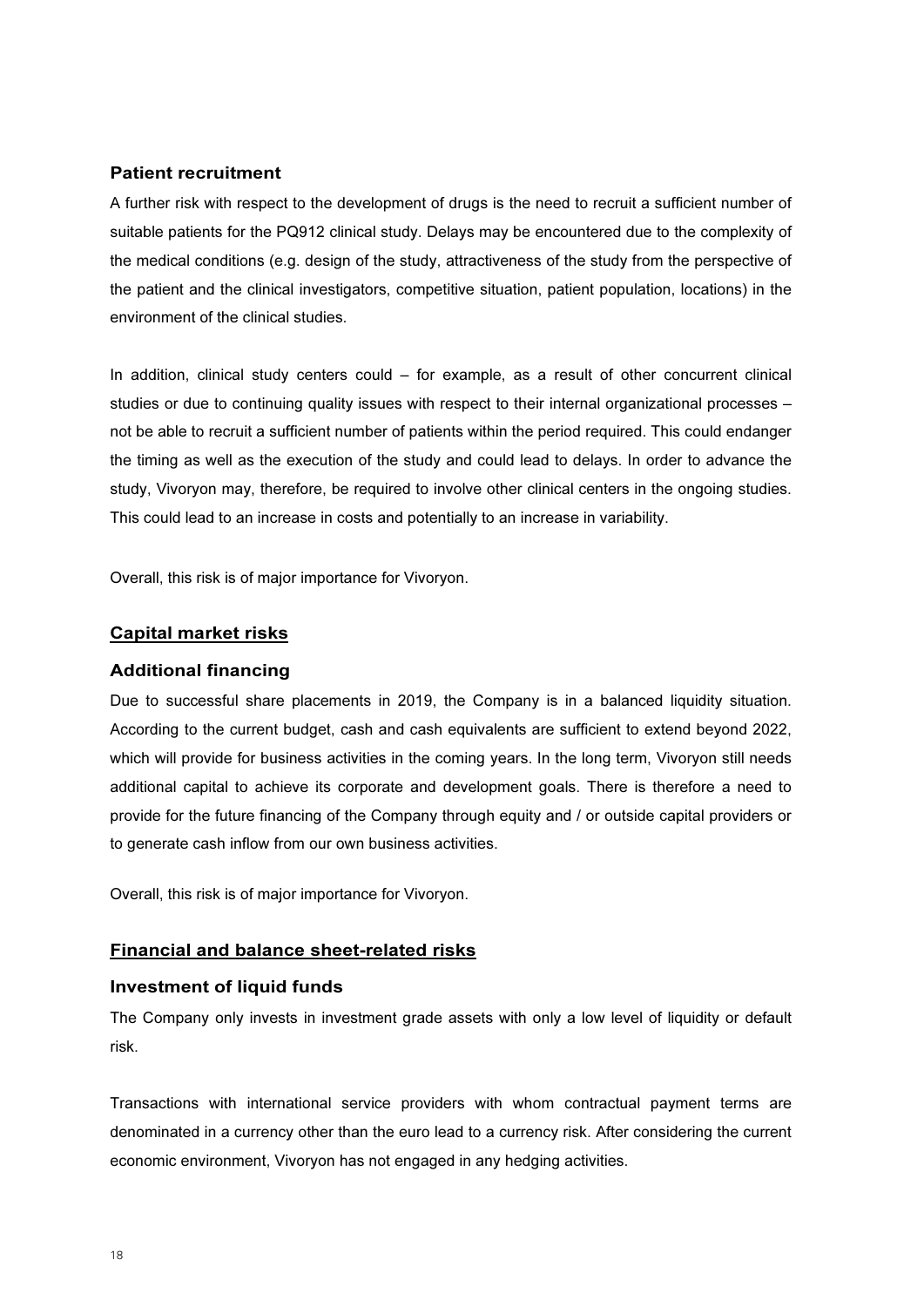Overall, this risk is of moderate importance for Vivoryon.

### Recognition of tax loss carried forward

The use of Vivoryon's existing tax losses carried forward and ongoing losses for German corporate income tax and trade tax purposes may be forfeited or may have already been forfeited in case of a direct or indirect transfer of shares, including the issuance of new shares from a capital increase, subject to certain limitations. Such limitations apply to both corporate income and trade tax and are dependent on the percentage of share capital or voting rights transferred within a five-year period to one acquirer or person(s) closely related to the acquirer or a group of acquirers with a common interest. According to the amendment of Section 8c (1) sentence 1 of the German Corporation Tax Act [KStG], losses carried forward and accumulated losses expire in their entirety if more than 50% of share capital or voting rights are transferred to a buyer (including the subscription of new shares) or a group of buyers with joint interests and cannot be offset against future taxable income. This would lead to an increased tax burden.

Overall, this risk is of moderate importance for Vivoryon.

### Administrative and other risks

Vivoryon's success is heavily dependent on management as well as on qualified personnel. The Management Board as well as many employees have extensive experience and are difficult to replace. In the biotechnology and pharmaceutical sectors, competition with respect to qualified personnel is very fierce. To date, Vivoryon has always been able to staff the most important positions with suitable employees at appropriate terms. Should the Company not be able to retain management or qualified personnel and not be able to adequately replace these or only be able to replace these with a substantial delay, this could have a negative effect on its ability to further develop the projects pursued as well as on the Company itself.

Overall, this risk is of major importance for Vivoryon.

### Legal risks

The Company is exposed to potential risks in various areas including corporate law, employment law, tax law, patent law, etc. To reduce these to a minimum and to prevent legally incorrect decisions, Vivoryon's Management Board makes relevant decisions after consulting with external experts, e.g. attorneys and other advisors.

Overall, this risk is of major importance for Vivoryon.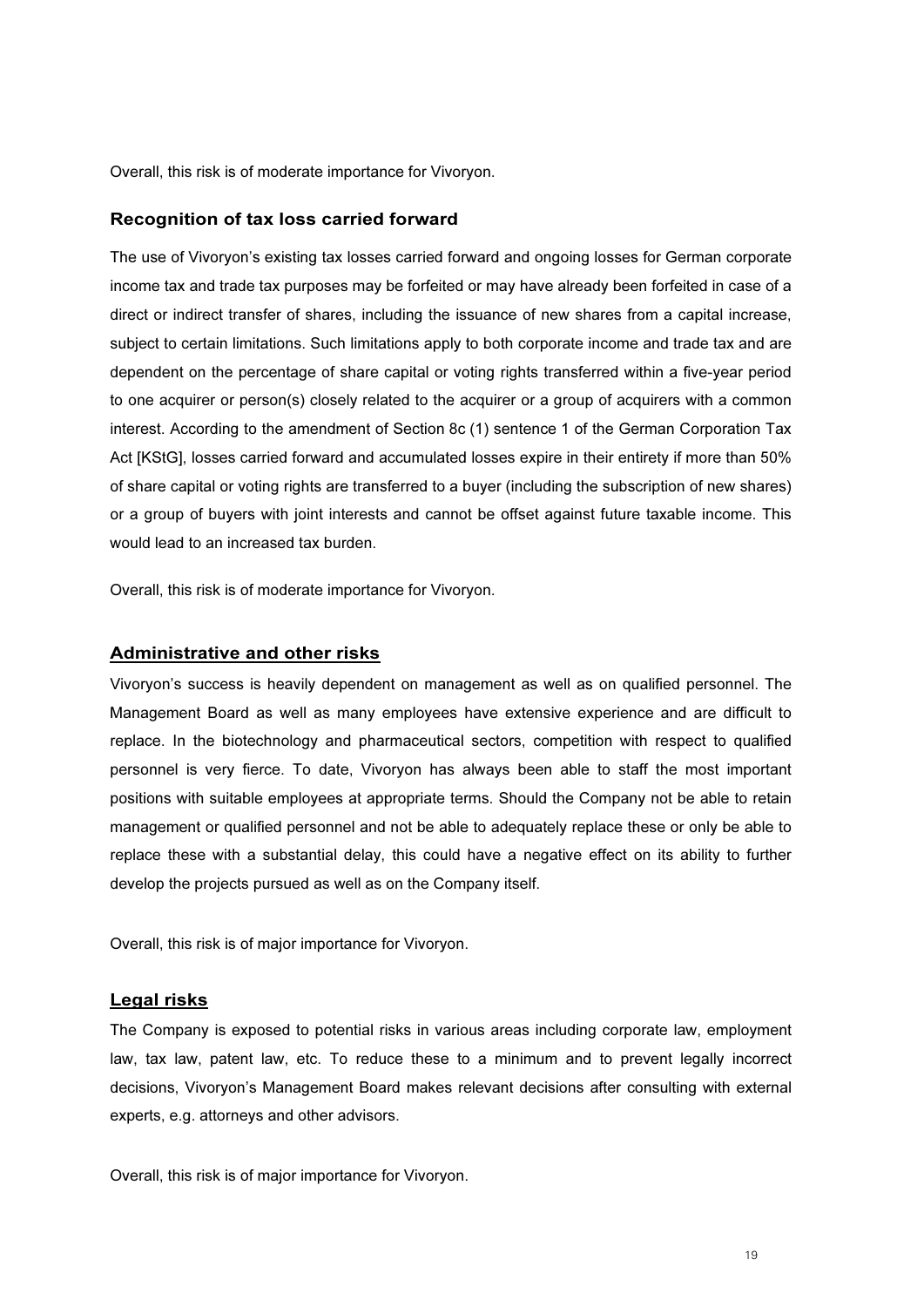### **Other risks**

Other potential risks, for example with respect to environmental protection and the integrity of IT systems or legal and compliance violations by employees, are currently not assessed as significant. Vivoryon has implemented precautionary organizational measures to address potential risks.

Overall, this risk is of moderate importance for Vivoryon.

### Overall assessment of the risk situation

From today's perspective, in consideration of all aforementioned risks, few factors have been identified which could endanger the short-term survival of the Company in financial year 2020. Overall, the Company is well positioned. Vivoryon is convinced that, despite the risks identified, the opportunities of successfully continuing to do business outweigh the risks. The cash and cash equivalents as of December 31, 2019 provide for the further financing of the Company beyond the next 3 years.

Please also refer to our comments in Section I of the notes to the financial statements for more information on the Company's ability to continue as a going concern.

# 4. Outlook/forecast report

The mid-term focus of Vivoryon's business activities can be summarized as follows:

- Carrying out the Phase 2b clinical study program for PQ 912 in Europe,
- Conclusion of one or more industrial partnerships,
- Further scientific analysis of potential second indications for the use of QC inhibitors,
- Further strengthening Vivoryon's financial resources.

As a result of the continuing costs being incurred for development activities which are not yet offset by any sales revenue, the Company also projects a substantial net loss for financial year 2020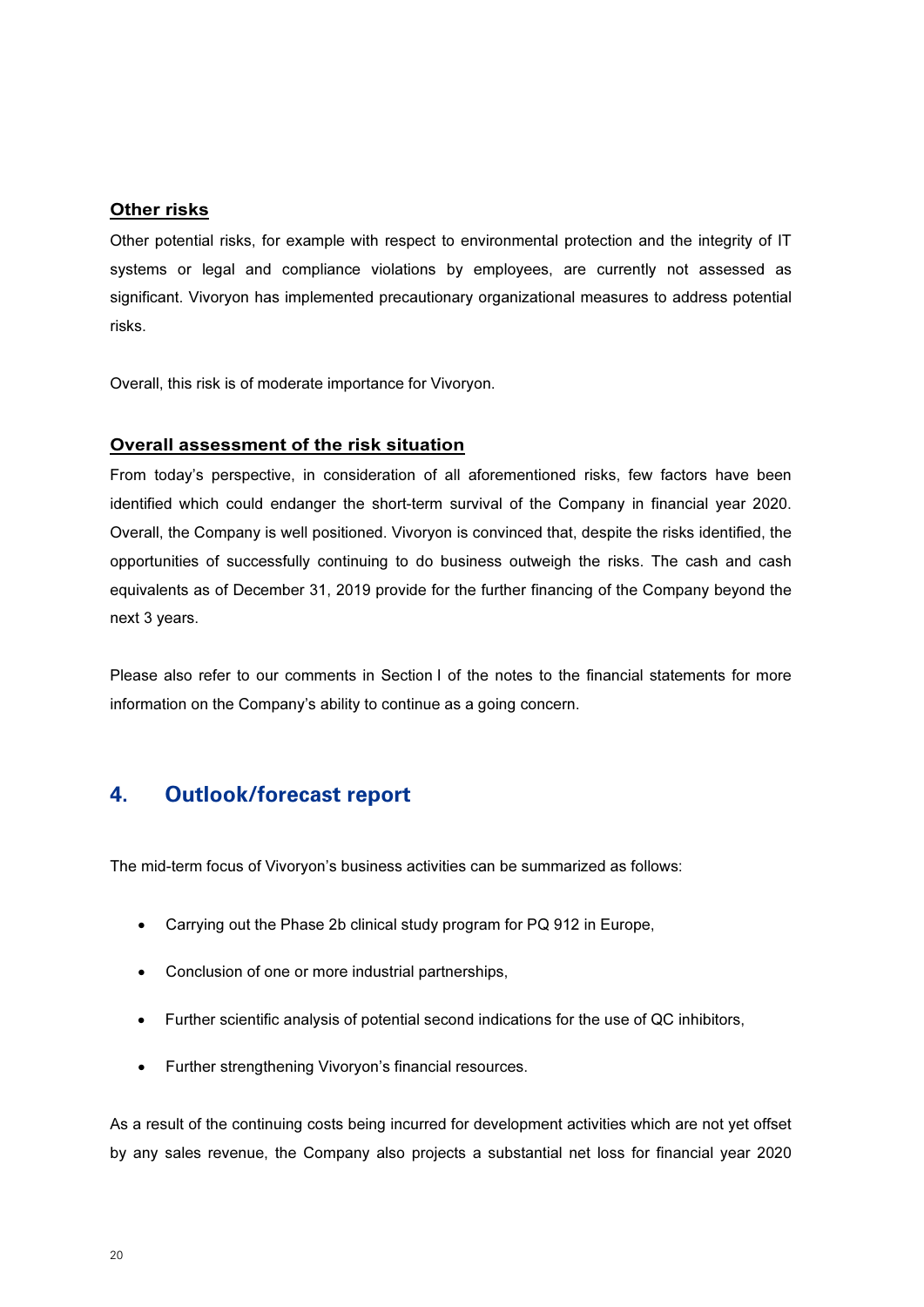which, based on the carrying out of the clinical Phase 2b study and the current budget, is expected to be higher than that of 2019.

Due to its business model, Vivoryon is dependent upon additional capital to implement its development strategy until such time at which an industrial partnership is concluded and potentially beyond that. This can be provided in the form of equity on the basis of capital increases or via alternative financing forms such as loans, convertible bonds, option bonds, etc. All appropriate provisions (e.g. approving sufficient authorized and conditional capital, eliminating pre-emptive rights) have been made by the Annual General Meeting so as to provide the Company with sufficient flexibility to seize potential opportunities.

The Company is well-positioned in the development of new therapeutic concepts for the treatment of Alzheimer's. Through successful further program development, Vivoryon will lay the groundwork for a mid-term option for a lucrative industrial partnership and/or an M&A transaction as well as the further generation of substantial company value.

# 5. Vivoryon's risk management and internal control system

### Risk management system

Vivoryon Therapeutics AG has an active, systematic risk management on the basis of which risks are to be identified, monitored and, using appropriate measures, minimized. Vivoryon's current business risks are primarily in the research and development of novel pharmaceutical substances, the protection of intellectual property, cooperation with a network of service providers and partners, maintaining equity as well as in the Company's mid- to long-term financing. These risks are continuously assessed so as to optimize the Company's opportunities/risks position.

In a continuous process, Management Board members responsible for the different functions within the Company identify, analyze and qualitatively evaluate the risks with respect to their probability of occurrence, their possible costs and their effect on liquidity, the time reference as well as the existence of possible and planned countermeasures. The respective Management Board members regularly inform Vivoryon's entire Management Board. Based on this, the Management Board and, where necessary, the Supervisory Board determine how the Company will address the risks identified, which are considered to be of moderate to great importance.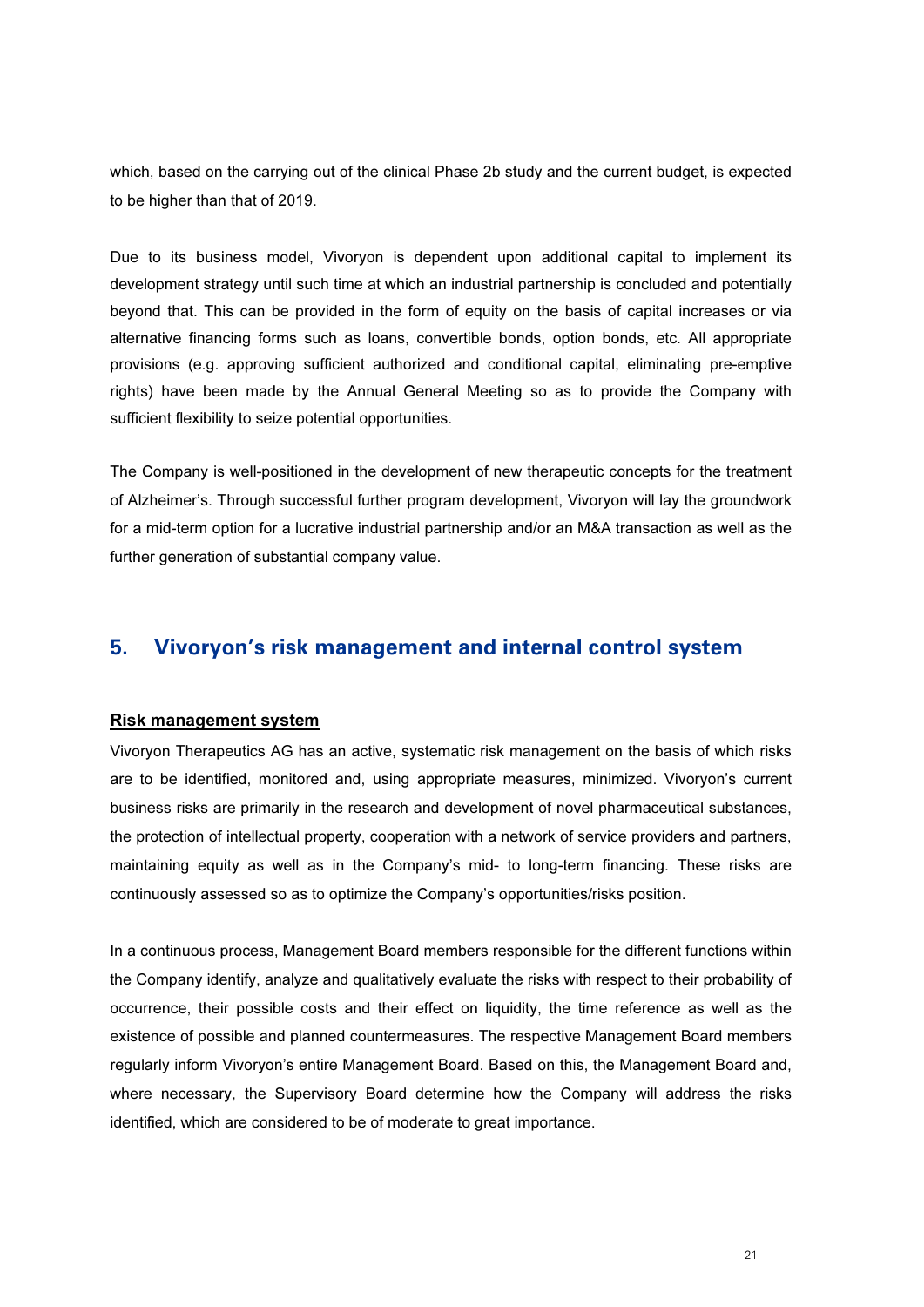In addition, the Company has set up an internal control system consisting of various rules and regulations such as signatory rules, standard operating procedures (SOP), the dual-control principle, spot checks, self-checks, employee training and emergency planning. Application of these regulations is obligatory for the entire Company.

Within the scope of quality management, use is made of specification documents. These include job descriptions as well as functional descriptions. In addition, verification documents are used. These include notes and documents which document the results attained or provide objective evidence of activities carried out, e.g. in the form of an audit report.

The signatures guideline stipulates the authority to sign for purchases and invoices. Differentiation exists with respect to the amount of the purchase and whether the signature is provided by a project member, the project manager or a Management Board member.

All projects are analyzed in detail in regular project meetings and further steps are determined. These provide for close coordination of accompanying research and pharmaceutical development as well as with the Management Board. Project meetings normally take place bi-weekly. The participants in the project meetings include the responsible Management Board member, the project manager as well as the employees and possibly advisors for the individual projects.

### Risk management and the internal control system in the financial reporting process

The internal control and risk management system with respect to the financial reporting process ensures that the financial reporting is consistent and in compliance with legal regulations and generally accepted accounting principles and the national regulations (HGB) as well as with the International Financial Reporting Standards (IFRS). This includes adhering to the dual control principle, spot checks and emergency planning. On the basis of continuous training, the financial team, including the consultants utilized, ensure that all legal requirements are adhered to by the Company.

Controls to provide for compliance and reliability of financial reporting are carried out on the basis of various measures including plausibility checks of the figures and system access controls on the basis of an authorization concept as well as on the basis of manual checks such as variance and trend analysis and comparisons with budget figures. Meetings and analysis of the significant key financial figures take place regularly for the individual projects.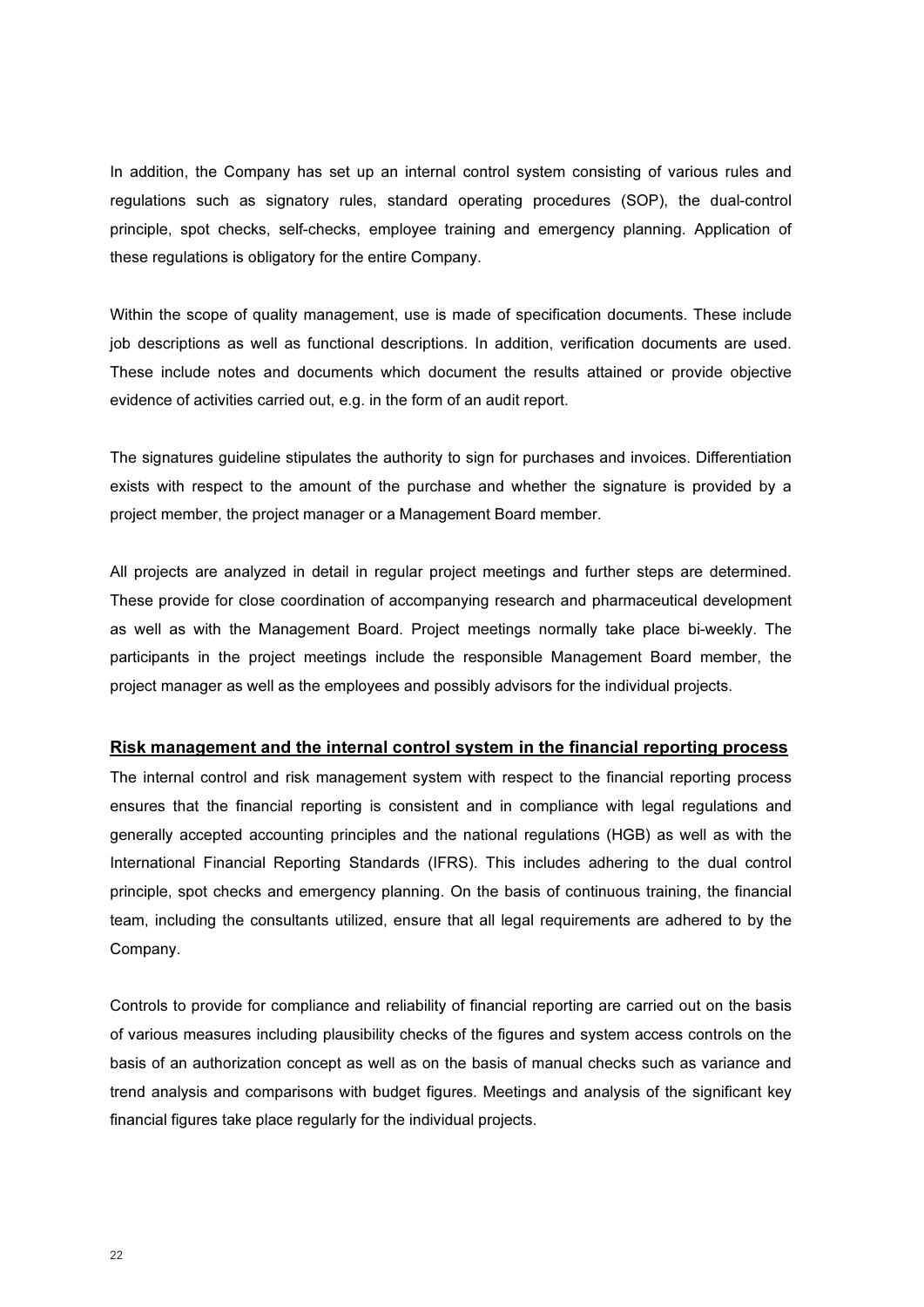The Company's controlling system is based on the three components: planning, monitoring and reporting. On the basis of the strategic business plan, Vivoryon prepares annual budgets for internal monitoring and controlling purposes as well as a mid-term plan for the duration of the significant ongoing preclinical and clinical studies as well as for those to be initiated. The period covered currently comprises the calendar year subsequent to the budget year. On the basis of this planning as well as the actual figures, the Management Board receives the required monitoring and control information for each month. In addition, there is regular reporting covering the development of the business, progress of the research and development programs, activities with respect to personnel, public relations and investor relations as well as with respect to the patent situation (as a non-financial performance indicator). With the support of these monitoring instruments, the Management Board and Controlling are in a position to adequately assess the situation and to identify, evaluate and address opportunities and risks.

The preparation of the HGB and IFRS financial statements is based on uniform regulations. The manageable size of the finance team provides for consistent presentation of the same circumstances. This provides certainty for accounting entries and the corresponding classifications on the sub-projects.

# 6. Reporting pursuant to Section 289a of the German Commercial Code [HGB]

# 6.1. Summarized information on capital, voting rights and stock with special rights

As of the balance sheet date December 31, 2019, Vivoryon Therapeutics AG's share capital amounted to EUR 19,975,482.00. It is divided into 19,975,482 common bearer shares with a notional par value of EUR 1.00 per share. Each share provides one vote at the Annual General Meeting as well as dividend entitlements when distributions are adopted; there are no restrictions on voting rights. The share capital is fully paid up. No treasury shares are held.

No shareholders have special rights which confer control. In particular, there is no right to appoint members of the Supervisory Board pursuant to Section 101 (2) of the German Stock Corporation Act [AktG]. To the extent that Vivoryon's employees hold shares in the Company, they exercise direct control over the voting rights.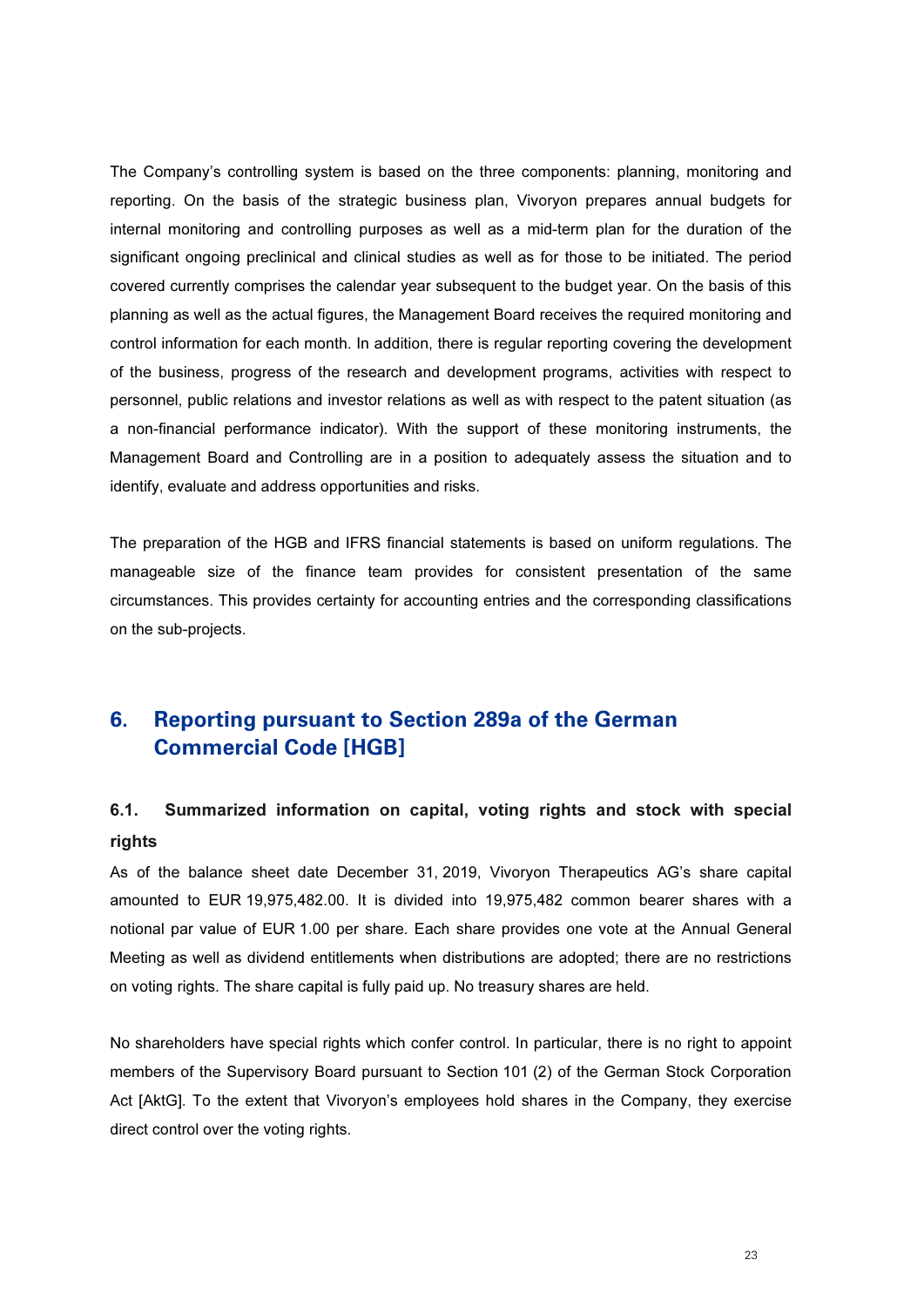In accordance with the resolution of the Annual General Meeting on May 29, 2019, the Management Board is authorized – with the approval of the Supervisory Board – to increase the Company's share capital until May 28, 2024 by up to EUR 6,150,688.00 through single or multiple issues of new no-par value bearer shares in exchange for cash and/or a contribution in kind, whereby pre-emptive rights are excluded (Authorized Capital 2019).

The Authorized Capital 2017 in the amount of EUR 4,093,367.00 was fully utilized in the capital increase carried out on April 9, 2019.

As of December 31, 2019 the Authorized Capital totaled EUR 6,150,688.00.

The Conditional Capital amounted to EUR 3,808,975.00 as of the balance sheet date and consists of the following:

### Conditional Capital 2014/I

The Company's share capital was conditionally increased by up to EUR 408,975.00 by the issuance of up to 408,975 new shares (Conditional Capital 2014/I, Section 5 (7) of the Articles of Association). The conditional capital increase solely serves to discharge the option rights issued to members of the Management Board and Company employees on the basis of the authorization granted by the Annual General Meetings on September 29, 2014, June 10, 2015 and May 19, 2016.

### Conditional Capital 2018

The Company's share capital was conditionally increased by up to EUR 3,400,000.00 by issuing up to 3,400,000 new bearer shares. The conditional capital increase solely serves to discharge the conversion and/or option rights which were issued on the basis of the resolution of the Annual General Meeting held on June 21, 2018, which authorized the issuance of convertible bonds.

### Authorization to acquire treasury shares

On June 10, 2015, the Annual General Meeting authorized the Management Board, in accordance with Section 71 (1) No. 8 of the German Stock Corporation Act [AktG], to acquire treasury stock until June 9, 2020 up to a proportionate share of the share capital in the amount of EUR 676,580.00. The acquisition may be made via the stock exchange or via a public purchase offer made to all shareholders. The treasury shares may be used for all permitted purposes including redemption.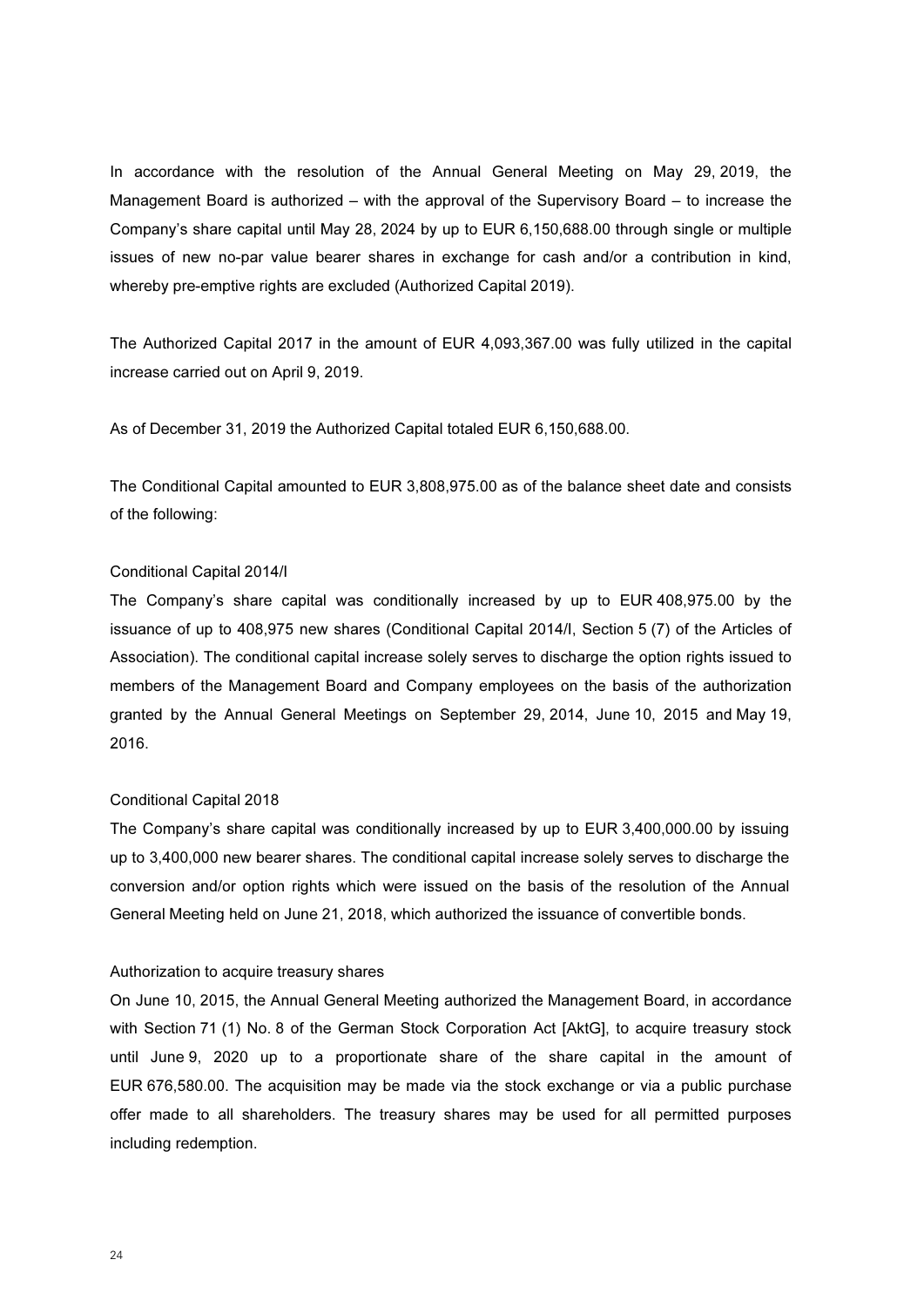### 6.2. Shareholding in Vivoryon Therapeutics AG

As of the balance sheet date, the Company was aware that the following shareholders of Vivoryon Therapeutics AG had shareholdings in accordance with the provisions of the German Securities Trading Act [WpHG], with voting rights exceeding 10.0%: Morphosys AG, Martinsried, Germany (13.4 %)

### 6.3. Appointment and removal of members of the Management Board

The appointment and removal of members of the Management Board is regulated by Sections 84 and 85 AktG as well as in Section 6 of the Articles of Association in the version dated October 6, 2016. Pursuant to Section 6 of the Articles of Association, the Management Board consists of one or more members; moreover, the Supervisory Board determines the number of members of the Management Board. The members of the Management Board are appointed for a maximum of five years. This also applies to the renewal of an appointment of a Management Board member.

The contracts with board members Dr. Dauer (effective from May 1, 2018) and Dr. Michael Schaeffer (effective from October 1, 2018) were concluded for a period of three years.

### 6.4. Amendments to the Articles of Association

Changes to the Articles of Association are made in accordance with Sections 179 and 133 AktG. Pursuant to Section 20 of the Articles of Association, resolutions of the Annual General Meeting (including with respect to changes to the Articles of Association) only require the simple majority of the votes cast if the law does not specifically provide for something else and, with respect to the majority of capital, the simple majority of the share capital represented upon making the resolution. Furthermore, in accordance with the Articles of Association, the Supervisory Board is authorized to resolve upon changes to the Articles of Association which only modify the wording.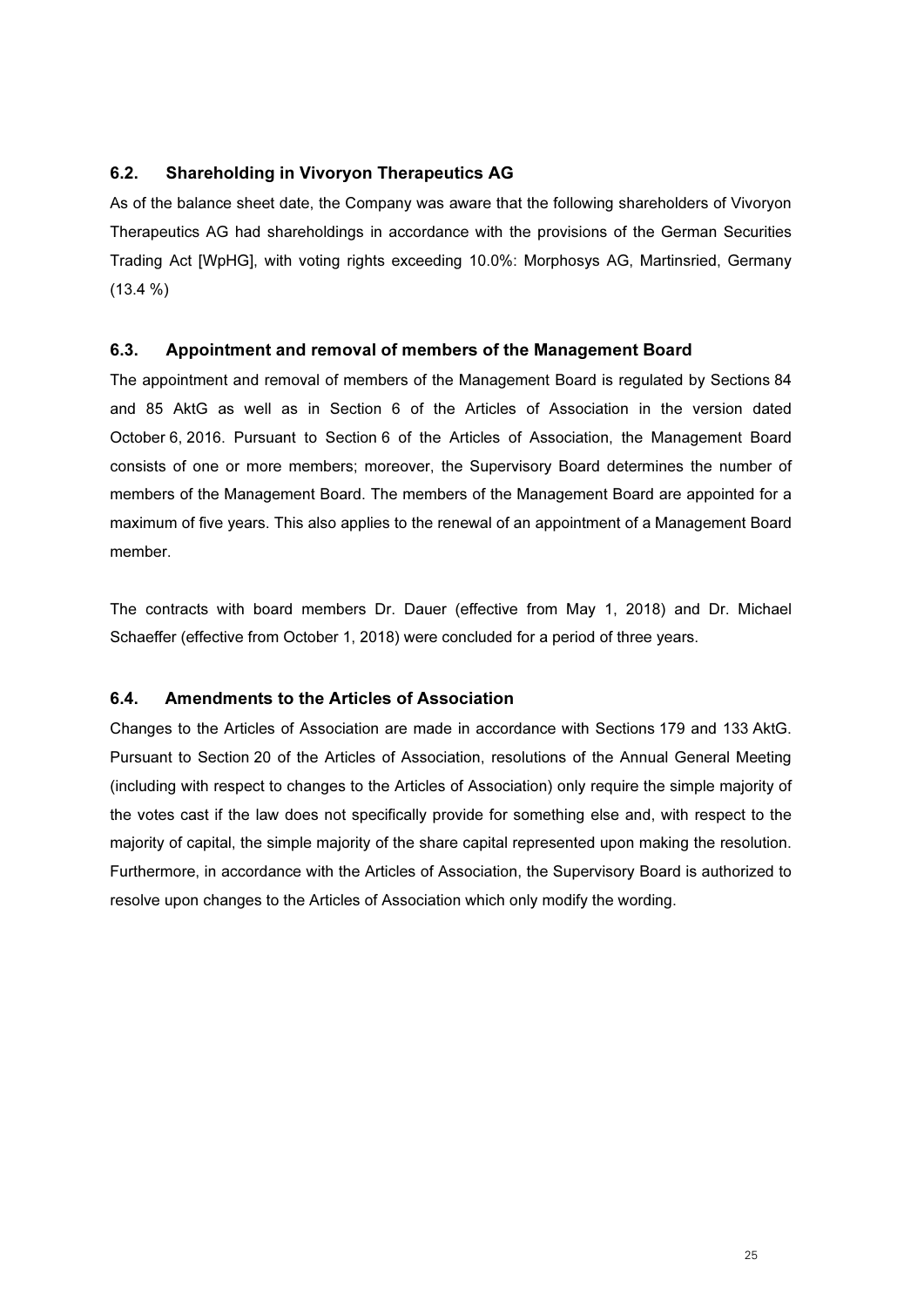# 7. Corporate governance statement pursuant to Section 289f HGB

The corporate governance statement in accordance with Section 289f HGB includes the corporate governance statement pursuant to the German Corporate Governance Code, addressing the proportion of women, information on corporate governance practices and a description of the procedures of the Management Board and the Supervisory Board.

# Compliance statement of the Management Board and the Supervisory Board pursuant to Section 161 AktG

Concerning the recommendations of the "Government Commission on the German Corporate Governance Code" pursuant to Section 161 of the German Stock Corporation Act (AktG):

The management board and the supervisory board of Vivoryon Therapeutics AG declare that the recommendations of the "Government Commission on the German Corporate Governance Code" of the German Federal Ministry of Justice published on April 24, 2017 are met and shall be met in the future with the following exceptions:

1. Section 3.8 of the Code – Retained amount of the D&O insurance for the Supervisory Board:

The company maintains D&O insurance where all the supervisory board members are included, too. No retained amount is agreed in this respect. As the supervisory board members receive only small remuneration, a retained amount would lead to an inadequate result in financial terms for the supervisory board members.

2. Section 4.2.3 para. 2 sentence 6 of the Code – Cap amounts for the remuneration and the variable remuneration components:

Stock options were granted to the management board members for which no cap is provided in case they are exercised. Apart from that a success participation scheme was granted to the management board members for which, in case it becomes due, no cap is provided either. In any other respect cap amounts are provided in the agreements with the management board members relating to the remuneration and the variable remuneration components.

3. Section 4.2.3 para. 4of the Code – Limitation to two years' remuneration of the payment to a Management Board member in case of premature termination.

The currently existing contracts with management board members do not provide for any limitation of the payment to a management board member to two years' remuneration in case of premature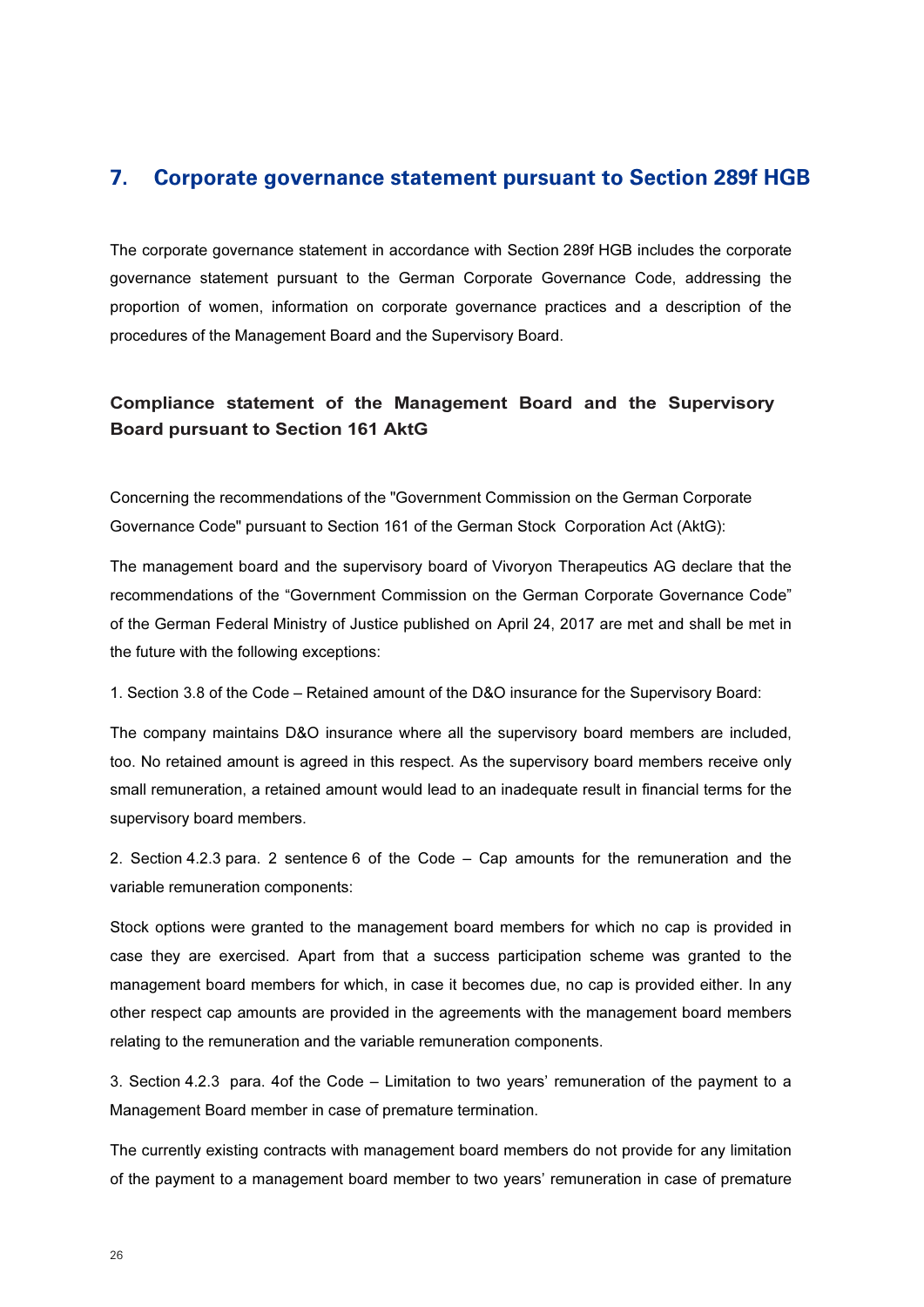termination. In connection with the company requirements in relation to the analysis of the clinical study and the subsequent steps a primary aim was to ensure the cooperation with the management board members.

4. Section 5.3.3 of the Code – Establishment of a Nomination Committee

The supervisory board has with respect to its reduced size decided to dissolve the existent Nomination Committee as well as the existent Remuneration Committee. Their functions have been taken over by the whole supervisory board. The supervisory board is convinced, that with this step an increased efficiency is secured with respect to the generation of proposals to the general assembly.

5. Section 5.4.1 para. 2 of the Code – Naming of precise objectives and of a competence profile regarding the composition of the Supervisory Board

Regarding the composition of the supervisory board in the future, the supervisory board intends to have members with experience in the areas of pharmacological research and research into the Alzheimer's disease and similar diseases as well as with experience in the public capital market (target competence profile). Considering the alignment of the company, the members of the supervisory board should also have U.S. experience. As these requirements make it difficult to find a sufficient number of qualified members for the supervisory board, the supervisory board did not determine any fixed diversity targets.

6. Section 7.1.2 sentence 3 of the Code – Shortened publication deadline of the Code for financial reports

According to section 7.1.2 sentence 3 of the Code, the financial statements of the company should be publicly accessible within 90 days from the end of the financial year, and mandatory interim information should be available within 45 days from the end of the reporting period. While the company will publish the annual financial statements in accordance with the recommendation of the Code, the company intends to publish the half-year financial report within a time period of two months and thus within the statutory time period of three months from the end of the reporting period of the half-year financial report.

The Supervisory Board and Management Board are confident that these time period is suitable and necessary for careful preparation of the documents. Furthermore, the Supervisory Board and Management Board consider the statutory requirements as sufficient for timely information to the shareholders and the capital markets for the time being. However, the possibility of complying with the shorter deadlines of the Code is being reviewed.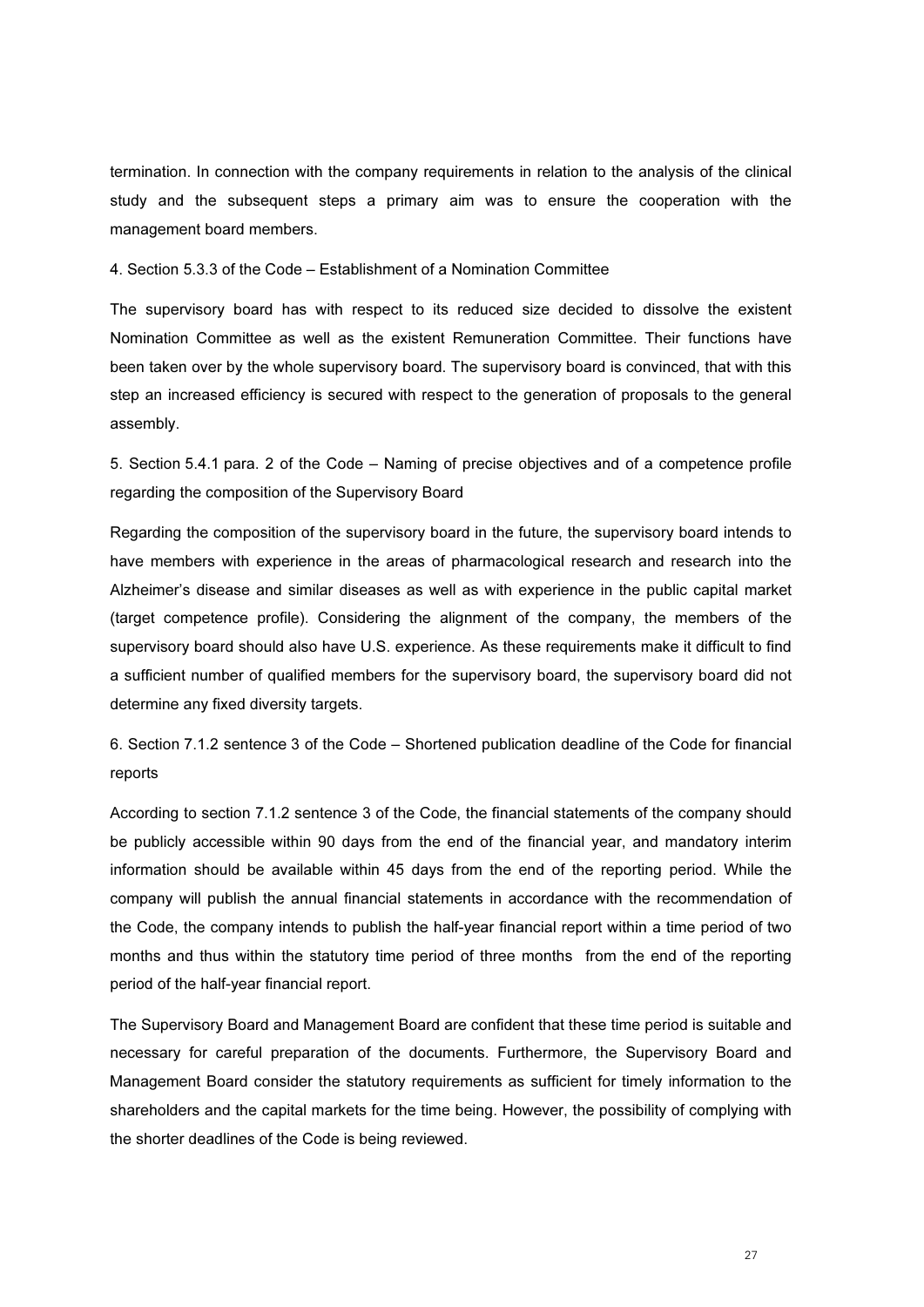### Information on female representation

In accordance with the German Introductory Act to the Stock Corporation Act [EGAktG], Vivoryon's Supervisory Board resolved on December 7, 2019 to implement a one-third and one-fifth share of women in the Management Board and the Supervisory Board, respectively, by September 30, 2022.

Vivoryon's Management Board did not establish any targets in terms of the proportion of women for the first and second management level below the Management Board as, due to the organizational structure and number of employees below the Management Board, there is no management level here.

### Information on corporate governance

Vivoryon's management is conscious of treating each other fairly, respectfully and in compliance with the law. In view of the comparatively small size of the Company, which leads to personal contact with all employees and partners, along with the flat hierarchy, these measures are sufficient to provide for responsible teamwork. As such, additional regulations with respect to corporate governance are not necessary.

Management and monitoring is carried out in accordance with German law and social norms and is largely in line with the guidelines of the German Corporate Governance Code.

# Operating practices of the Management Board and the Supervisory Board

As required by the German Stock Corporation Act [AktG], Vivoryon is managed by the Management Board which is, in turn, monitored by the Supervisory Board. Both governing bodies work closely together in a trustful and constructive manner to provide for advancement of the programs being pursued and thereby sustainably increasing the Company's value. The Management Board and the Supervisory Board agree on the Company's strategic direction and discuss the implementation and control thereof. The Management Board regularly informs the Supervisory Board in a timely and comprehensive manner about all company-relevant questions with respect to planning, the stage of development of the programs being pursued, strategy, business development, finances, risk position, risk management as well as the internal control system and compliance. With respect hereto, the Management Board also informs the Supervisory Board between regular meetings about important events. Decisions required at short notice are, if required, made during teleconferences or via circulation procedures.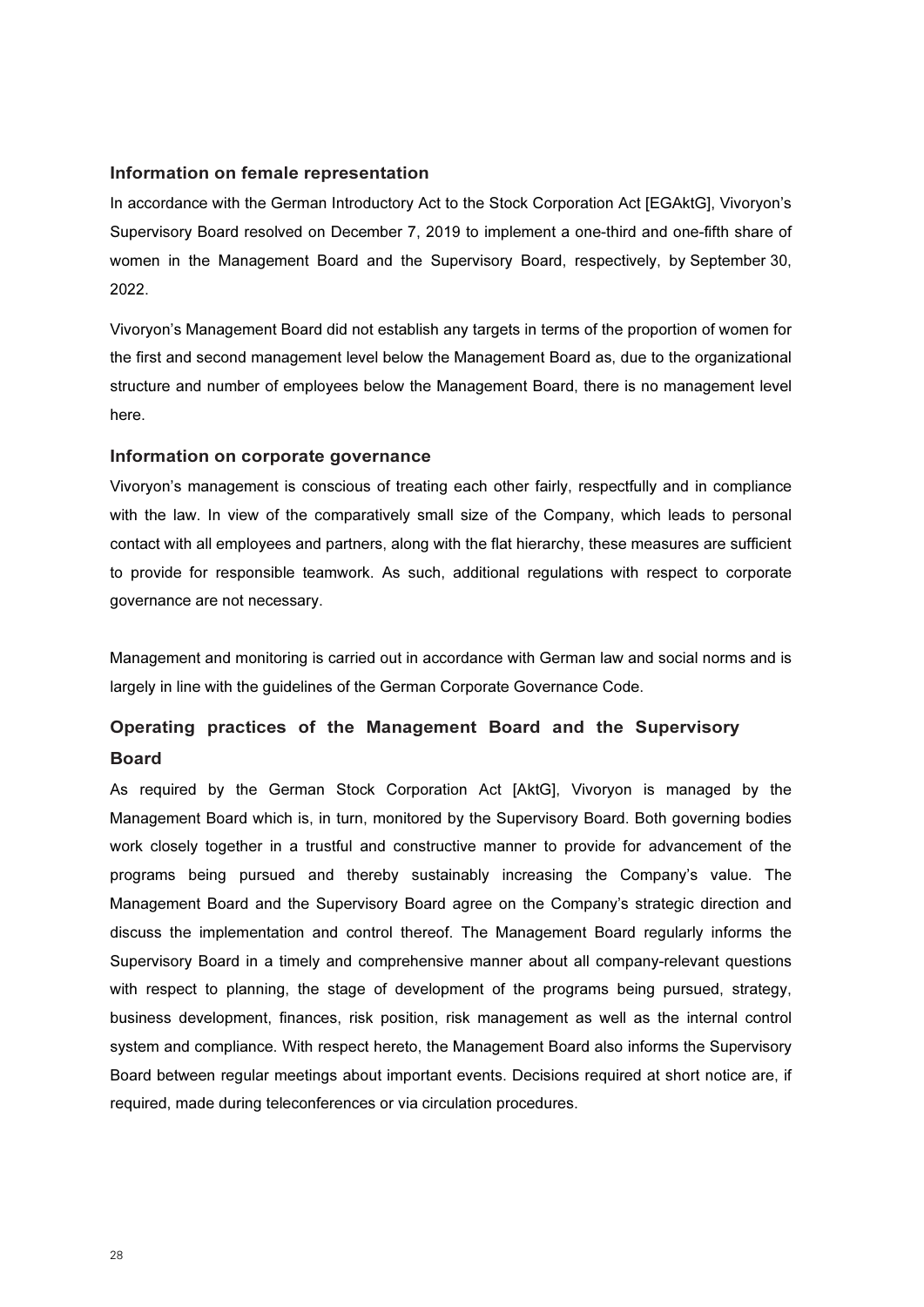In the Management Board's internal rules of procedure, important transactions are subject to the approval of the Supervisory Board. In individual cases, the Supervisory Board can make further Management Board decisions subject to the approval of the Supervisory Board.

### Management Board

Vivoryon's Management Board, consisting of Dr. Ulrich Dauer (Chairman; Chief Executive Officer/CEO) and Dr. Michael Schaeffer (Chief Business Officer/CBO), independently manages the business and is, within the scope of the regulations applicable to German stock companies, bound by the interests and guiding principles of Vivoryon. The goal of the work of the Management Board is sustainable and value-optimizing business development. The members of the Management Board have complementary skill sets and experience and work closely within Vivoryon's Management Board. Further details as to the work within the Management Board are determined on the basis of rules of procedure.

All Management Board functions generally coordinate their activities on a weekly basis. Decisions are made by unanimous vote. In the case of disagreement, the Chairperson of the Management Board casts the deciding vote.

### Supervisory Board

The Supervisory Board had four members as of December 31, 2019. The work of the Supervisory Board as well as the principles of passing resolutions are regulated by the Supervisory Board's rules of procedure. Dr. Erich Platzer is the Chairman. Vice Chairman is Dr. Dinnies Johannes von der Osten. The additional members are Ms Charlotte Lohmann and Dr. Jörg Neermann. The Supervisory Board convened six times in the reporting period (January 30, February 14, March 15, May 28, September 13, November 26). The current Supervisory Board members are internationally active in the financial, biotechnology and pharmaceutical sectors and, therefore, are very familiar with the needs of these sectors.

The existing Audit Committee includes Dr. von der Osten, Charlotte Lohmann and Dr. Neermann; Dr. von der Osten is the Chairperson. The primary discussion points in these meetings included the audit of the 2018 financial statements pursuant to HGB and IFRS as well as the 2019 half-year financial statements. All members have the corresponding expertise and independence. The Audit Committee met twice in 2019.

The Audit Committee reports on its activities to the entire Supervisory Board.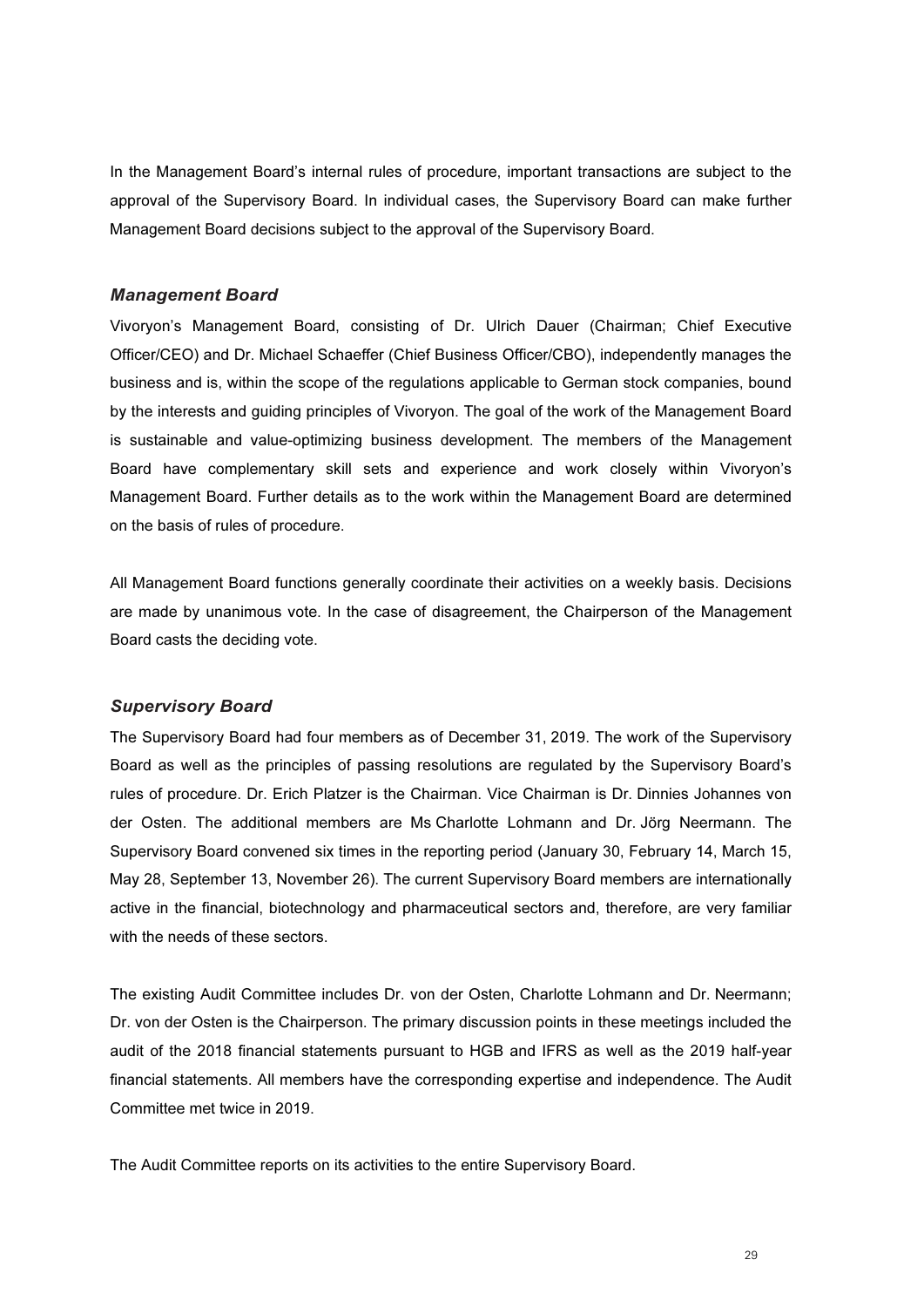### **Transparency**

Vivoryon comprehensively informs the capital market, in a timely manner, as to its business position as well as special events. The financial reporting is conducted in accordance with German and Dutch legal regulations by publishing the annual report, the half-year financial report and the interim Management Board announcements. In addition to the Company's obligatory reporting in accordance with HGB, Vivoryon voluntarily publishes financial reports in accordance with IFRS, in particular for the international investors.

Further information is made available to the public in the form of press releases or ad-hoc announcements. All financial reports, announcements, presentations and communications are available on the Company's website.

### 8. Remuneration report

We refer to the appendix to the management report included in the annual financial statements for the remuneration report.

# 9. Subsequent events report

There were no significant events after the balance sheet date.

Halle (Saale), March 12, 2020 Management Board of Vivoryon Therapeutics AG

Dr. Ulrich Dauer Dr. Michael Schaeffer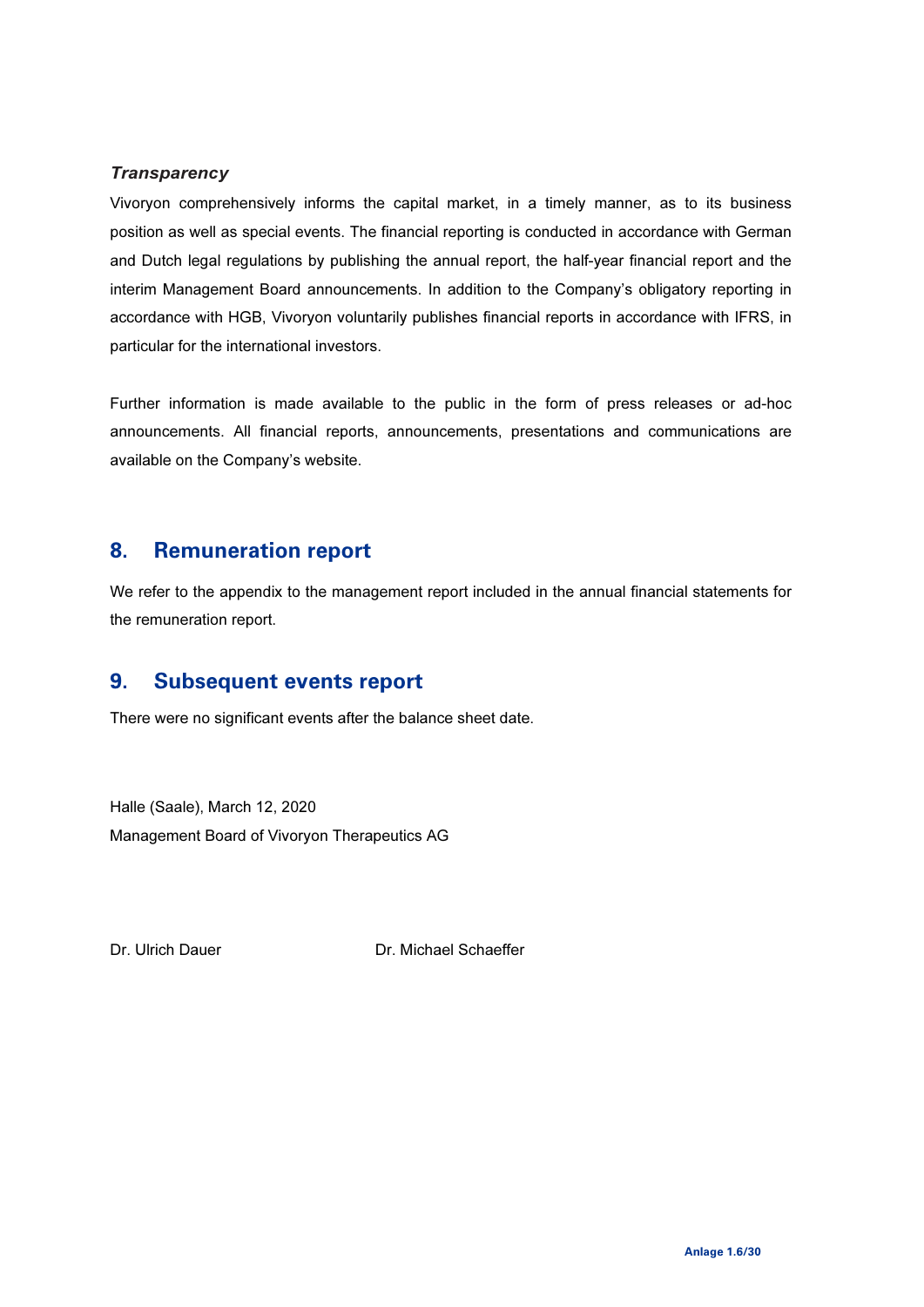# Compensation report of Vivoryon Therapeutics AG

### 1. Compensation for the Management Board

### Amount and structure

The annual compensation for the members of the Management Board has two components:

- compensation independent of success (fixed compensation) and
- a performance-based compensation

### Fixed compensation

The amount of the fixed compensation depends on the member's function and responsibilities as well as on what is common in the industry and in the market, especially in comparison with similar listed companies in the biotechnology sector. The fixed compensation is paid out as a monthly salary.

### Performance-based compensation

1. The performance-based compensation consists of a bonus measured in terms of one year. The performance-based bonus is determined by the Supervisory Board on the basis of an annual performance assessment and professional judgement. The bonus is paid out according to how Vivoryon Therapeutics AG's business develops as well as the scope of the individual's achievement as well as the realization of the Company's general objectives. These objectives include, among other topics, performance, business development, strategy, investor relations and general management.

At the beginning of the following calendar year, the Supervisory Board reaches a conclusion as to how far the objectives have been achieved. The bonus is payable subsequent to the Supervisory Board's resolution on achievement of the objectives. Dr. Ulrich Dauer, Chairman of the Management Board, can receive a maximum annual bonus payment of EUR 60k and Dr. Michael Schaeffer of EUR 40k.

2. Furthermore, the Management Board members receive a carve-out incentive in the event that they initiate financing for the Company through a cash capital increase. Dr. Dauer receives 0.4% and Dr. Michael Schaeffer 0.1% of the net cash flow that flowed into the Company (equity raised minus other financial transaction costs).

With respect to compliance with the Code's recommendations regarding management compensation, reference is made to Section 6 of the management report ('Corporate governance statement' subsection Compliance statement pursuant to Section 161 of the German Stock Corporation Act [AktG]).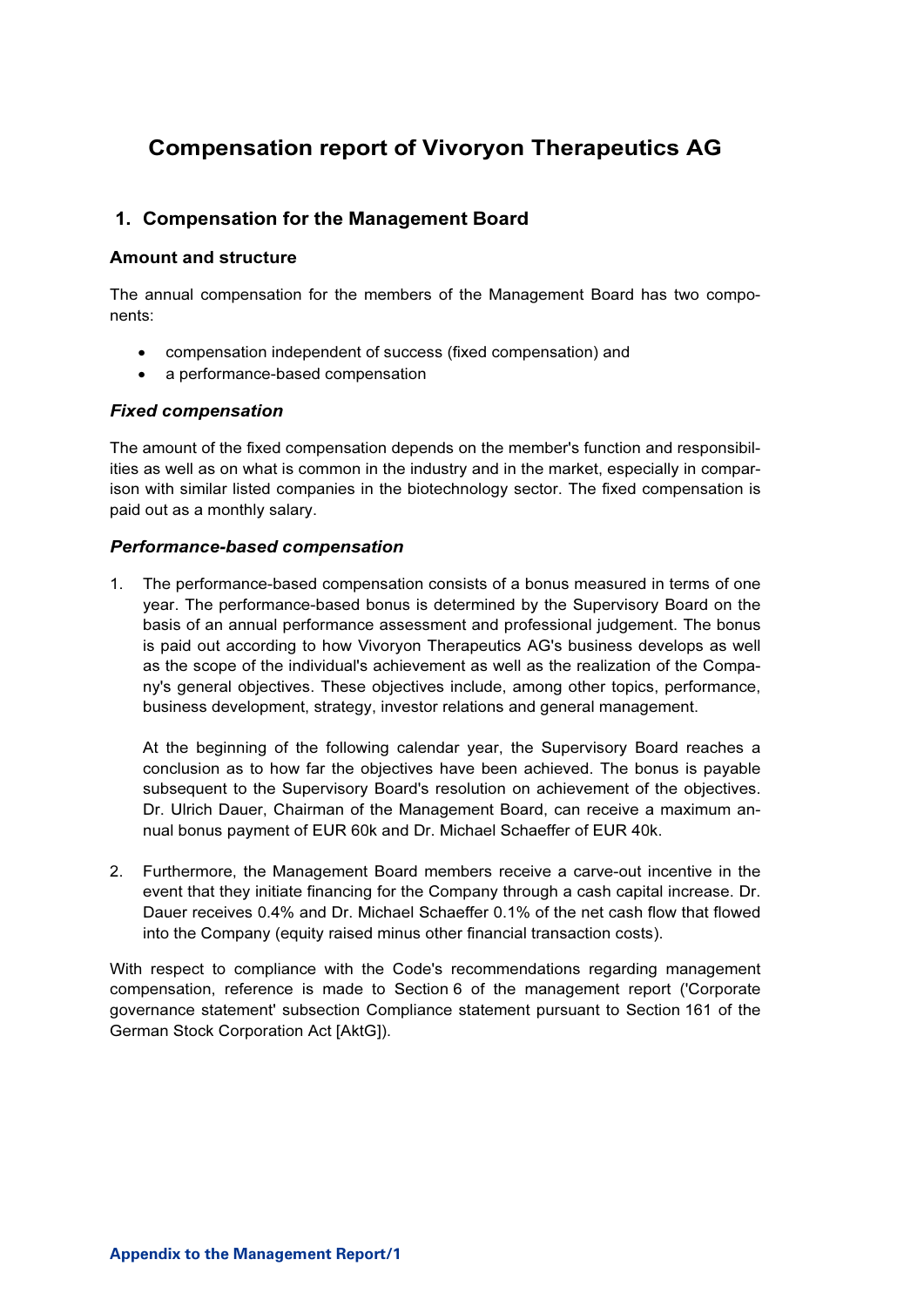### Management Board compensation for 2019

A detailed listing of the individual salaries of the members of the Management Board is presented in the following tables:

| <b>Benefits granted</b>                        | Dr Ulrich Dauer   |         |            |            |
|------------------------------------------------|-------------------|---------|------------|------------|
|                                                | CEO               |         |            |            |
|                                                | since May 1, 2018 |         |            |            |
|                                                | 2018              | 2019    | 2019 (Min) | 2019 (Max) |
| Fixed compensation                             | 160,000           | 240,000 | 240,000    | 240,000    |
| Fringe benefits                                | 2,720             | 4,504   | 4,504      | 4,504      |
| Total                                          | 162,720           | 244,504 | 244,504    | 244,504    |
| Variable compensation for one year             | O                 | 55,200  | 0          | 60,000     |
| Variable compensation for the<br>previous year | 0                 | 35,000  | 0          | 60,000     |
| Carve-out incentive after capital              |                   |         |            |            |
| increase                                       | 0                 | 195,392 | 195,392    | 195,392    |
| Total                                          | 162,720           | 530,097 | 439,897    | 559,897    |
| Pension expense                                |                   |         |            |            |
| Total compensation                             | 162,720           | 530,097 | 439,897    | 559,897    |

| <b>Benefits granted</b>                        | Dr Michael Schaeffer |         |            |            |
|------------------------------------------------|----------------------|---------|------------|------------|
|                                                | CBO                  |         |            |            |
|                                                | since Oct. 1, 2018   |         |            |            |
|                                                | 2018                 | 2019    | 2019 (Min) | 2019 (Max) |
| Fixed compensation                             | 55,000               | 220,000 | 220,000    | 220,000    |
| Fringe benefits                                | 1,015                | 4,403   | 4,403      | 4,403      |
| <b>Total</b>                                   | 56,015               | 224,403 | 224,403    | 224,403    |
| Variable compensation for one year             | 0                    | 36,800  | 0          | 40,000     |
| Variable compensation for the<br>previous year | 0                    | 32,000  | 0          | 40,000     |
| Carve-out incentive after capital<br>increase  |                      | 48,848  | 48,848     | 48,848     |
| Total                                          | 56,015               | 342,051 | 273,251    | 353,251    |
| Pension expense                                | 1,190                | 4,762   | 4,762      | 4,762      |
| <b>Total compensation</b>                      | 57,205               | 346,813 | 278,013    | 358,013    |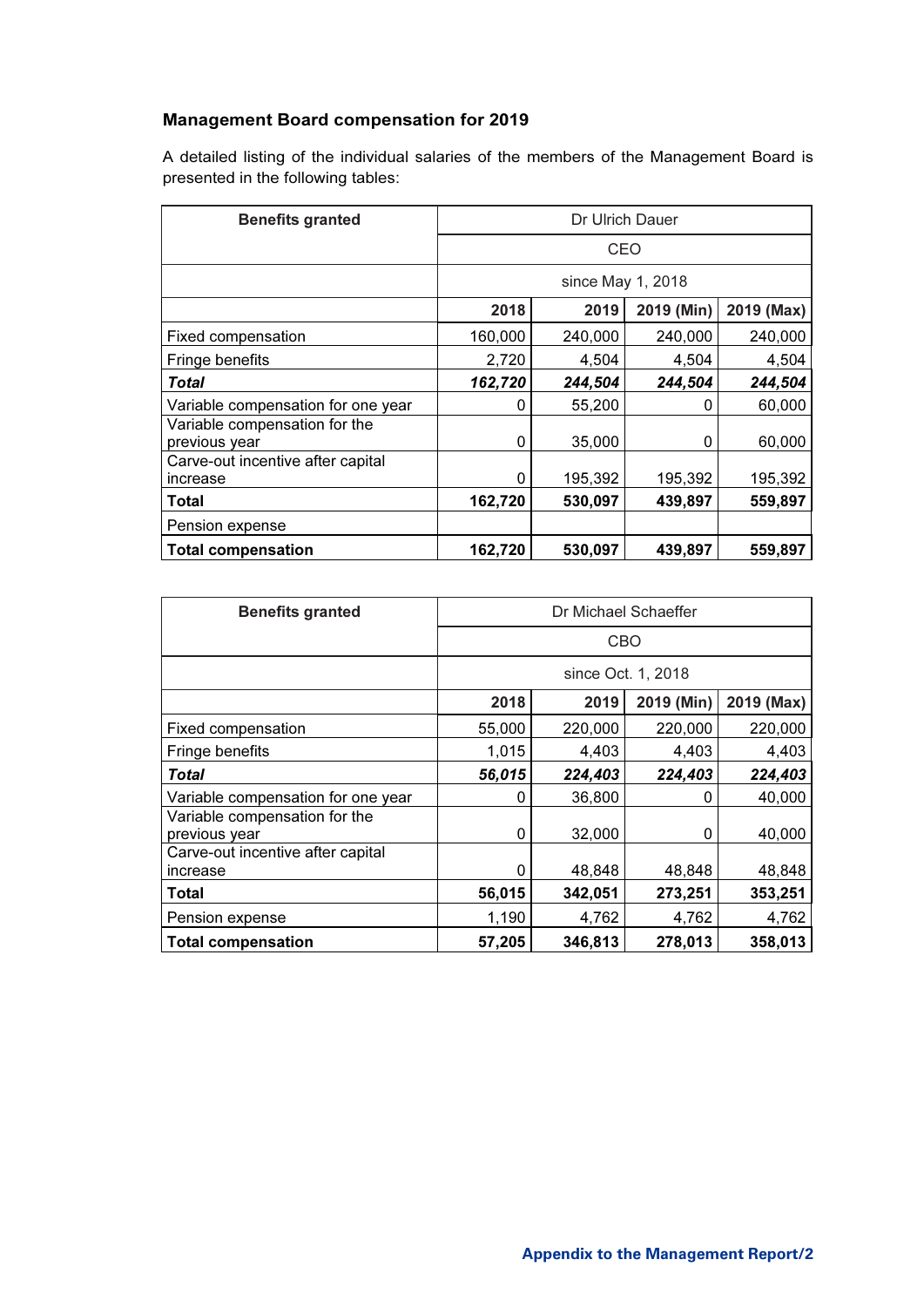### Liability insurance (D&O)

From July 1, 2010, the current Company D&O insurance for the members of the Management Board includes the deductible amount legally provided for. With respect to the adherence to the recommendations of the Code regarding D&O insurance for members of the Supervisory Board, reference is made to Section 6 of the management report ('Corporate governance statement', subsection Compliance statement in accordance with Section 161 of the German Stock Corporation Act [AktG].

### Shareholdings of the Management Board members

According to the information available to the Company as of December 31, 2019, the Management Board members held less than 1% of the shares of Vivoryon Therapeutics AG.

### Compensation of former Management Board members

### Direct retirement benefits

Former Management Board members Dr Hans-Ulrich Demuth and Dr Konrad Glund were paid retirement benefits totaling EUR 76k in financial year 2019 (PY: EUR 56k). In addition, personnel expenses totaling EUR 15k (PY: income of EUR 2k) were recognized as part of the existing pension commitments.

### Pension scheme through pension relief fund

In 2019 EUR 14k were paid to the provident fund to maintain the contractually vested pensions claims, surviving dependents and occupational disability claims as per the Company pension scheme of the former Management Board member, Dr. Liebers.

### Stock Option

As of December 31, 2019, former members of the Management Board held a total of 314,501 stock options, all of which are vested.

### 2. Compensation of the Supervisory Board

From the Company's perspective, it should especially be in the Supervisory Board's interest to focus on the Company's sustainable and long-term successful development. As such, Vivoryon Therapeutics AG believes that fixed compensation for some members of the Supervisory Board is effective. Regardless of their compensation, all members of the Supervisory Board are entitled to reimbursement for their travel expenses and they are included in the existing D&O insurance.

### Determination of Supervisory Board compensation

The compensation system for the Supervisory Board members provided for fixed compensation for 2019 for Dr Erich Platzer, Dr D. v. d. Osten and Charlotte Lohmann.

In addition, Ms. Lohmann received variable compensation for her participation in Supervisory Board meetings in person and via telephone.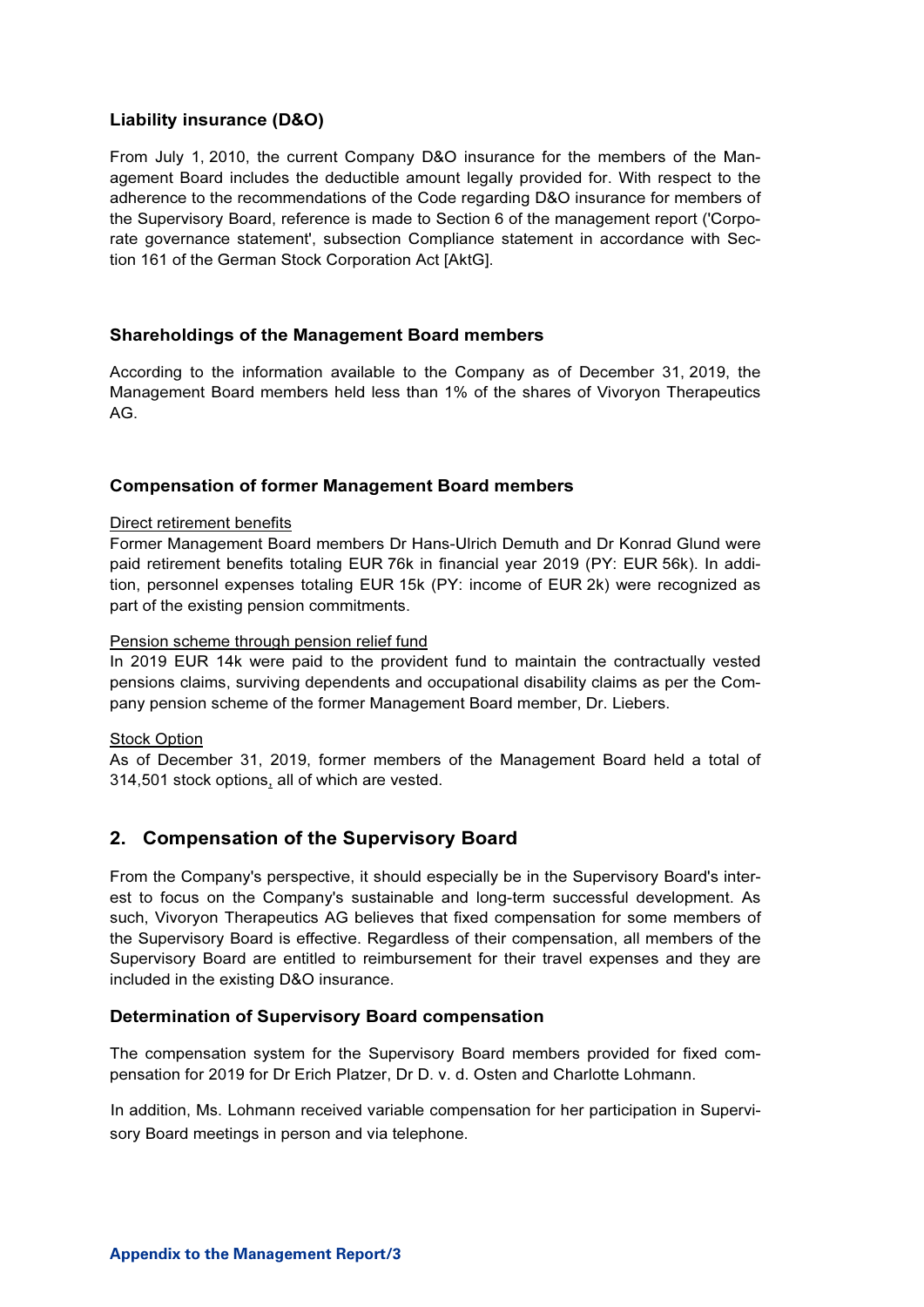Overall, the Supervisory Board's compensation equaled EUR 105k for the financial year under review.

### Shareholdings of the Supervisory Board members

According to Vivoryon Therapeutics AG's information as of December 31, 2018, the members of Vivoryon Therapeutics AG's Supervisory Board held a total of approximately 1,9% of the Company's shares.

Halle (Saale), March 12, 2020

Management Board of Vivoryon Therapeutics AG

Dr Ulrich Dauer Dr Michael Schaeffer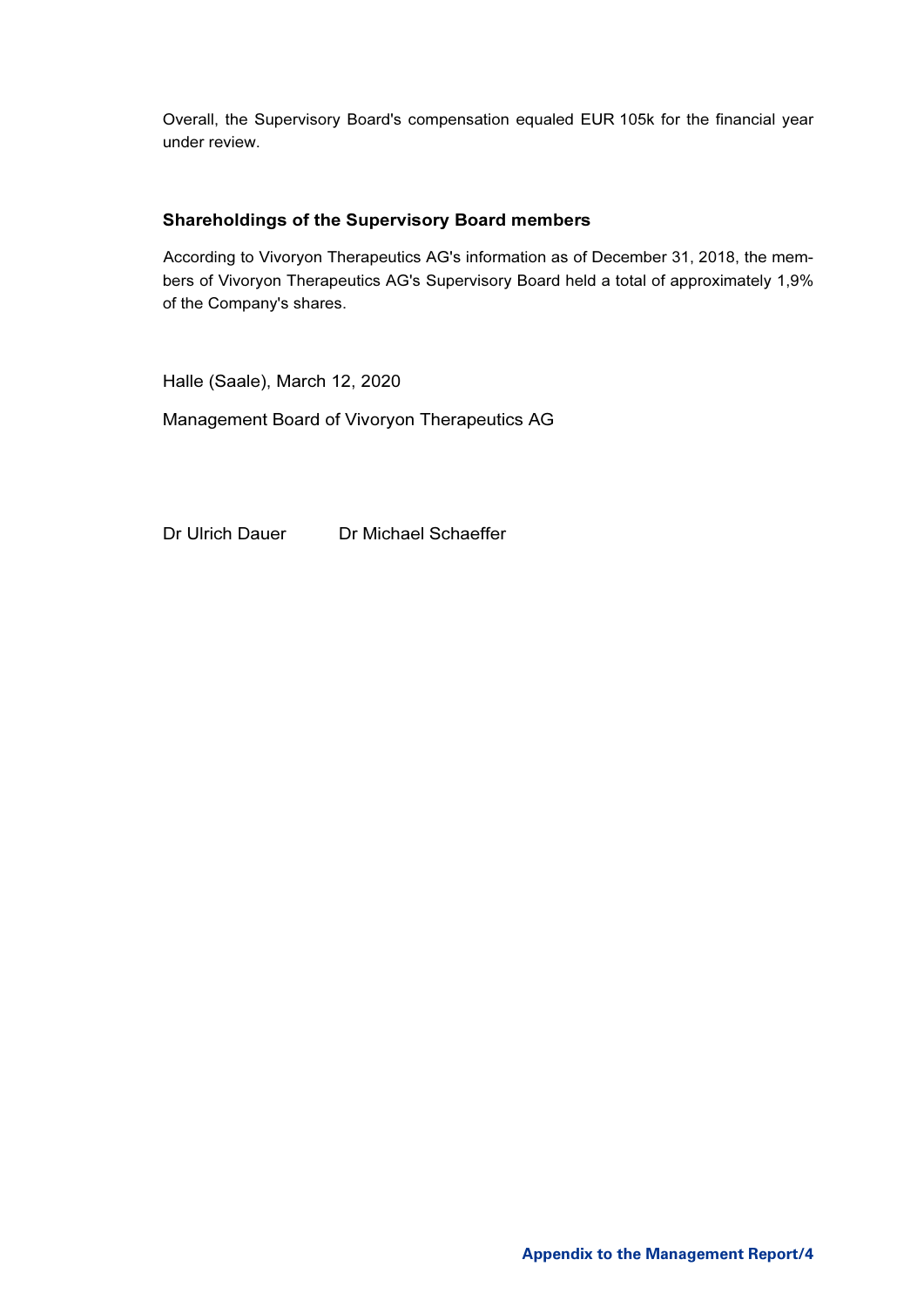Appendix 2 Management's Responsibility Statement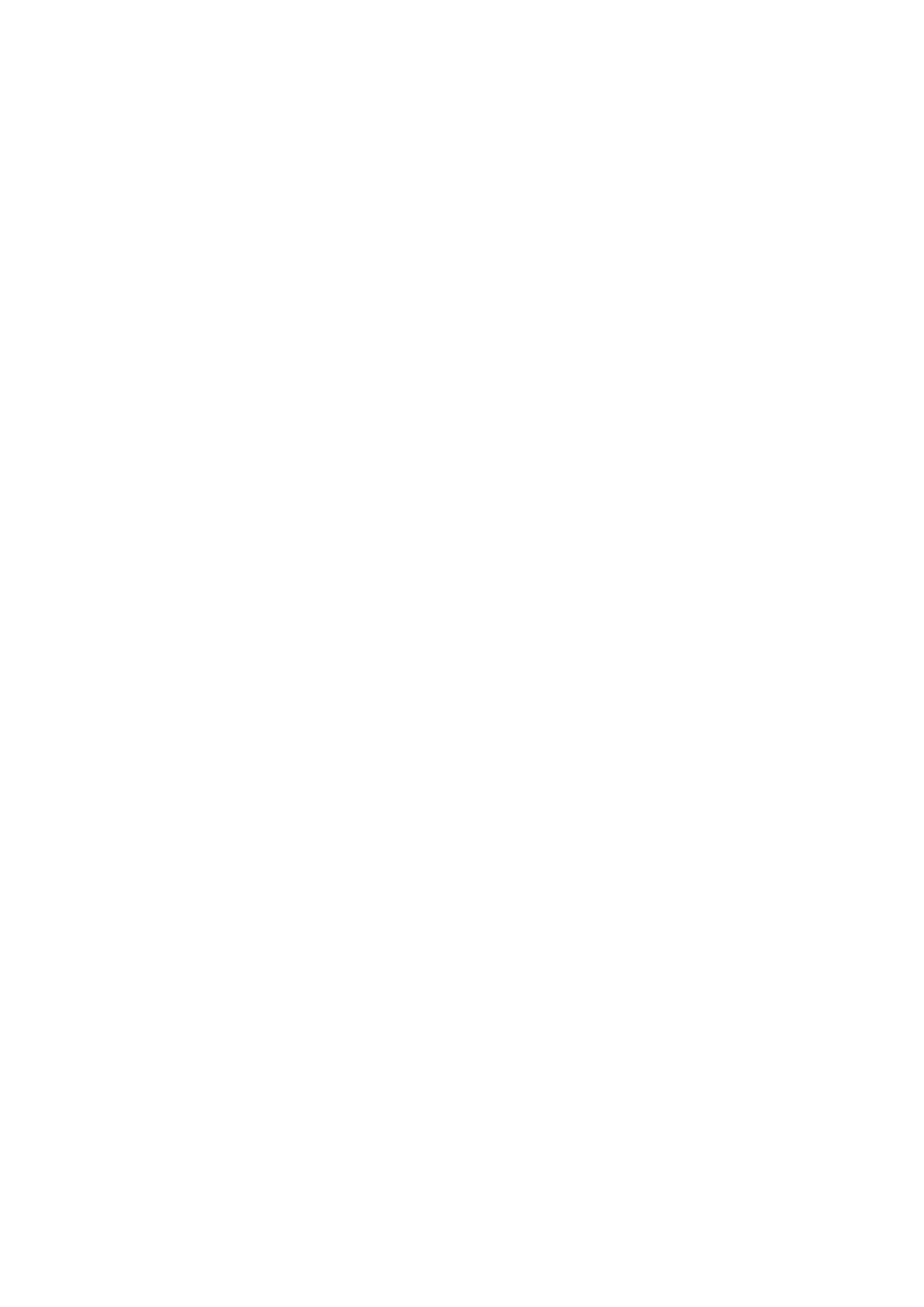### Management's Responsibility Statement

To the best of our knowledge, and in accordance with the applicable reporting principles, the annual financial statements provide a true and fair view of the assets, liabilities, financial position and results of operations of Vivoryon Therapeutics AG and in the management report, the business development including the performance and position of Vivoryon Therapeutics AG is presented in a manner to provide a true and fair view together with a description of the principal opportunities and risks associated with the expected development of Vivoryon Therapeutics AG.

Halle (Saale), March 12, 2020 Management Board of Vivoryon Therapeutics AG

Dr Ulrich Dauer Dr Michael Schaeffer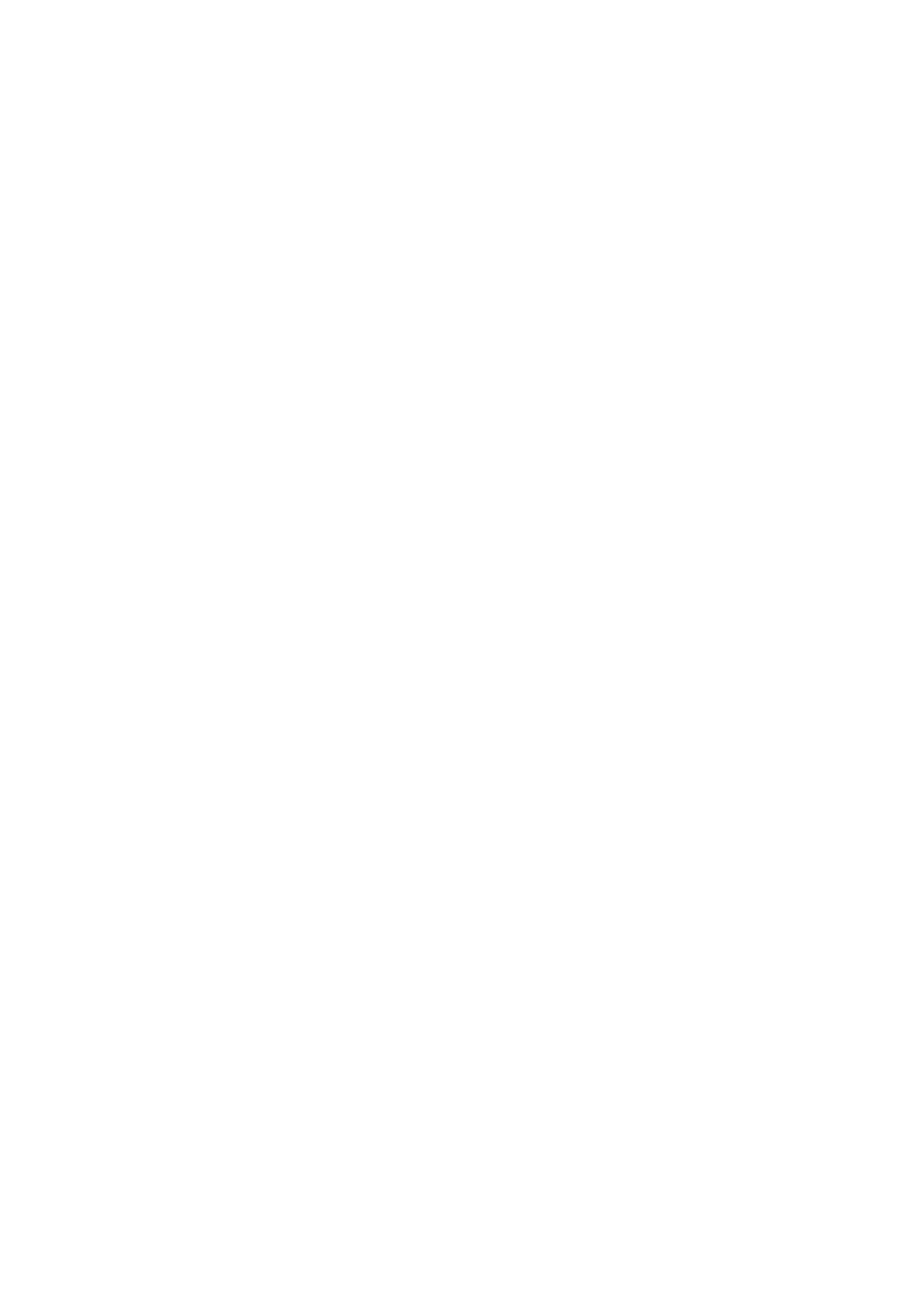# Independent Auditor's Report

To Vivoryon Therapeutics AG, Halle (Saale)

# Report on the Audit of the Annual Financial Statements and of the Management Report

### **Opinions**

We have audited the annual financial statements of Vivoryon Therapeutics AG, Halle (Saale), which comprise the balance sheet as of December 31, 2019, the income statement, the statement of cash flows and the statement of shareholders' equity for the financial year from January 1, 2019 to December 31, 2019, and notes to the financial statements, including the recognition and measurement policies presented therein. In addition, we have audited the management report of Vivoryon Therapeutics AG, Halle (Saale), for the financial year from January 1 to December 31, 2019. In accordance with German legal requirements, we have not audited the content those components of the management report specified in the "Other information" section of our auditor's report.

In our opinion, on the basis of the knowledge obtained in the audit,

- the accompanying annual financial statements comply, in all material respects, with the requirements of German commercial law applicable to corporations and give a true and fair view of the assets, liabilities and financial position of the Company as of December 31, 2019 and of its financial performance for the financial year from January 1 to December 31, 2019, in compliance with German Legally Required Accounting Principles, and
- the accompanying management report as a whole provides an appropriate view of the Company's position. In all material respects, this management report is consistent with the annual financial statements, complies with German legal requirements and appropriately presents the opportunities and risks of future development. Our opinion on the management report does not cover the content of those components of the management report specified in the "Other information" section of the auditor's report.

Pursuant to Section 322 (3) sentence 1 HGB [Handelsgesetzbuch: German Commercial Code], we declare that our audit has not led to any reservations relating to the legal compliance of the annual financial statements and of the management report.

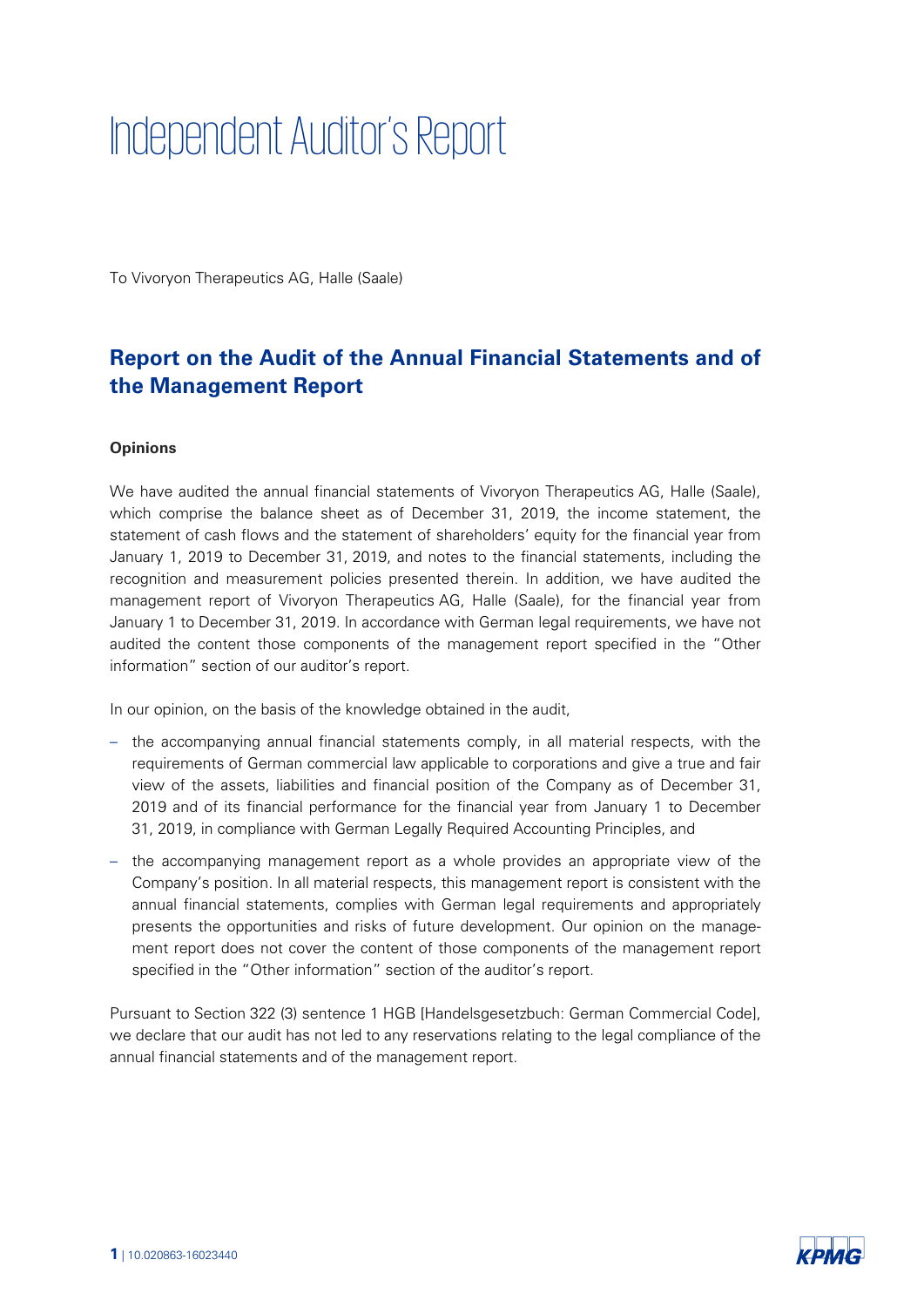### Basis for the Opinions

We conducted our audit of the annual financial statements and of the management report in accordance with Section 317 HGB and the EU Audit Regulation (No. 537/2014; referred to subsequently as "EU Audit Regulation") and in compliance with German Generally Accepted Standards for Financial Statement Audits promulgated by the Institut der Wirtschaftsprüfer [Institute of Public Auditors in Germany] (IDW). Our responsibilities under those requirements and principles are further described in the "Auditor's Responsibilities for the Audit of the Annual Financial Statements and of the Management Report" section of our auditor's report. We are independent of the Company in accordance with the requirements of European law and German commercial and professional law, and we have fulfilled our other German professional responsibilities in accordance with these requirements. In addition, in accordance with Article 10 (2)(f) of the EU Audit Regulation, we declare that we have not provided any nonaudit services prohibited under Article 5 (1) of the EU Audit Regulation. We believe that the evidence we have obtained is sufficient and appropriate to provide a basis for our opinions on the annual financial statements and on the management report.

### Key Audit Matters in the Audit of the Annual Financial Statements

We have determined that there are no further key audit matters that must be communicated in our independent auditor's report.

### Other information

Management and the Supervisory Board are responsible for the other information. The other information comprises the following components of the management report, whose content was not audited:

- the corporate governance statement included in section 7 of the management report.

The other information also includes the remaining parts of the annual report.

The other information does not include the annual financial statements, the management report information audited for content and our auditor's report thereon.

Our opinions on the annual financial statements and on the management report do not cover the other information, and consequently we do not express an opinion or any other form of assurance conclusion thereon.

In connection with our audit, our responsibility is to read the other information and, in so doing, to consider whether the other information

- is materially inconsistent with the annual financial statements, with the management report information audited for content or our knowledge obtained in the audit, or
- otherwise appears to be materially misstated.

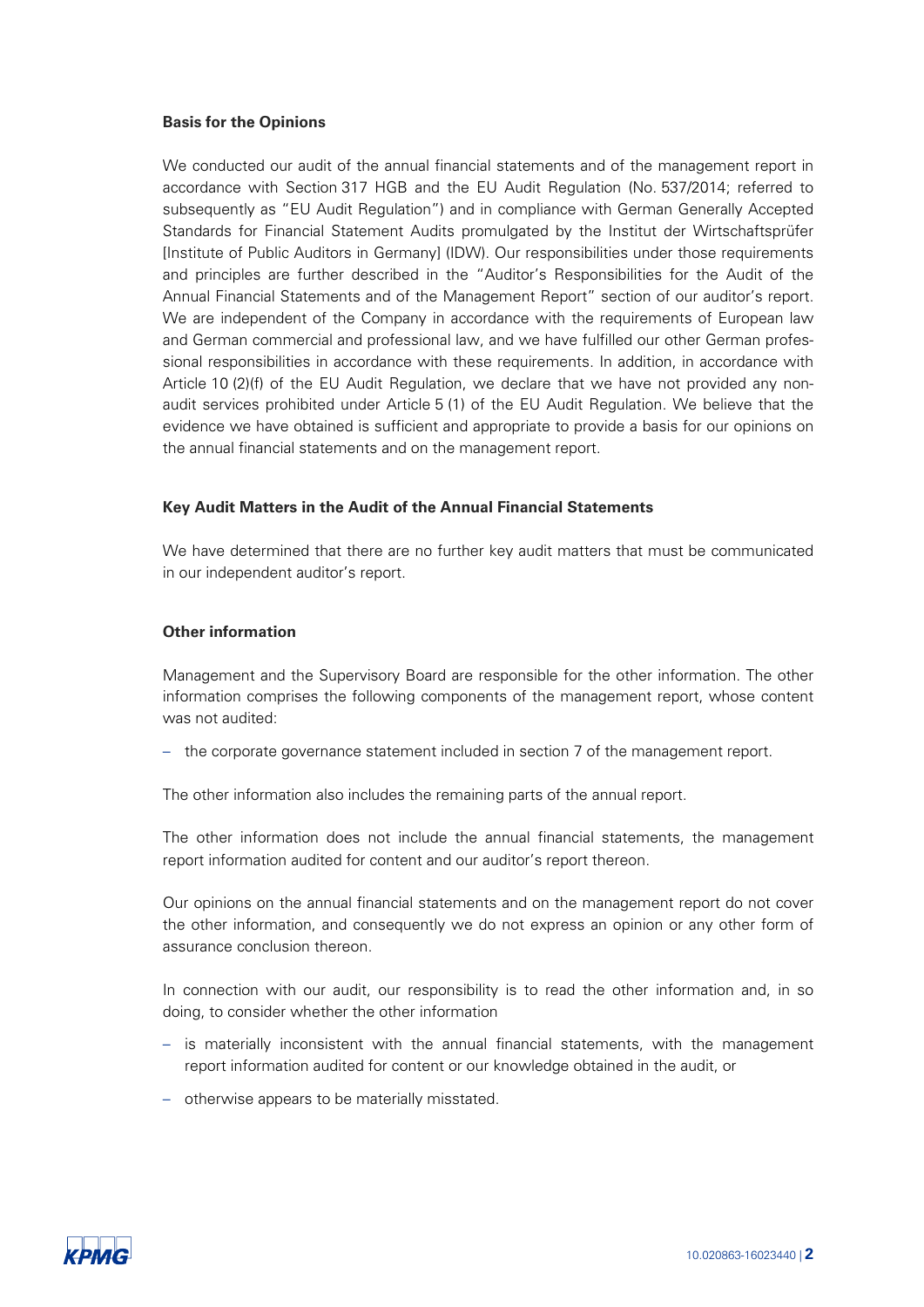## Responsibilities of Management and the Supervisory Board for the Annual Financial Statements and the Management Report

Management is responsible for the preparation of annual financial statements that comply, in all material respects, with the requirements of German commercial law applicable to corporations, and that the annual financial statements give a true and fair view of the assets, liabilities, financial position and financial performance of the Company in compliance with German Legally Required Accounting Principles. In addition, management is responsible for such internal control as they, in accordance with German Legally Required Accounting Principles, have determined necessary to enable the preparation of annual financial statements that are free from material misstatement, whether due to fraud or error.

In preparing the annual financial statements, management is responsible for assessing the Company's ability to continue as a going concern. They also have the responsibility for disclosing, as applicable, matters related to going concern. In addition, they are responsible for financial reporting based on the going concern basis of accounting, provided no actual or legal circumstances conflict therewith.

Furthermore, management is responsible for the preparation of a management report that as a whole provides an appropriate view of the Company's position and is, in all material respects, consistent with the annual financial statements, complies with German legal requirements, and appropriately presents the opportunities and risks of future development. In addition, management is responsible for such arrangements and measures (systems) as they have considered necessary to enable the preparation of a management report that is in accordance with the applicable German legal requirements, and to be able to provide sufficient appropriate evidence for the assertions in the management report.

The Supervisory Board is responsible for overseeing the Company's financial reporting process for the preparation of the annual financial statements and of the management report.

### Auditor's Responsibilities for the Audit of the Annual Financial Statements and of the Management Report

Our objectives are to obtain reasonable assurance about whether the annual financial statements as a whole are free from material misstatement, whether due to fraud or error, and whether the management report as a whole provides an appropriate view of the Company's position and, in all material respects, is consistent with the annual financial statements and the knowledge obtained in the audit, complies with the German legal requirements and appropriately presents the opportunities and risks of future development, as well as to issue an auditor's report that includes our opinions on the annual financial statements and on the management report.

Reasonable assurance is a high level of assurance, but is not a guarantee that an audit conducted in accordance with Section 317 HGB and the EU Audit Regulation and in compliance with-German Generally Accepted Standards for Financial Statement Audits promulgated by the Institut der Wirtschaftsprüfer (IDW) will always detect a material misstatement. Mis-

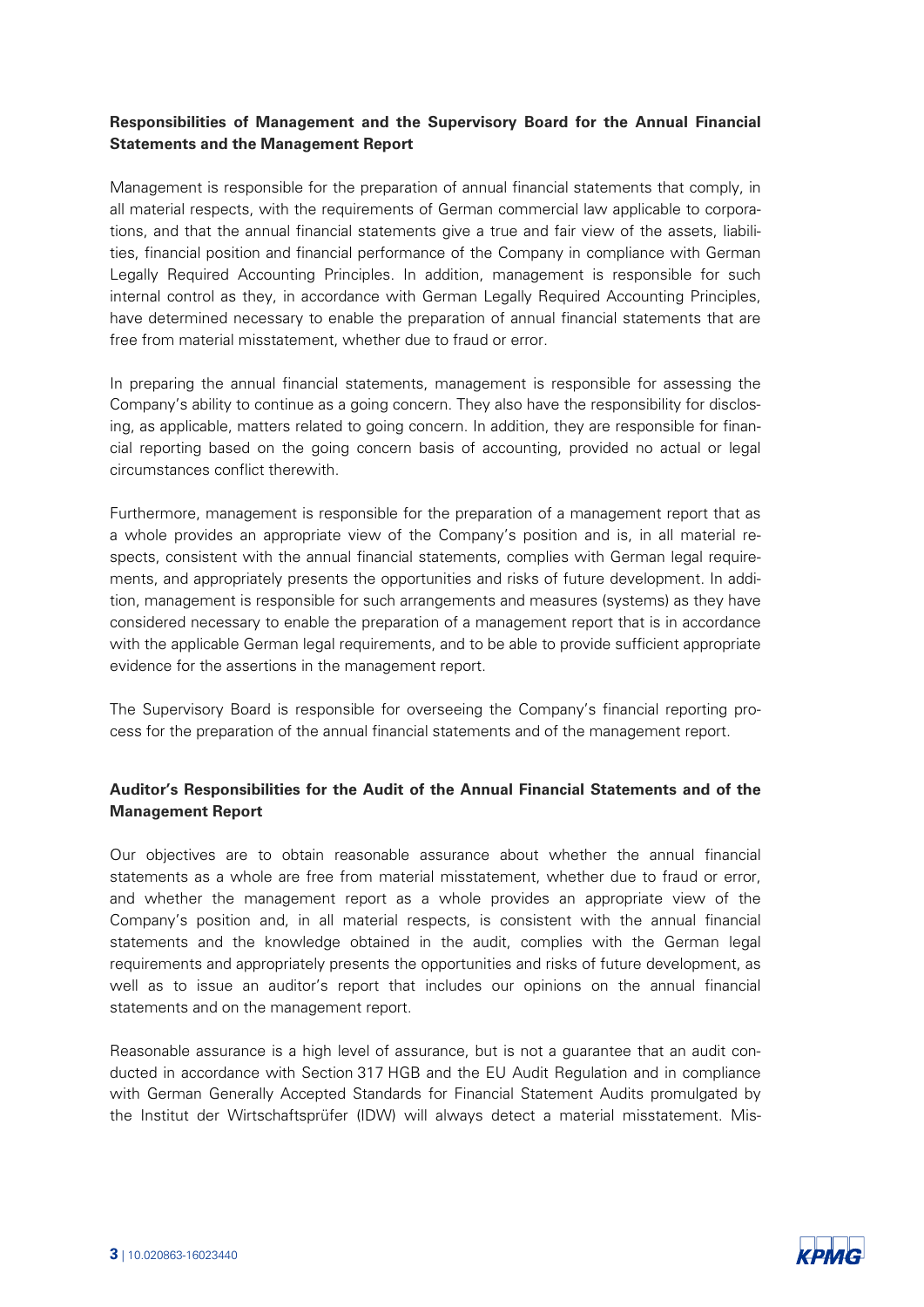statements can arise from fraud or error and are considered material if, individually or in the aggregate, they could reasonably be expected to influence the economic decisions of users taken on the basis of these annual financial statements and this management report.

We exercise professional judgement and maintain professional skepticism throughout the audit. We also:

- Identify and assess the risks of material misstatement of the annual financial statements and of the management report, whether due to fraud or error, design and perform audit procedures responsive to those risks, and obtain audit evidence that is sufficient and appropriate to provide a basis for our opinions. The risk of not detecting a material misstatement resulting from fraud is higher than for one resulting from error, as fraud may involve collusion, forgery, intentional omissions, misrepresentations, or the override of internal controls.-
- Obtain an understanding of internal control relevant to the audit of the annual financial statements and of arrangements and measures (systems) relevant to the audit of the management report in order to design audit procedures that are appropriate in the circumstances, but not for the purpose of expressing an opinion on the effectiveness of these systems.
- Evaluate the appropriateness of accounting policies used by management and the reasonableness of estimates made by management and related disclosures.
- Conclude on the appropriateness of management's use of the going concern basis of accounting and, based on the audit evidence obtained, whether a material uncertainty exists related to events or conditions that may cast significant doubt on the Company's ability to continue as a going concern. If we conclude that a material uncertainty exists, we are required to draw attention in the auditor's report to the related disclosures in the annual financial statements and in the management report or, if such disclosures are inadequate, to modify our respective opinions. Our conclusions are based on the audit evidence obtained up to the date of our auditor's report. However, future events or conditions may cause the Company to cease to be able to continue as a going concern.
- Evaluate the overall presentation, structure and content of the annual financial statements, including the disclosures, and whether the annual financial statements present the underlying transactions and events in a manner that the annual financial statements give a true and fair view of the assets, liabilities, financial position and financial performance of the Company in compliance with German Legally Required Accounting Principles.
- Evaluate the consistency of the management report with the annual financial statements, its conformity with [German] law, and the view of the Company's position it provides.

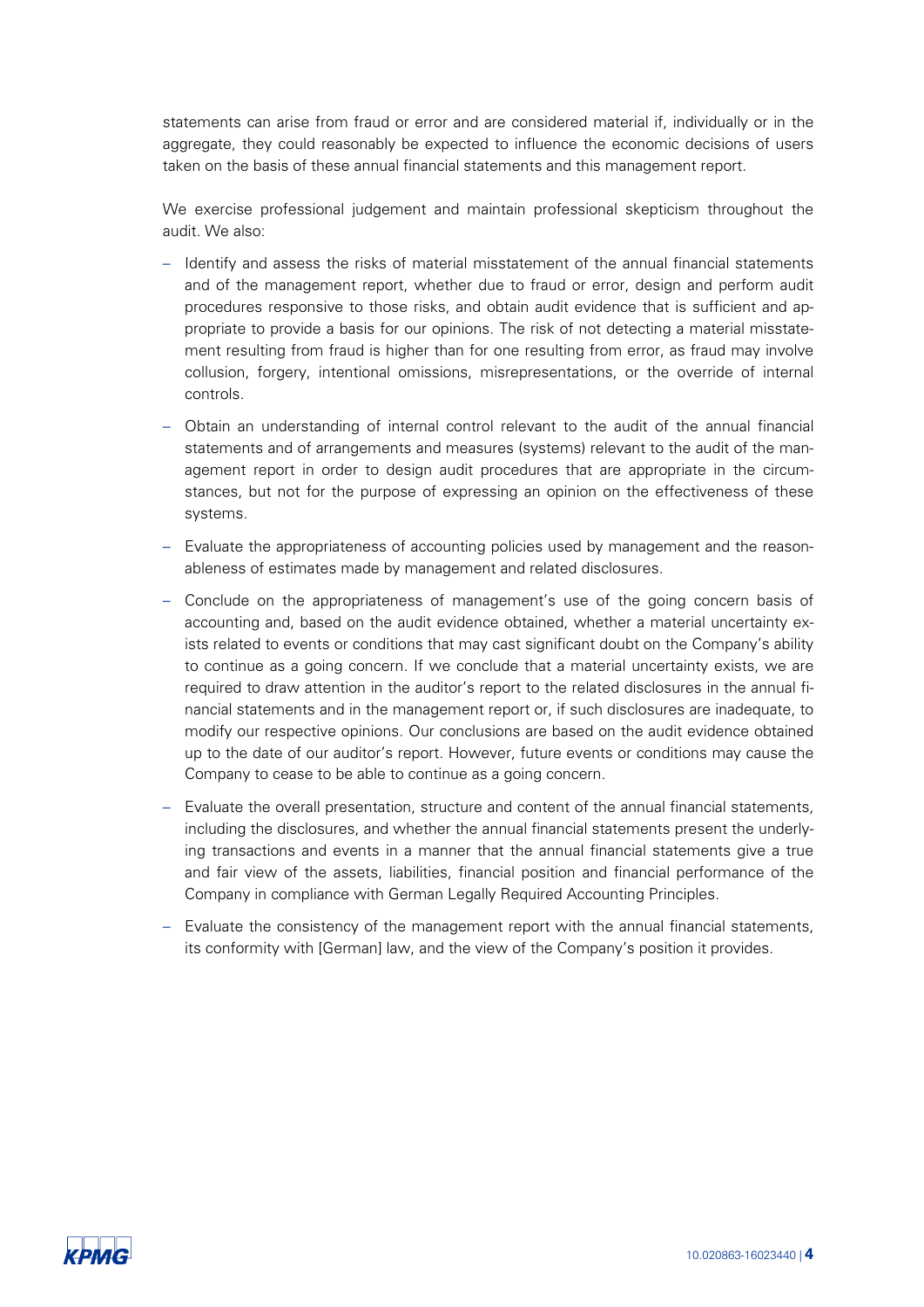- Perform audit procedures on the prospective information presented by management in the management report. On the basis of sufficient appropriate audit evidence we evaluate, in particular, the significant assumptions used by management as a basis for the prospective information, and evaluate the proper derivation of the prospective information from these assumptions. We do not express a separate opinion on the prospective information and on the assumptions used as a basis. There is a substantial unavoidable risk that future events will differ materially from the prospective information.

We communicate with those charged with governance regarding, among other matters, the planned scope and timing of the audit and significant audit findings, including any significant deficiencies in internal control that we identify during our audit.

We also provide those charged with governance with a statement that we have complied with the relevant independence requirements, and communicate with them all relationships and other matters that may reasonably be thought to bear on our independence, and where applicable, the related safeguards.

From the matters communicated with those charged with governance, we determine those matters that were of most significance in the audit of the annual financial statements of the current period and are therefore the key audit matters. We describe these matters in our auditor's report unless law or regulation precludes public disclosure about the matter.